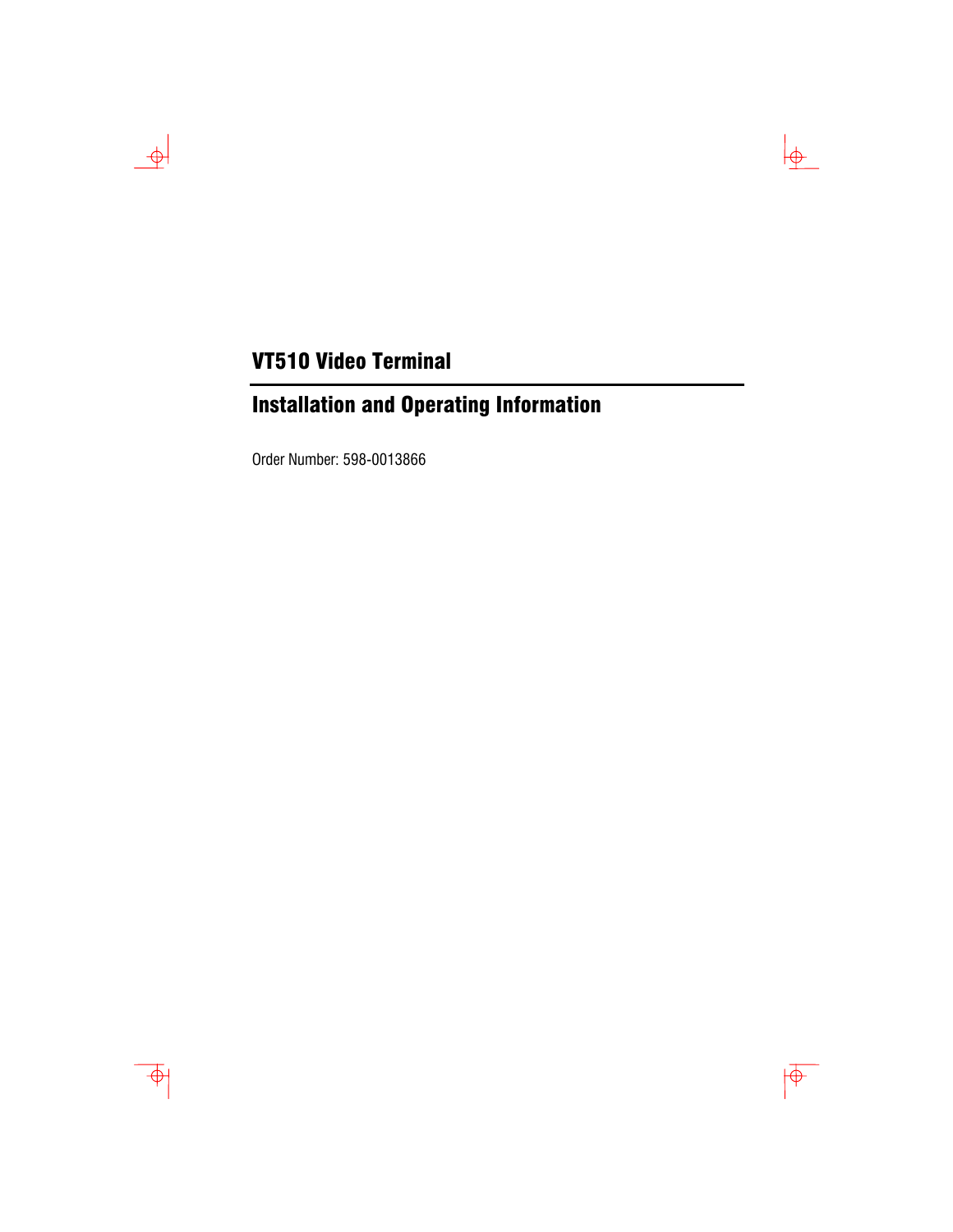#### **November 1996**

Boundless Technologies makes no representations that the use of its products in the manner described in this publication will not infringe on existing or future patent rights, nor do the descriptions contained in this publication imply the granting of licenses to make, use, or sell equipment or software in accordance with the description.

DEC, OpenVMS, ULTRIX, VMS, and VT are trademarks of Digital Equipment Corporation.

ADDS is a trademark of Applied Digital Data Systems, Inc. IBM, ProPrinter, and PS/2 are registered trademarks of International Business Machines Corporation. SCO is a trademark of Santa Cruz Operations, Inc. TVI is a trademark of TeleVideo, Inc. UNIX is a registered trademark of UNIX System Laboratories, Inc. WY and WYSE are registered trademarks of Wyse Technologies.

All other trademarks and registered trademarks are the property of their respective holders.

© Boundless Technologies, Inc. 1996 All Rights Reserved. Printed in USA

**FCC ID: CR8-VGB10—NOTE:** The North American version of this equipment has been tested and found to comply with the limits for a Class A digital device, pursuant to Part 15 of FCC Rules. These limits are designed to provide reasonable protection against harmful interference when the equipment is operated in a commercial environment. This equipment generates, uses, and can radiate radio frequency energy and, if not installed and used in accordance with the instruction manual, may cause harmful interference to radio communications. Operation of this equipment in a residential area is likely to cause harmful interference, in which case, the user will be required to correct the interference at his own expense.

#### **Canadian Standards Association (CSA) Statement**

This digital apparatus does not exceed the Class A limits for radio noise emissions from digital apparatus as set out in the radio interference regulations of the Canadian Department of Communications.

Le présent appareil numérique n'émet pas de bruits radioélectriques dépassant les limites applicables aux appareils numériques de class A prescrites dans le règlement sur le brouillage radioélectrique édicté par le Ministère des Communications du Canada.

#### **Use of Ozone Depleting Substance (ODS)**

The VT510 is in full compliance with the labeling requirements in the US Clean Air Act Amendments of 1990. It does not contain, nor is it manufactured with, a Class 1 ODS, as defined in Title VI Section 611 of this act.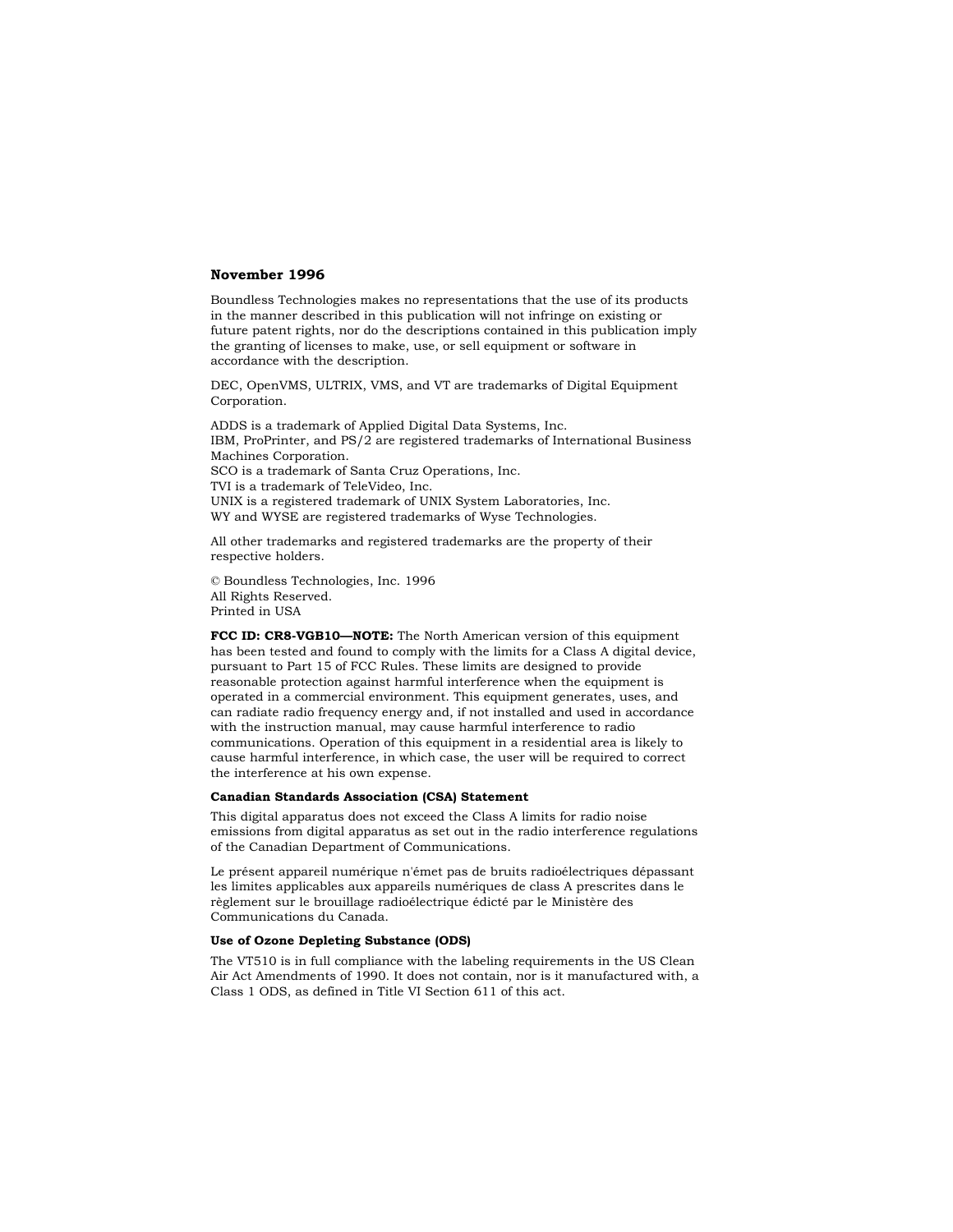



# **Contents**

# [Preface](#page-6-0) Vv

# 1 Installation and Set-Up 1-1

| Plug in the power cord and push the power switch on $1-3$ |
|-----------------------------------------------------------|
|                                                           |
|                                                           |
|                                                           |
|                                                           |
|                                                           |
|                                                           |
|                                                           |
|                                                           |
|                                                           |
| Select the communication/printer port configuration  1-9  |

# i

 $\overline{\bigtriangledown}$ 

 $\frac{1}{\Phi}$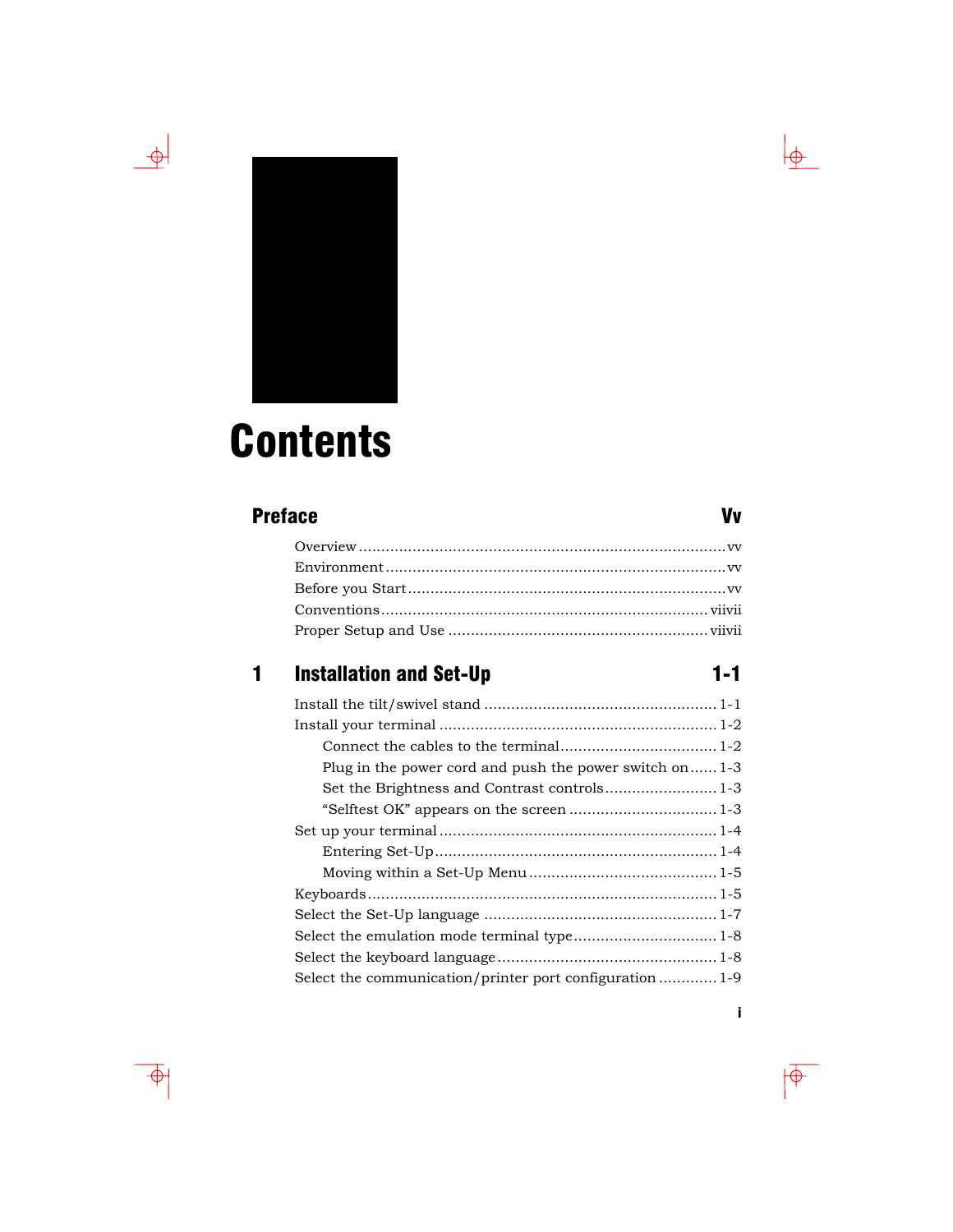| Select the communication transmit speed 1-10 |  |
|----------------------------------------------|--|
| Select the communication receive speed1-11   |  |
|                                              |  |
|                                              |  |
|                                              |  |
|                                              |  |

# Desktop Features 2-1

# 3 Maintenance and Troubleshooting 3-1

| Identifying and Correcting Problems3-1       |  |
|----------------------------------------------|--|
|                                              |  |
|                                              |  |
|                                              |  |
| Installing and Removing the ROM Cartridge3-4 |  |

# 4 Defining Keys 4-1

# ii

 $\frac{\phi}{\phi}$ 

 $\downarrow$ 

# $\overline{\overline{\Phi}}$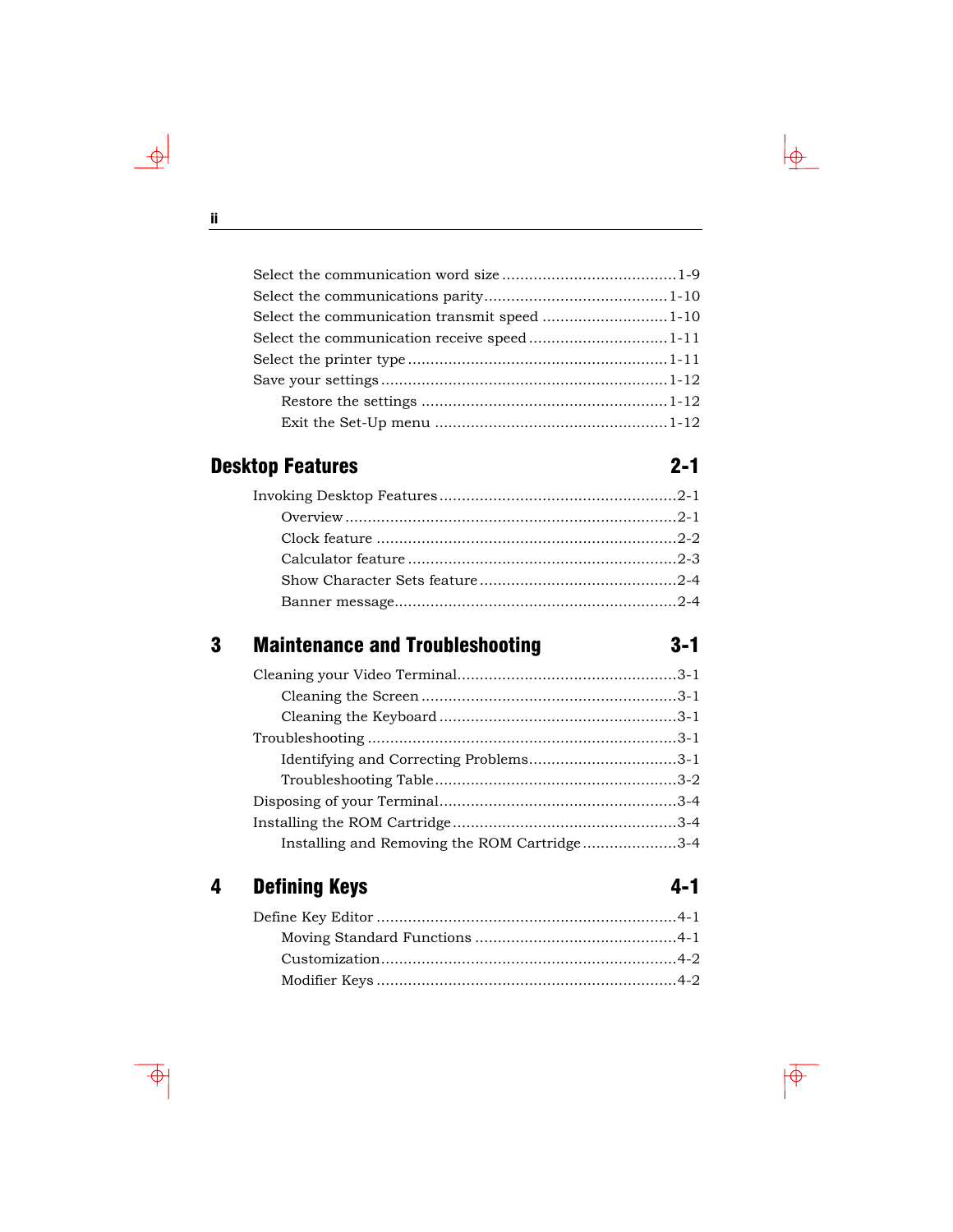#### **Specifications**  $\mathbf{A}$

#### **Keyboard Function Keys**  $B-1$  $\, {\bf B} \,$



 $A-1$ 

 $\frac{1}{\frac{1}{2}}$ 

 $\overline{\phi}$ 

 $\Rightarrow$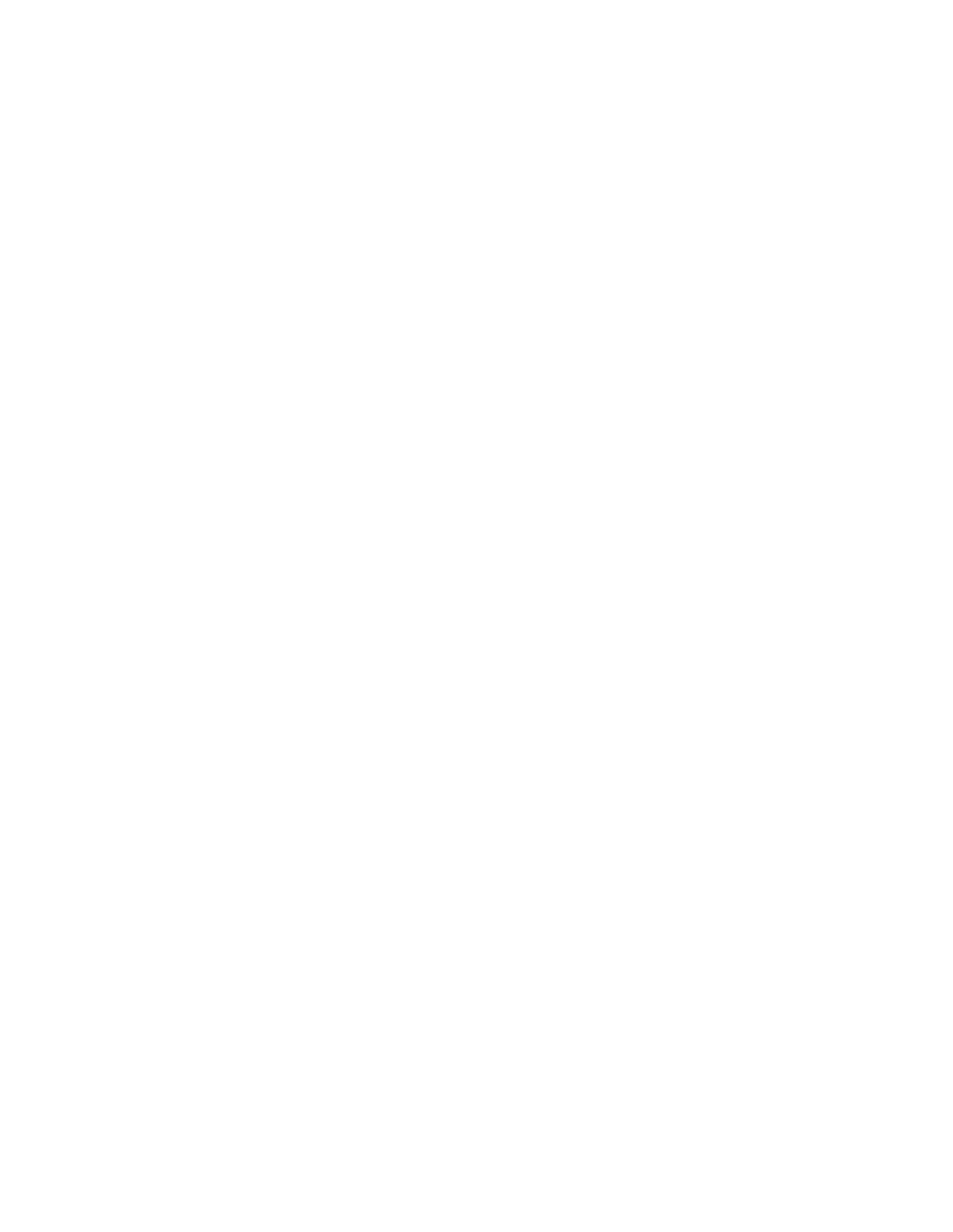<span id="page-6-0"></span>



# **Preface**

#### **Overview**

This guide is for users who wish to install and configure the VT510 video terminal. This guide describes how to connect cables and enter the Set-Up Menu to make changes, as needed. This guide also has reference tables for troubleshooting, specifications, and compose sequences.

For more detailed information on programming the terminal, refer to the *VT510 Video Terminal Programmer Information*. See the inside back cover for ordering information.

## Environment

This product has been designed and manufactured to minimize the impact to the environment. The packaging is recyclable and the terminal can be returned for proper disposal.

#### Before you Start

Ensure that you have received the following:

- **u** Video terminal
- **Keyboard**
- Power cord, if not attached to the terminal unit

A small flat-blade screwdriver may be needed to install the communication or the printer cables.

v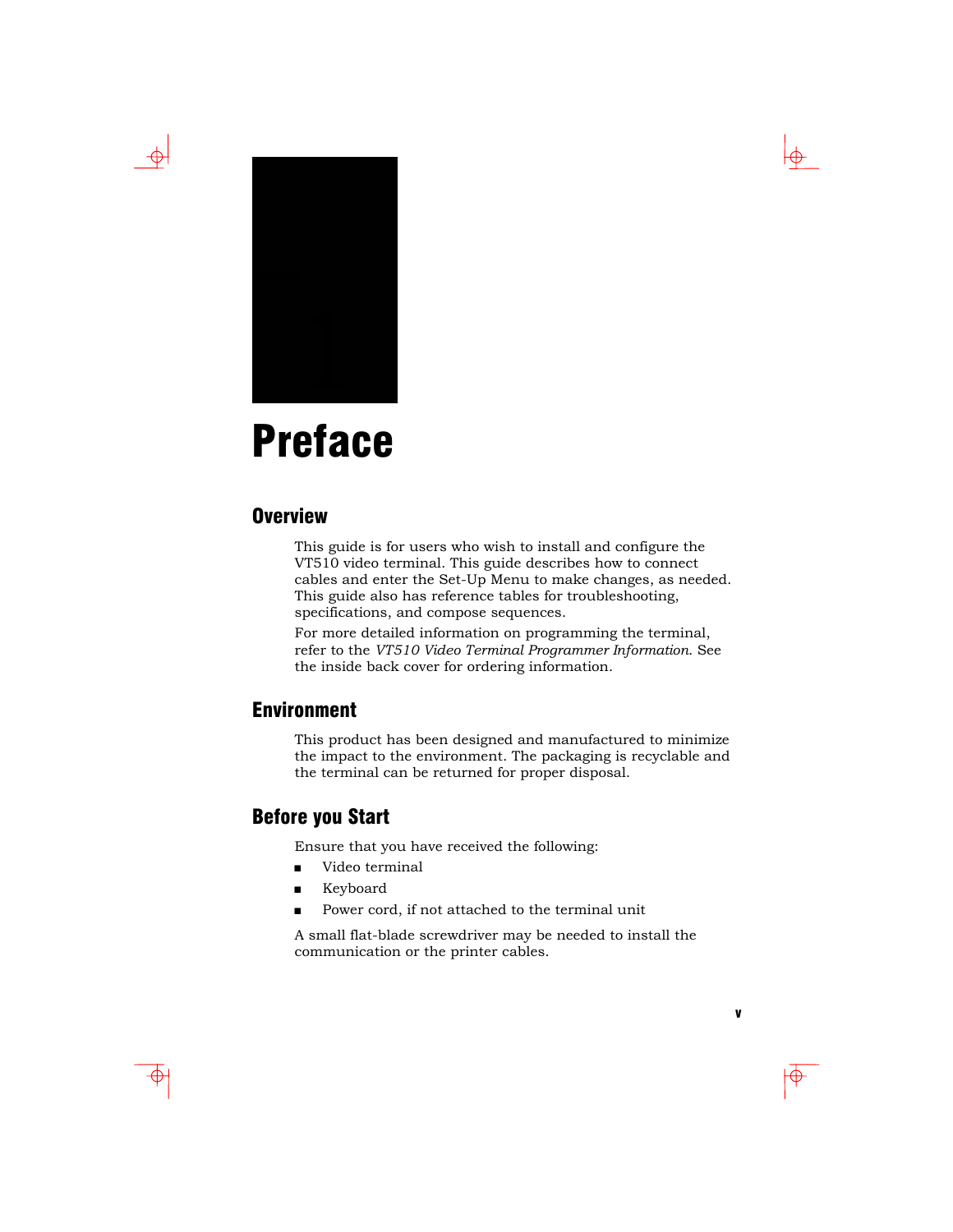#### vi Preface

 $\rightarrow$ 

Obtain the following information before installing your VT510 video terminal. Write any changes to the default settings in the column on the right.

 $\downarrow \phi$ 

 $\overline{\overline{\Phi}}$ 

| <b>Information Needed</b>                                                                                                          | <b>Obtain From</b>        | <b>Changes to Default</b><br><b>Setting</b> |
|------------------------------------------------------------------------------------------------------------------------------------|---------------------------|---------------------------------------------|
| The keyboard country<br>language that you have.                                                                                    | Bottom of the<br>keyboard |                                             |
| Terminal Emulation:<br>DEC VT, PCTerm, ADDS, SCO,<br>TVI, WYSE                                                                     | System Manager            |                                             |
| Communication Information:<br>Word size: <b>8 bits</b> , 7 bits<br>Parity: none, even, odd, mark,<br>space<br>Transmit speed: 9600 | System Manager            |                                             |
| Printer Information:<br>Printer type: DEC ANSI, IBM<br>ProPrinter, DEC + IBM<br>Printer serial speed: 4800                         | System Manager            |                                             |

The factory defaults are in **boldface** type.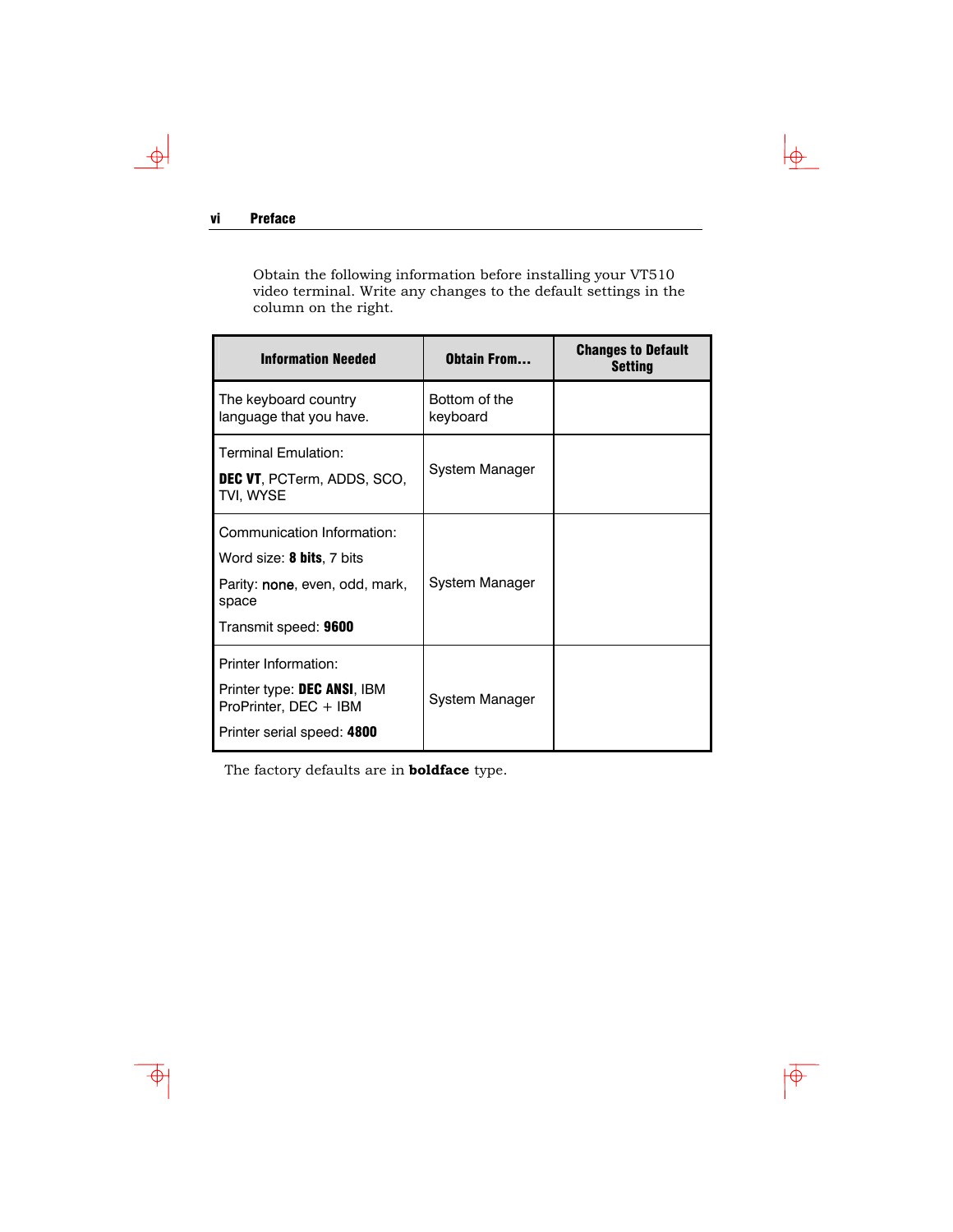$\downarrow \oplus$ 

 $\overline{\overline{\Phi}}$ 

# **Conventions**

<span id="page-8-0"></span> $\rightarrow$ 

 $\overline{\bigoplus}$ 

The following conventions are used in this document:

| <b>Convention</b>  | <b>Meaning</b>                                                                                                             |
|--------------------|----------------------------------------------------------------------------------------------------------------------------|
| Shift+Tab          | Indicates two keys that you must press<br>in combination. Press and hold the first<br>key while you press the second key.  |
| <b>Shift-Enter</b> | Indicates two keys that you must press<br>in sequence. Press and release the first<br>key before you press the second key. |
| Caps Lock+Alt+F11  | Indicates three keys that you must press<br>in combination, hold the first two down<br>while pressing the third.           |
| terminal           | Describes the VT510 video terminal                                                                                         |
| Display            | Menu items are in boldface type.                                                                                           |
| NOTE               | Provides general information                                                                                               |
| Caution            | Provide information to prevent damage<br>to equipment.                                                                     |
| Warning            | Provides information to prevent injury.                                                                                    |

# Proper Setup and Use

Important Information: Certain recent scientific literature suggests that poor posture, work habits, or office equipment setup may cause injuries. Other literature suggests that there is no cause and effect. Because the safety of our users is a great concern, it is important to take the precautions described in Table 1.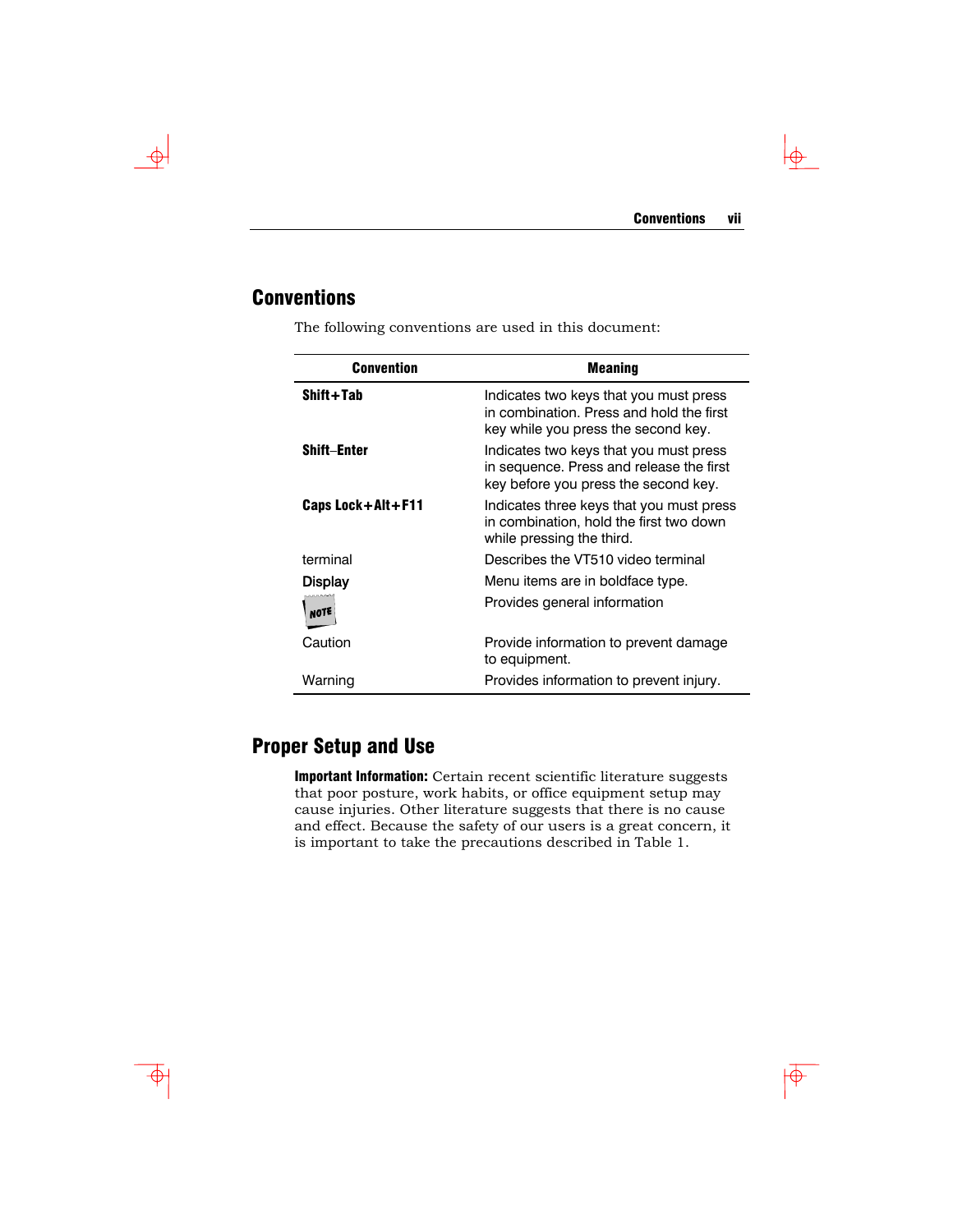$\frac{\phi}{\phi}$ 

⊕



 $\frac{1}{2}$ 

 $\overline{\overline{\Phi}}$ 

**Table 1 Recommendations for Proper Setup and Use** 

| Adjust   |   | So that                                                                                                                                                                                                    |
|----------|---|------------------------------------------------------------------------------------------------------------------------------------------------------------------------------------------------------------|
| Chair    | 1 | Feet are flat on the floor or footrest, if needed.                                                                                                                                                         |
|          | 2 | Legs are vertical forming a right angle to the floor.                                                                                                                                                      |
|          | 3 | Your weight is off your thighs and are in a horizontal<br>position. Keep the back of your knees away from the<br>seat so you do not compress the area behind them,<br>which could restrict the blood flow. |
|          | 4 | Your upper body is erect and your lower back is<br>supported with a backrest.                                                                                                                              |
| Keyboard |   | 5 Your wrists are straight and do not flex more than<br>15°. They may be supported but should not rest on<br>sharp edges.                                                                                  |
|          | 6 | Upper arms are straight down at your sides, elbows<br>are close to your sides and support your arm weight.<br>Forearms are at a $70^{\circ}$ to $90^{\circ}$ angle.                                        |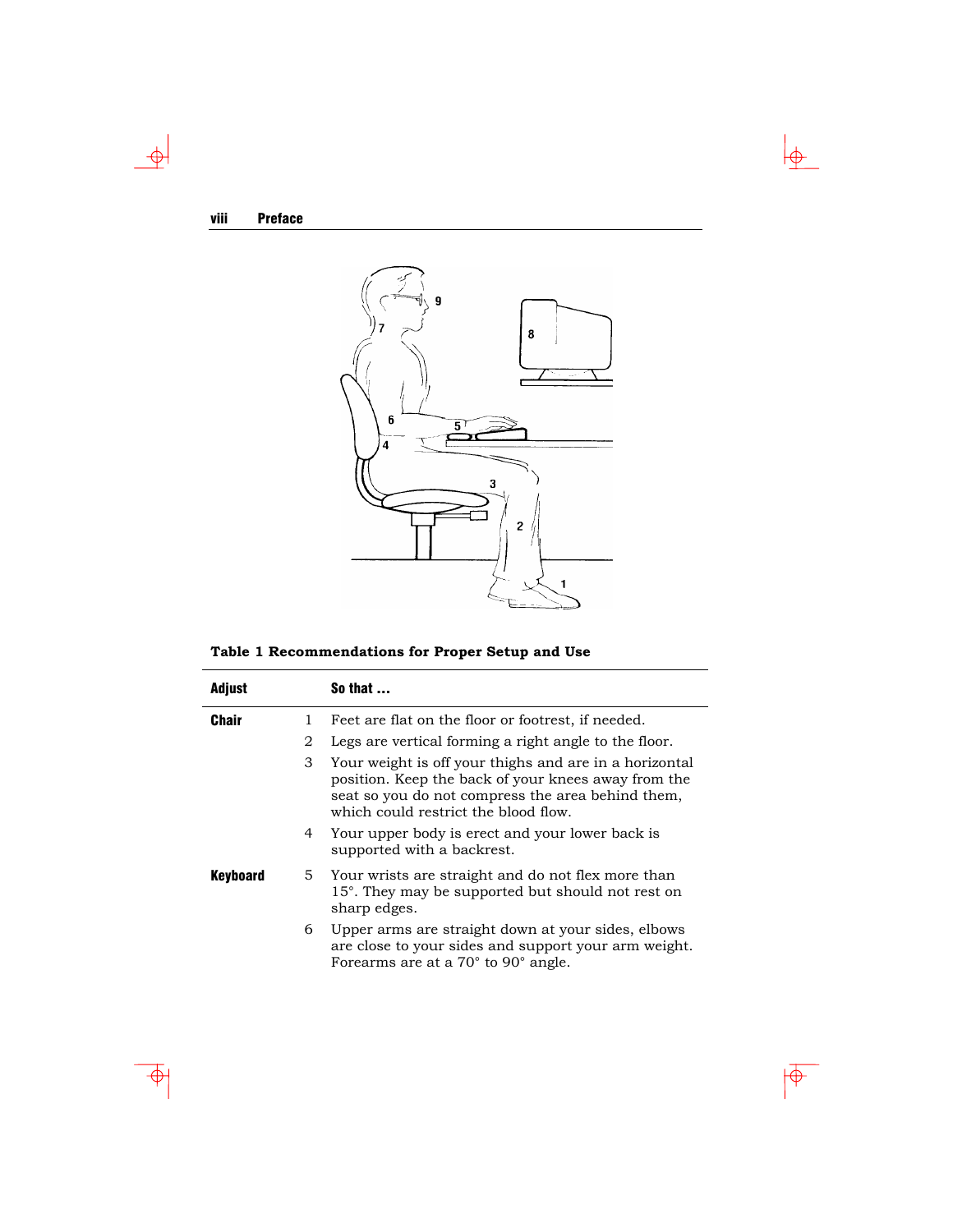$\frac{1}{\Phi}$ 

 $\overline{\phi}$ 

| <b>Adjust</b>                                      |   | So that $\dots$                                                                                                                                                                                                                                                                                                                                  |
|----------------------------------------------------|---|--------------------------------------------------------------------------------------------------------------------------------------------------------------------------------------------------------------------------------------------------------------------------------------------------------------------------------------------------|
| Head                                               | 7 | Your neck is not strained. Your head should incline<br>downward, but no more than $15^{\circ}$ to $20^{\circ}$ .                                                                                                                                                                                                                                 |
| <b>Terminal</b>                                    | 8 | Eye level and at the correct distance for proper<br>vision.                                                                                                                                                                                                                                                                                      |
| <b>Eyes</b>                                        | 9 | Avoid eye fatigue, which can be caused by glare,<br>image quality, uncomfortable furniture, eye height,<br>and uncorrected vision. If you cannot read the screen<br>at different distances, you may need special glasses.<br>Relax your eyes periodically by looking at distant<br>objects.                                                      |
| <b>Work Breaks</b>                                 |   | Take periodic work breaks. Morning, lunch, and<br>afternoon breaks meet most recommendations. Take<br>advantage of work breaks to move around and do<br>other movements.                                                                                                                                                                         |
| <b>Noise</b>                                       |   | Keep background noise at a minimum. Background<br>noise above 65 dBA is tiring. Sound-absorbing<br>materials, such as curtains, carpeting, and acoustic<br>tile, can help reduce background noise.                                                                                                                                               |
| <b>Lighting</b>                                    |   | Avoid direct lighting or sunlight on the screen, which<br>causes glare and reflections. This terminal screen<br>has an antiglare treatment to reduce glare. Place<br>lighting behind or to the side of your work area, and<br>distribute the lighting evenly on your work area.<br>Adjust the brightness and the contrast controls as<br>needed. |
| <b>Temperature</b>                                 |   | 20°C to 23°C (68°F to 74°F)                                                                                                                                                                                                                                                                                                                      |
| <b>Humidity</b>                                    |   | 30% to 70%                                                                                                                                                                                                                                                                                                                                       |
| <b>Ventilation</b>                                 |   | Provide adequate air ventilation for equipment<br>operation and to avoid fatigue.                                                                                                                                                                                                                                                                |
| <b>Space</b><br><b>Between</b><br><b>Terminals</b> |   | More than 70 cm (28 in.) enter to center, preferable<br>more than 152 cm (60 in.).                                                                                                                                                                                                                                                               |

**Table 2 (Cont.) Recommendations for Proper Setup and Use** 

 $\overline{\Phi}$ 

 $\rightarrow$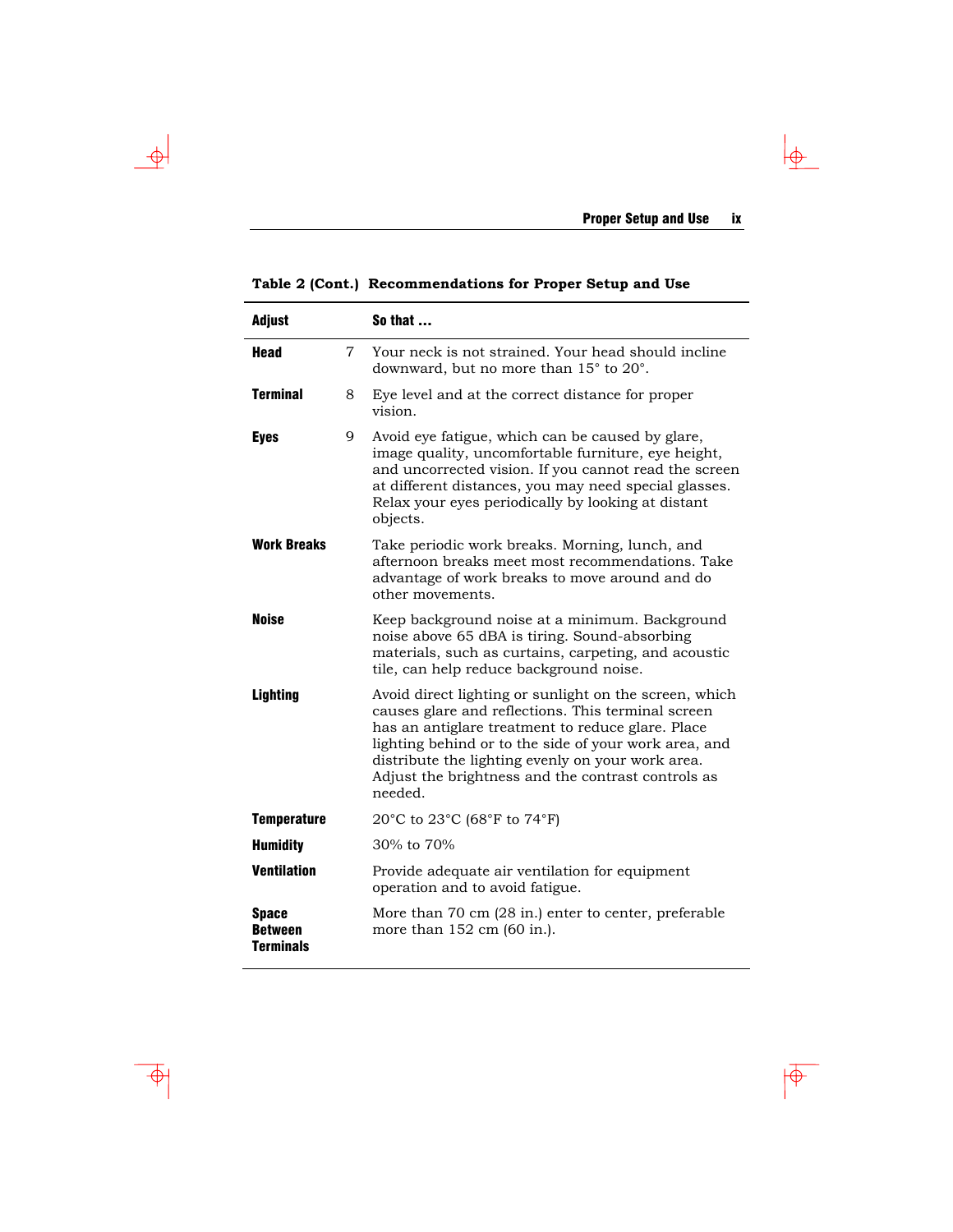#### x Preface



 $\Rightarrow$ 

Warning: If you experience pain or discomfort during use of the terminal, then take a substantial break and review the instructions for posture and work habits. If the pain or discomfort continues after resuming use of the terminal, then discontinue use and report the condition to your job supervisor or physician.

 $\downarrow \phi$ 

 $\overline{\overline{\Phi}}$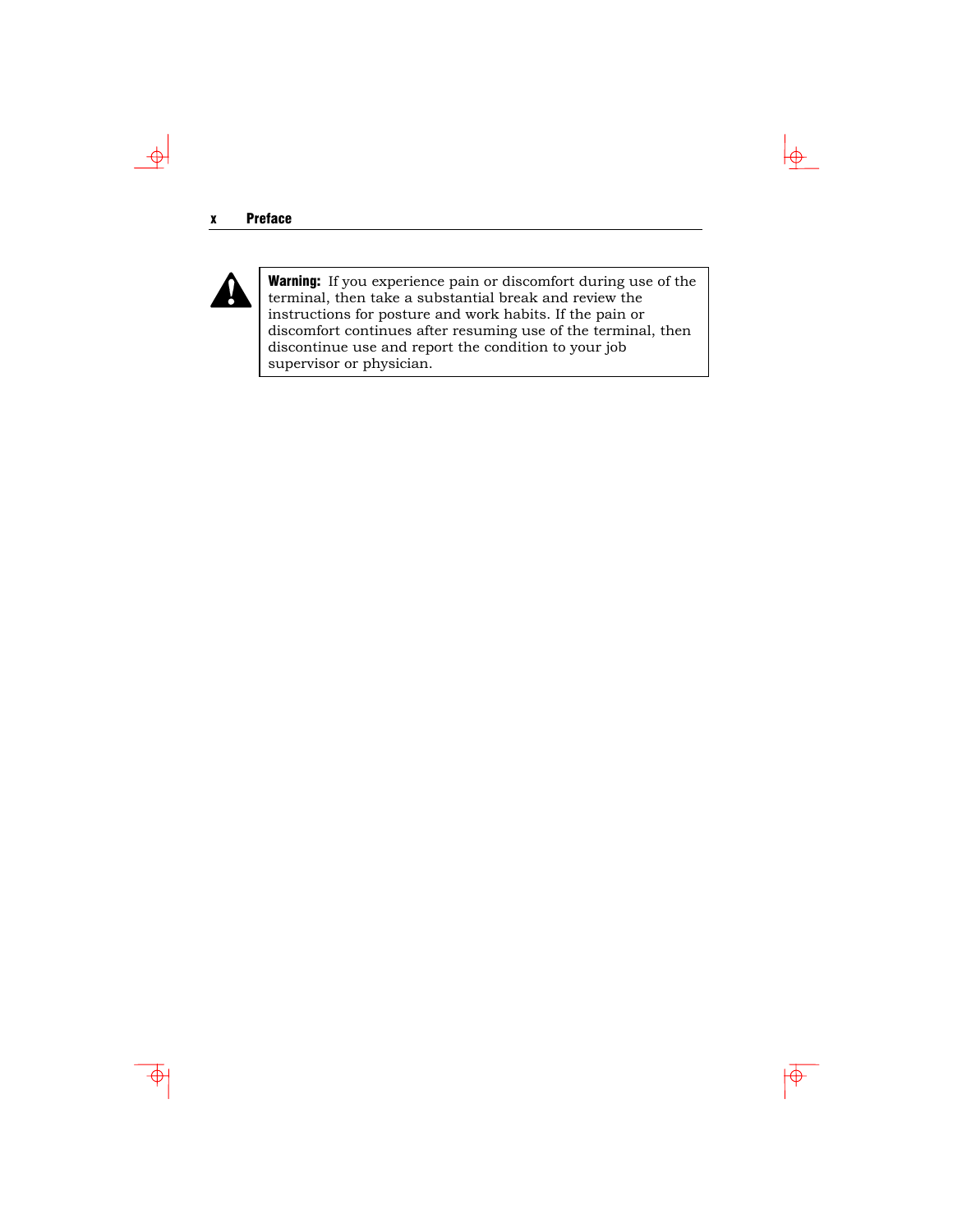

 $\Rightarrow$ 

# **Installation and Set-Up**

# Install the tilt/swivel stand

- 1. Carefully set the terminal face down.
- 2. Insert the hooks on the stand into the slots at the bottom of the terminal.
- 3. Slide the stand to the right until it is locked by the two tabs at the bottom of the terminal. (To remove the stand, press the two tabs.)



 $\color{red} \Phi$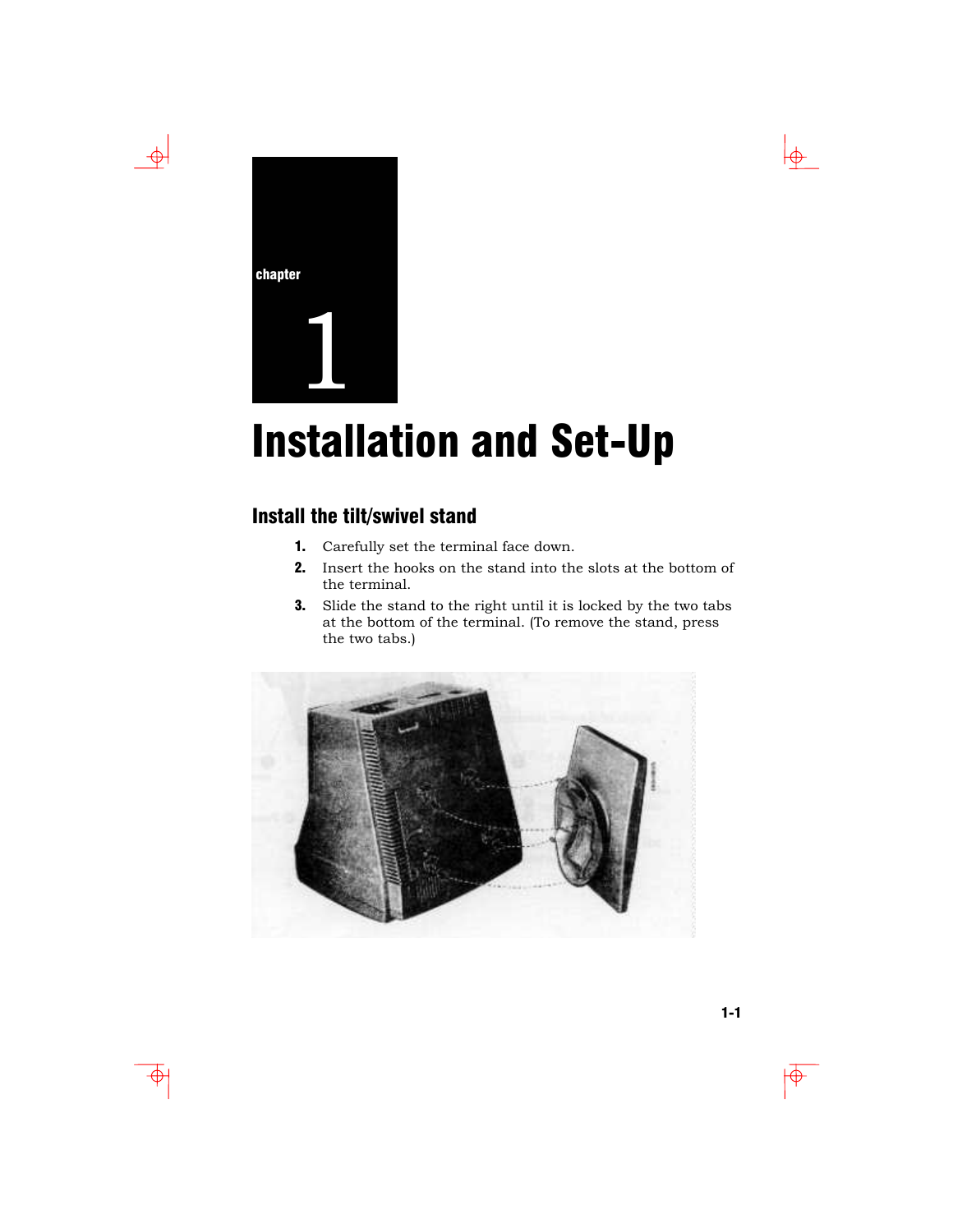$\rightarrow$ 

# Install your terminal

#### Connect the cables to the terminal

To install your terminal, connect the cable to the terminal as shown.

 $\downarrow \phi$ 

 $\overline{\Phi}$ 



**O** Comm 1 (male or female), **O** Parallel, **O** Comm 2, **O** Keyboard, **O** Power Cord.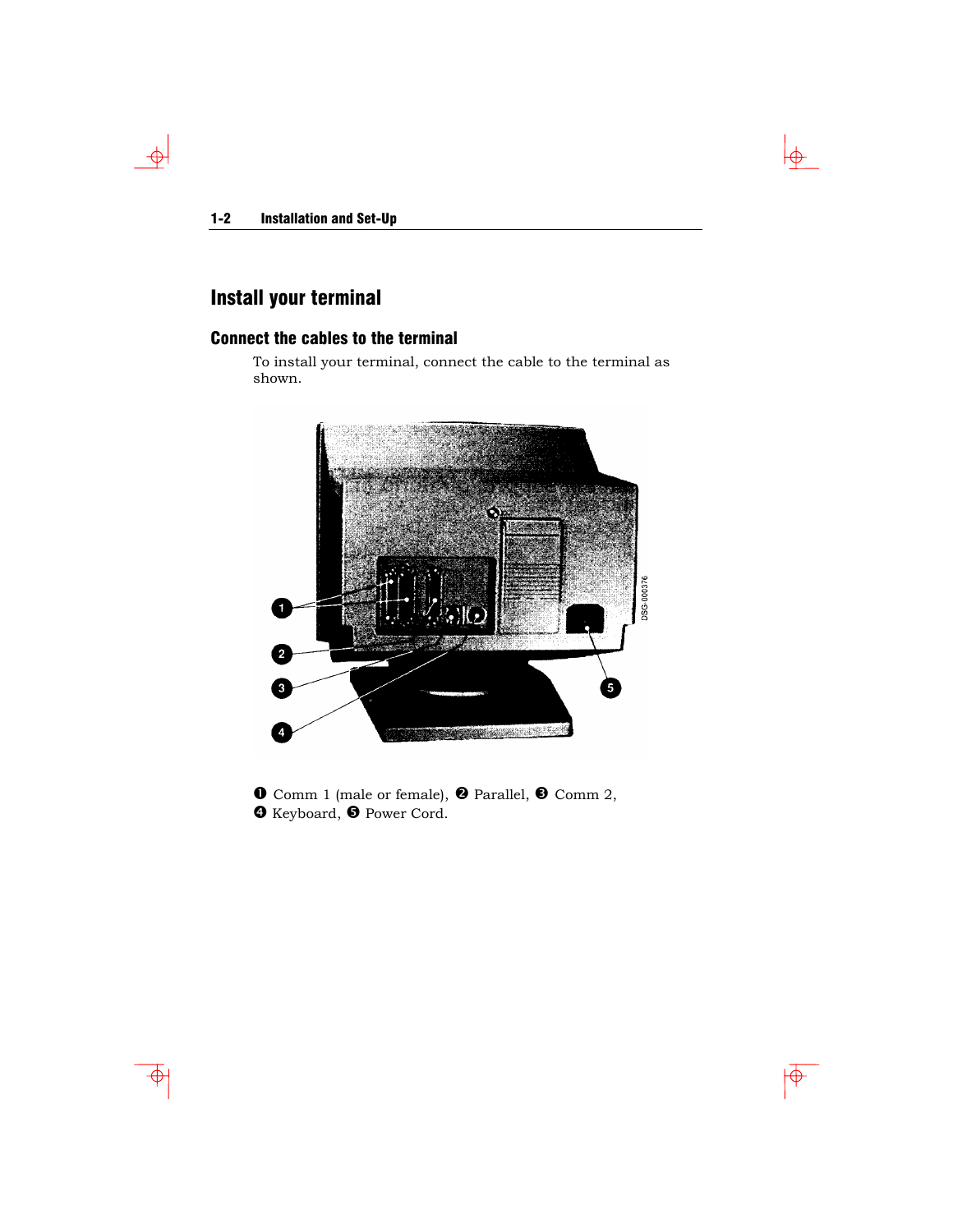$\color{red} \Phi$ 

#### Plug in the power cord and push the power switch on

The terminal will beep indicating that the power is on.



#### Set the Brightness and Contrast controls

If necessary, set the brightness and contrast controls by doing the following:

- 1. Set both controls to maximum by turning controls all the way to the right.
- 2. Adjust the brightness control  $\bullet$  by turning the control to the left until the background raster is not visible. This sets the black level.
- **3.** Adjust the Contrast control  $\bullet$  by turning the control to the left to set the white level for conformable viewing.
- 4. Repeat steps 2 and 3 as needed.

#### "Selftest OK" appears on the screen

The terminal takes a few seconds to warm up and complete its power up self-tests. Then, the terminal should display "Selftest **OK.**" If a problem occurs, go to Chapter 3.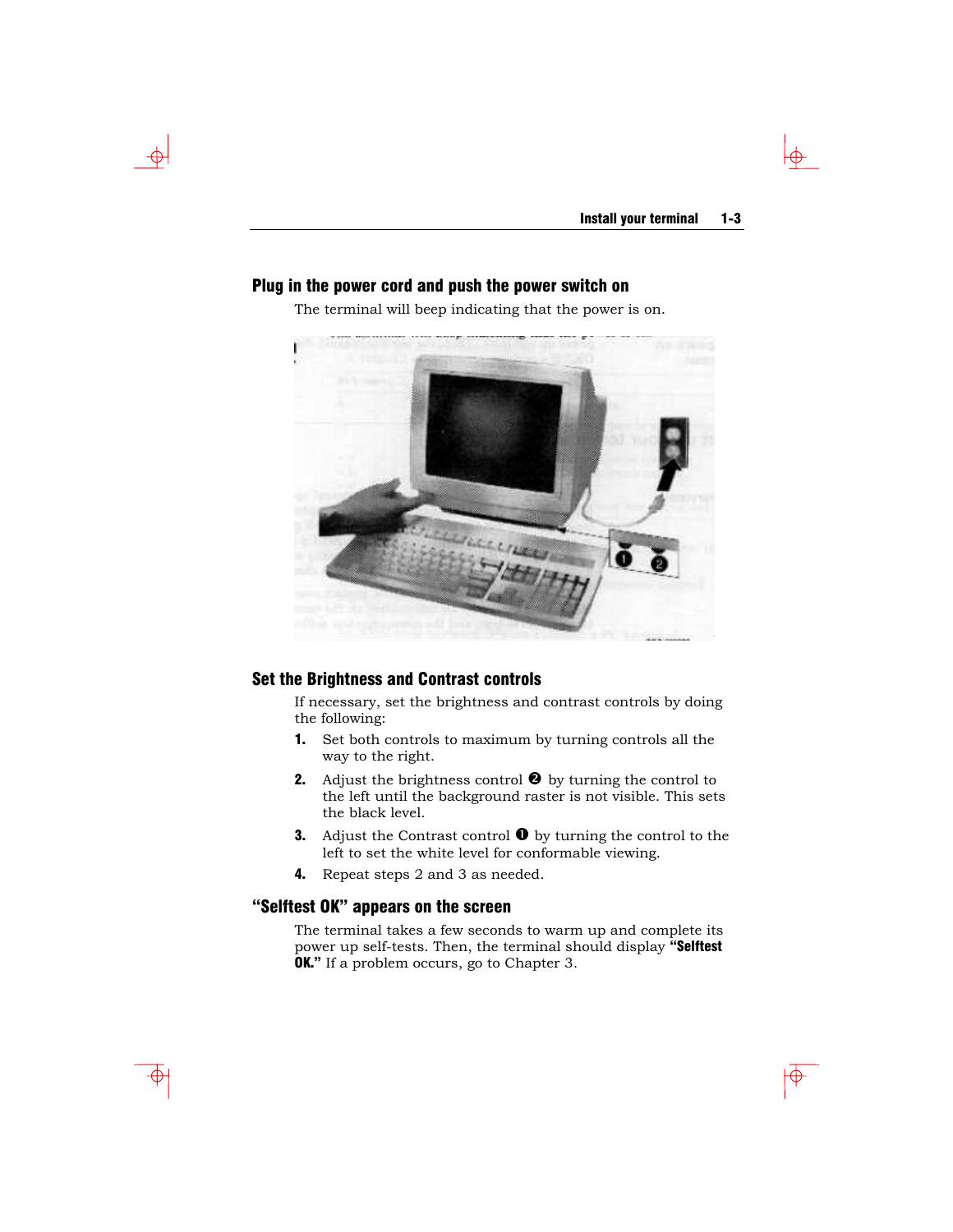$\rightarrow$ 

# Set up your terminal

Use Set-Up to examine or change the terminal operating features, such as the transmit speed, receive speed, or the language, The Set-Up menus in this section will get you started in operating the terminal. Only the basic Set-Up feature is performed with this procedure. There are many more Set-Up features in the terminal that you may wish to change.

Before changing the Set-Up features, contact your System Manager, if necessary, for information on the terminal type, terminal ID to host, and the communication settings.

Printer operations are suspended upon entering Set-Up and are resumed upon exiting Set-Up.

#### Entering Set-Up

To enter Set-Up, perform the following procedure:

| On a                   | Press                                                       | Refer to   |
|------------------------|-------------------------------------------------------------|------------|
| ANSI-style<br>keyboard | F3                                                          | Figure 1-1 |
| PC keyboard            | <b>Caps Lock+Print Screen or</b><br><b>Caps Lock+Sys Rg</b> | Figure 1-2 |

 $\color{red} \bigoplus$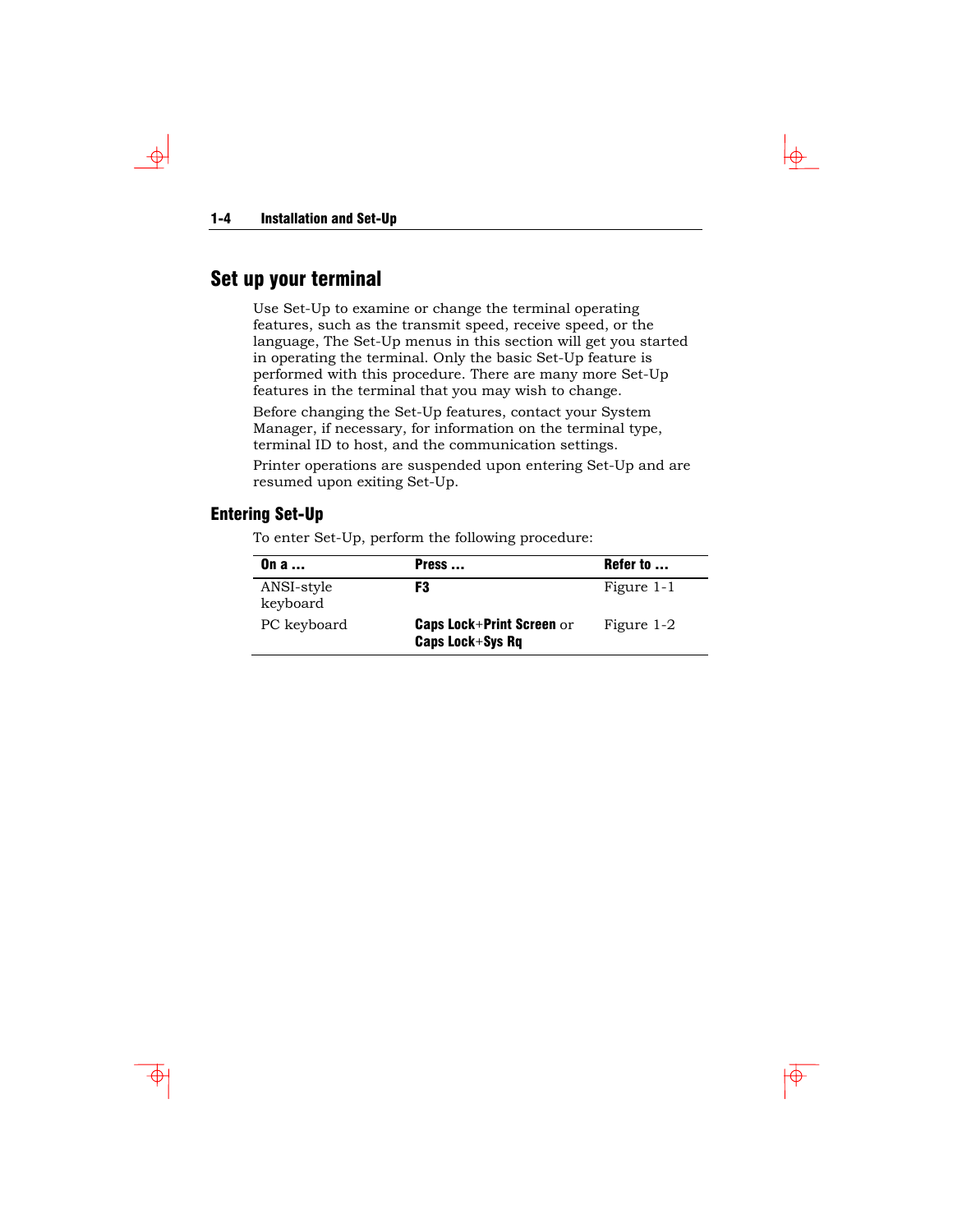$\bigoplus$ 

#### Moving within a Set-Up Menu

Use the arrow keys  $(\Leftarrow, \Rightarrow, \uparrow, \downarrow)$  to move among the menus or within a list or to select buttons.

| In a menu               | Indicates                                                                                                    |
|-------------------------|--------------------------------------------------------------------------------------------------------------|
|                         | A pull-right menu is available.                                                                              |
|                         | A dialog box is available for you to specify<br>more information.                                            |
| $\bullet$ a<br>Оh<br>Οc | The menu item with the filled-in circle is<br>enabled. Only one of these items can be.<br>enabled at a time. |
| 罓                       | The menu item with the check box is<br>enabled.                                                              |

Press Enter, Return, Do, or Select to start the action or to choose the currently highlighted feature.

A dimmed menu item does not apply to the currently selected mode.

## Keyboards

A DEC VT keyboard (Figure 1-1) and a PC keyboard (Figure 1-2) differ in the placement of some of the keys, such as the arrow keys. A DEC VT keyboard has 20 function keys (F1 – F20) above the main keypad, while a PC keyboard has 12 function keys (F1  $- F12$ ).

# **NOTE**

Keyboards from other manufactures may function differently because of differences in their implementation of the PC keyboard standard.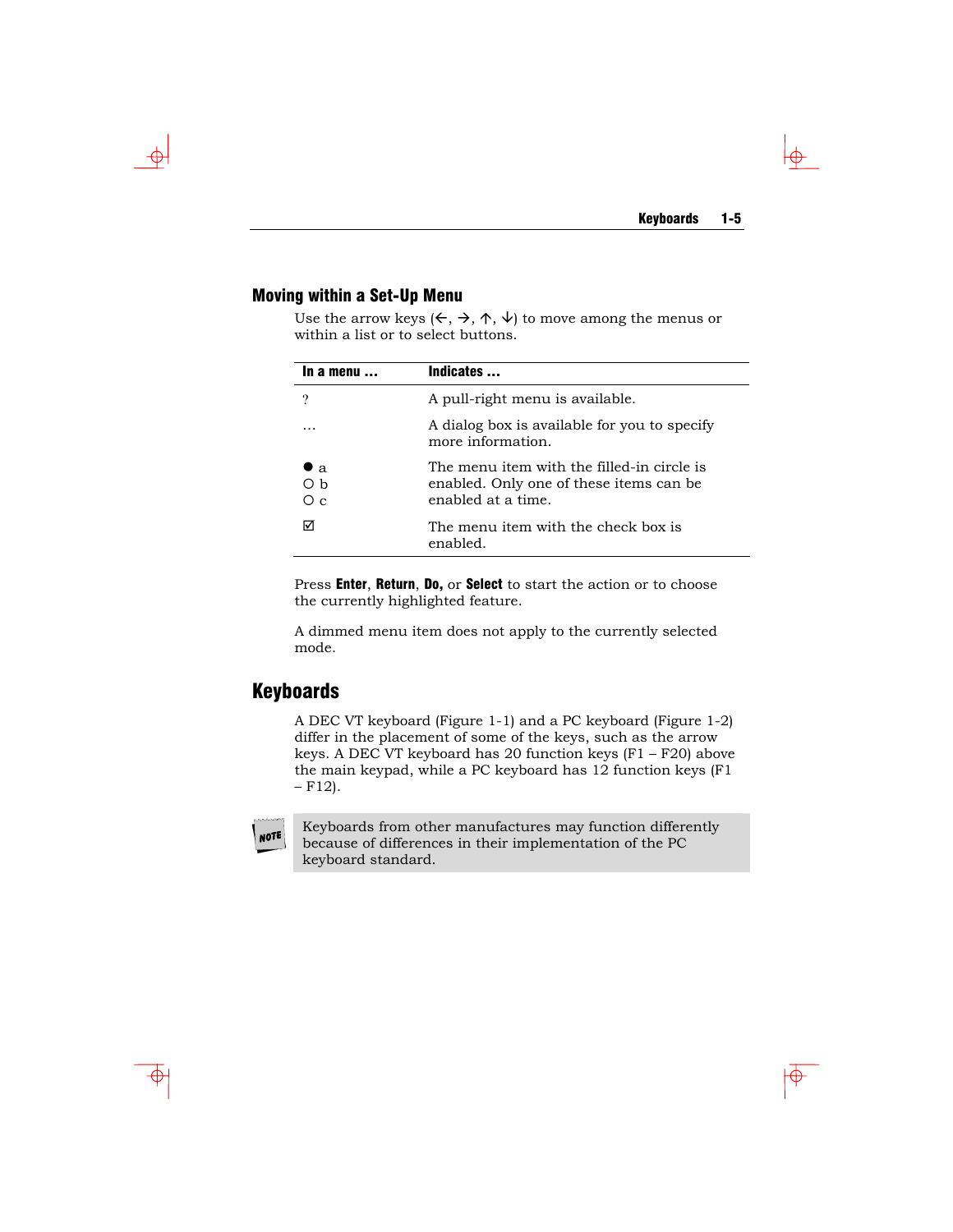$\Rightarrow$ 

 $\Phi$ 



 $\downarrow \phi$ 

 $\overline{\phi}$ 

**Figure 1-1 – DEC VT Keyboard Layout** 



**Figure 1-2 – PC-Style Keyboard Layout** 

 $\bm{0}$  Main keypad,  $\bm{\Theta}$  Editing keypad,  $\bm{\Theta}$  Numeric keypad,  $\bm{\Theta}$  Function keys,  $\pmb{\Theta}$  Escape key,  $\pmb{\Theta}$  Indicator lights.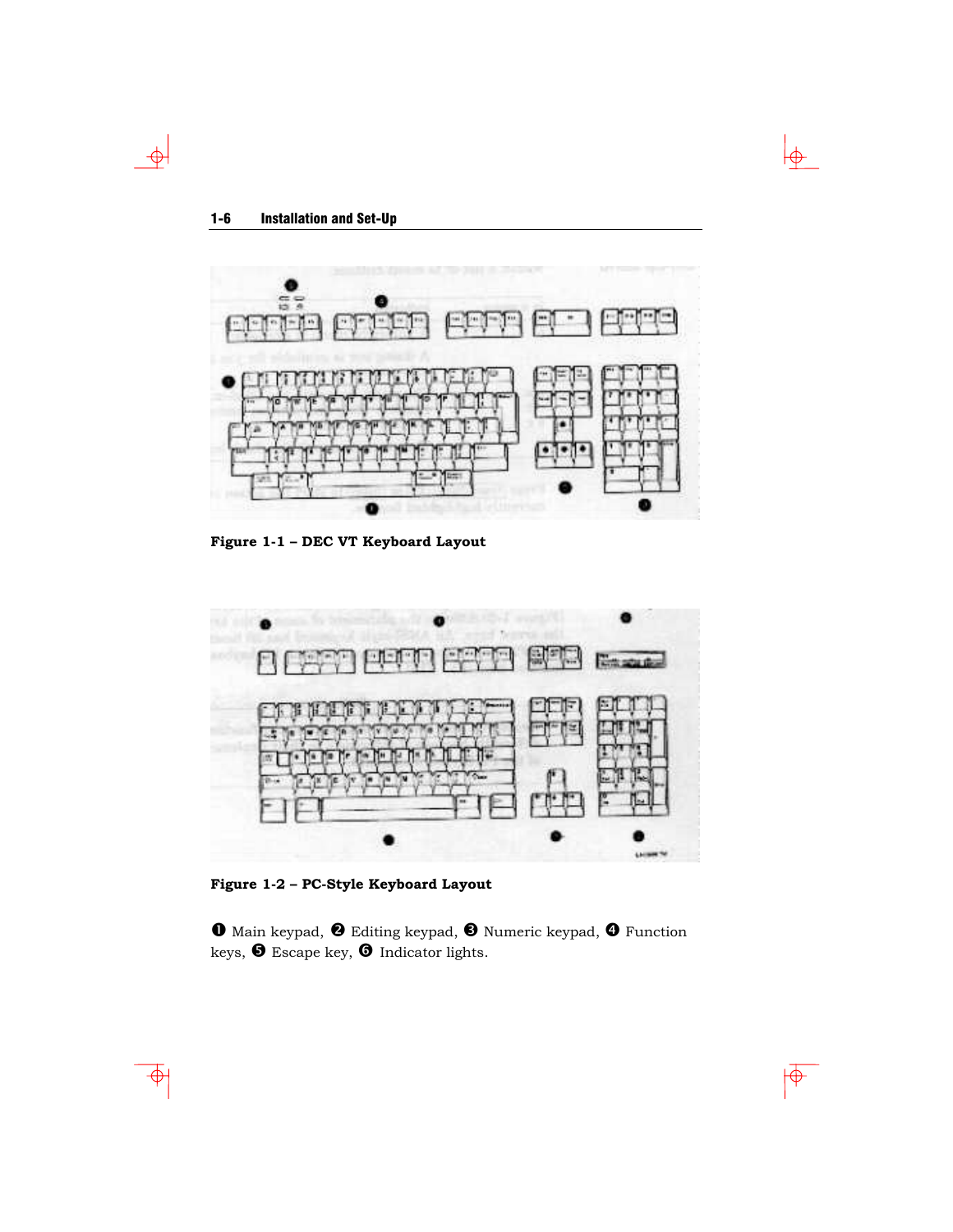$\overline{\overline{\Phi}}$ 

# Select the Set-Up language

This language selection is for set up only and does not affect the keyboard, the character set, or the printer settings. As you make changes to some Set-Up parameters, the Set-Up summary line will reflect those changes.



 $\bullet$  Port selected,  $\bullet$  Transmit speed (9600), Parity (N), Word size (8), Stop bits (1),  $\bullet$  Character set,  $\bullet$  Keyboard language,  $\bullet$  Emulation mode.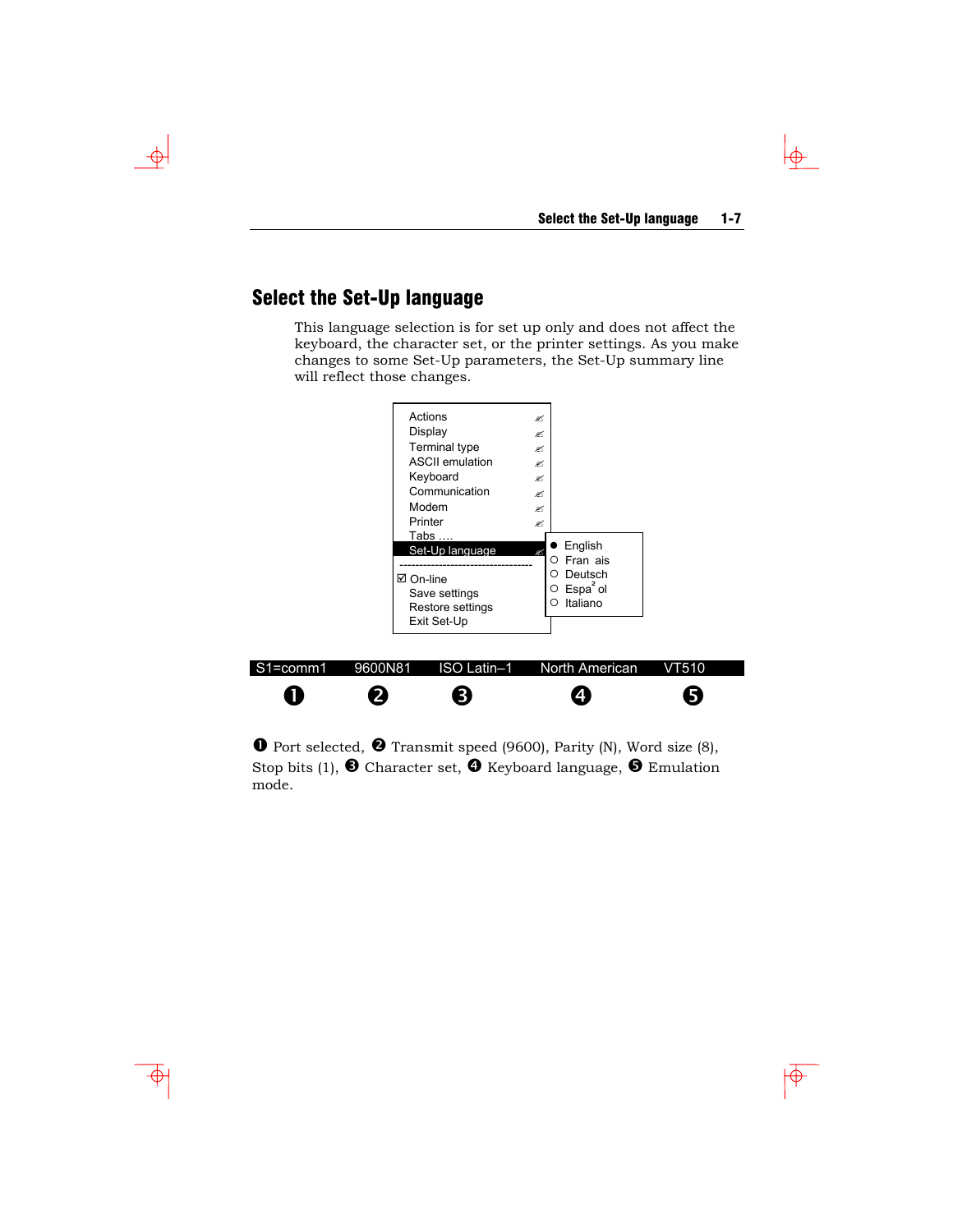$\bigoplus$ 

# Select the emulation mode terminal type



# Select the keyboard language

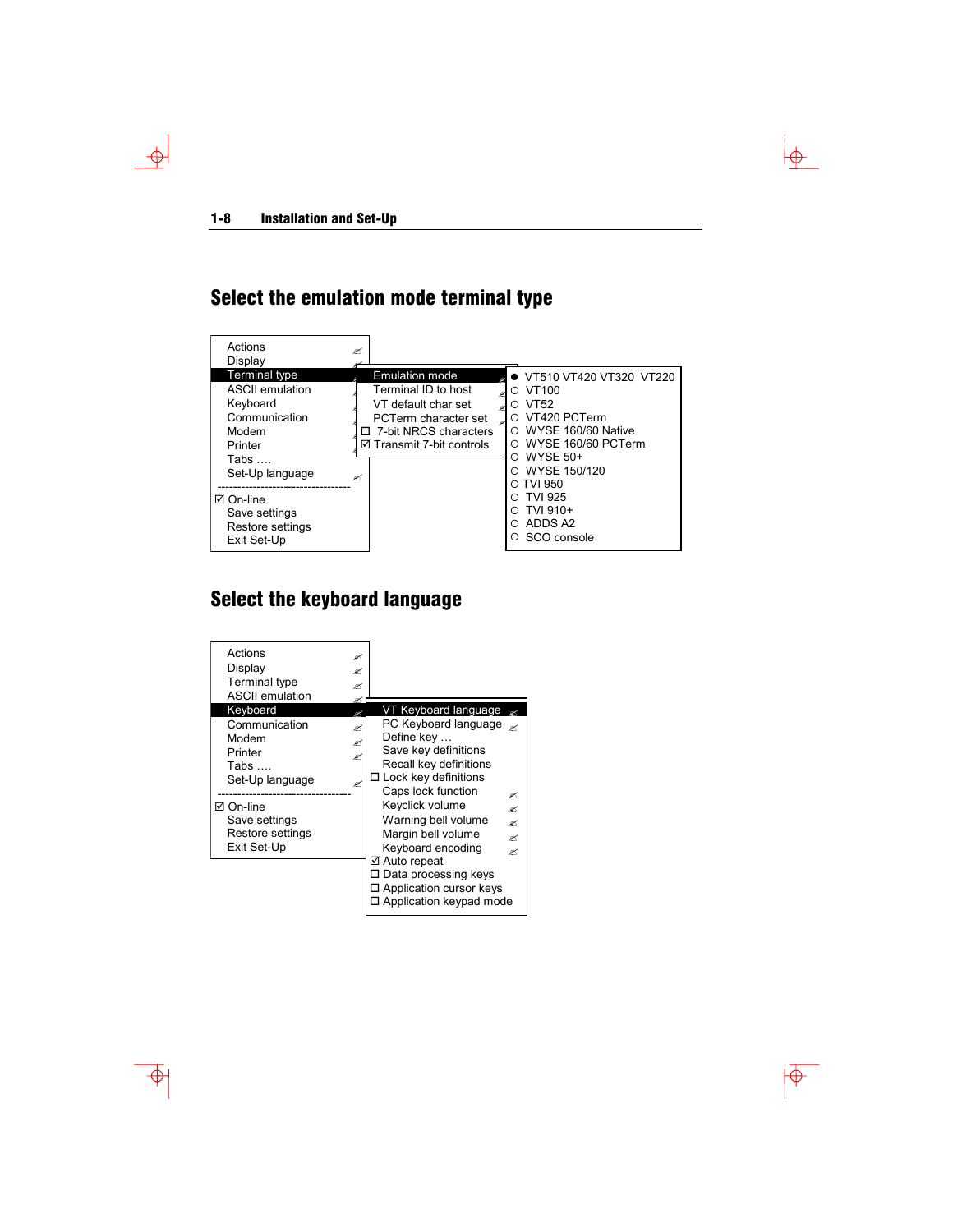$\downarrow$ 

 $\overline{\phi}$ 

# Select the communication/printer port configuration

 $\rightarrow$ 

 $\overline{\Phi}$ 

| Actions<br>×<br>Display<br>×<br>Terminal type<br>×<br><b>ASCII</b> emulation<br>×<br>Keyboard<br>≪<br>Communication            | Port select                                                                                                                                                                                                                         |                                                                                        |                                                                                                          |
|--------------------------------------------------------------------------------------------------------------------------------|-------------------------------------------------------------------------------------------------------------------------------------------------------------------------------------------------------------------------------------|----------------------------------------------------------------------------------------|----------------------------------------------------------------------------------------------------------|
| Modem<br>≪<br>Printer<br>≪<br>Tabs ….<br>Set-Up language<br>≪<br>⊠ On-line<br>Save settings<br>Restore settings<br>Exit Set-Up | Word size<br>Parity<br>Stop bits<br>Transmit speed<br>Receive speed<br>Transmit flow control<br>Receive flow control<br>Flow control threshold<br>Transmit rate limit<br>Fkey rate limit<br>☑ Ignore Null character<br>□ Local echo | ×<br>ø<br>ø<br>≪<br>$\mathbb{\mathbb{R}}$<br>$\mathbb{\mathbb{R}}$<br>×<br>×<br>K<br>K | S1=comm1 print=comm2<br>○ S1=comm1 print=parallel<br>O S1=comm2 print=comm1<br>O S1=comm2 print=parallel |
|                                                                                                                                | $\Box$ Half duplex<br>□ Auto answerback<br>Answerback message<br>□ Answerback canceled                                                                                                                                              |                                                                                        |                                                                                                          |

# Select the communication word size

| Actions<br>Display<br>Terminal type<br><b>ASCII emulation</b> | ×<br>×<br>×<br>ø |                                         |                       |             |
|---------------------------------------------------------------|------------------|-----------------------------------------|-----------------------|-------------|
| Keyboard                                                      |                  | Port select                             |                       |             |
| Communication                                                 |                  | Word size                               |                       | 8 bits      |
| Modem                                                         | ø                | Parity                                  | K                     | 7 bits<br>O |
| Printer                                                       | ø                | Stop bits                               | K                     |             |
| $\mathsf{Tabs}$                                               |                  | Transmit speed                          | K                     |             |
| Set-Up language                                               | K                | Receive speed                           | K                     |             |
| ⊠ On-line                                                     |                  | Transmit flow control                   | $\mathbb{\mathbb{R}}$ |             |
| Save settings                                                 |                  | Receive flow control                    | ×                     |             |
| Restore settings                                              |                  | Flow control threshold                  | ×                     |             |
| Exit Set-Up                                                   |                  | Transmit rate limit                     | K                     |             |
|                                                               |                  | Fkey rate limit                         | $\mathbb{\mathbb{R}}$ |             |
|                                                               |                  | ☑ Ignore Null character<br>□ Local echo |                       |             |
|                                                               |                  | $\square$ Half duplex                   |                       |             |
|                                                               |                  | □ Auto answerback                       |                       |             |
|                                                               |                  | Answerback message                      |                       |             |
|                                                               |                  | Answerback canceled                     |                       |             |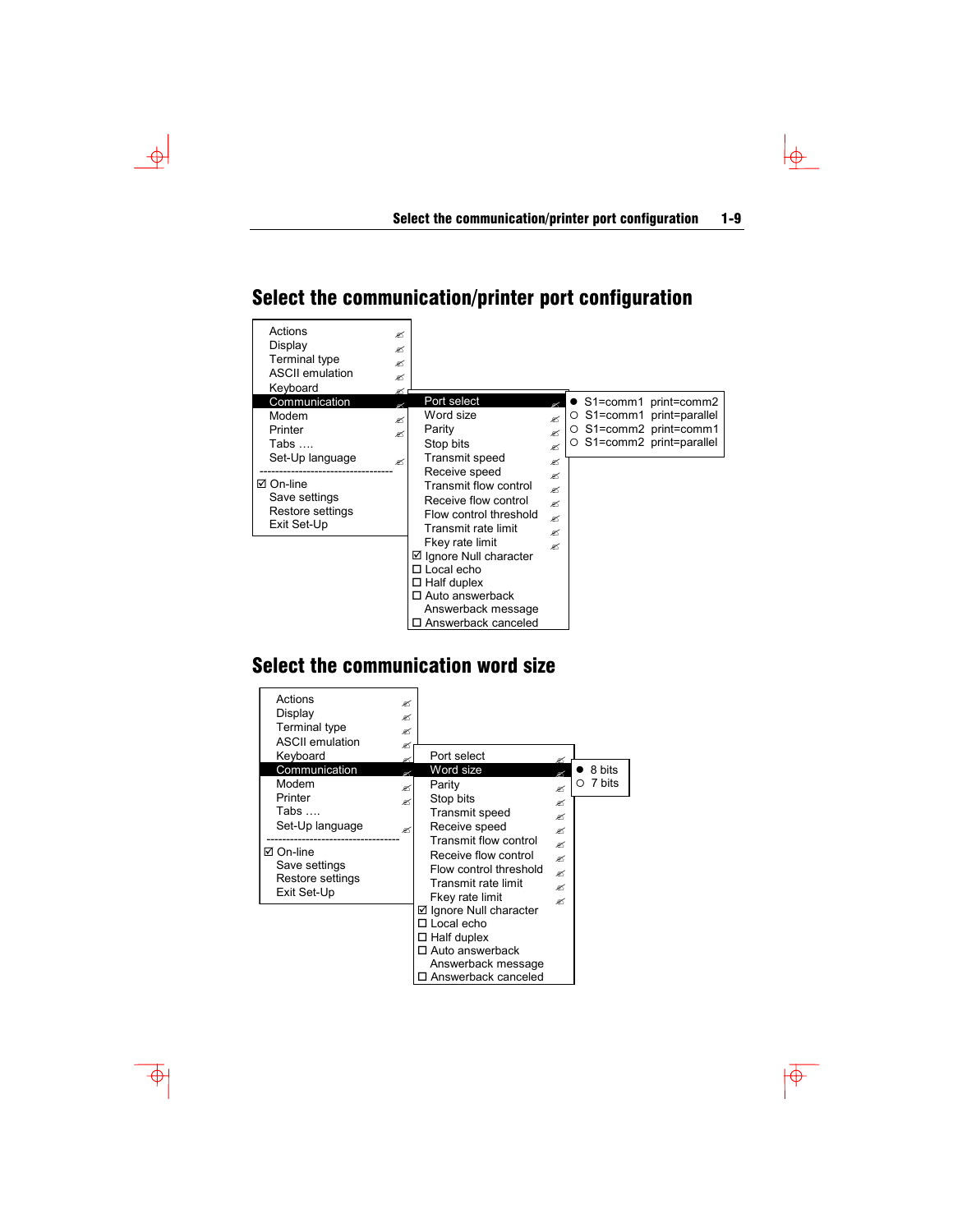<span id="page-21-0"></span> $\Rightarrow$ 

# Select the communications parity



# Select the communication transmit speed

| Actions<br>Display<br><b>Terminal type</b><br><b>ASCII emulation</b><br>Keyboard | ≤<br>≤<br>≤<br>≝<br>≪ | Port select<br>Word size<br>Parity<br>Stop bits | K<br>×<br>K |                    |                          |
|----------------------------------------------------------------------------------|-----------------------|-------------------------------------------------|-------------|--------------------|--------------------------|
| Communication<br>Modem                                                           | ≪                     | Transmit speed                                  |             | O                  | 115.2K baud              |
| Printer                                                                          | ≤<br>≤                | Receive speed<br>Transmit flow control          | ø           | O<br>O             | 76.8K baud<br>57.6K baud |
| Tabs $\ldots$<br>Set-Up language                                                 | ≪                     | Receive flow control                            | z<br>z      | $\circ$<br>$\circ$ | 38.4K baud<br>19.2K baud |
|                                                                                  |                       | Flow control threshold<br>Transmit rate limit   | ø           |                    | 9600 baud                |
| ⊠ On-line<br>Save settings                                                       |                       | Fkey rate limit                                 | ø<br>ø      | $\circ$<br>O       | 4800 baud<br>2400 baud   |
| Restore settings                                                                 |                       | ☑ Ignore Null character<br>□ Local echo         |             | O                  | 1200 baud                |
| Exit Set-Up                                                                      |                       | $\Box$ Half duplex                              |             | O                  | 600 baud                 |
|                                                                                  |                       | $\Box$ Auto answerback                          |             | O                  | 300 baud                 |
|                                                                                  |                       | Answerback message<br>Answerback canceled       |             |                    |                          |
|                                                                                  |                       |                                                 |             |                    |                          |

 $\Phi$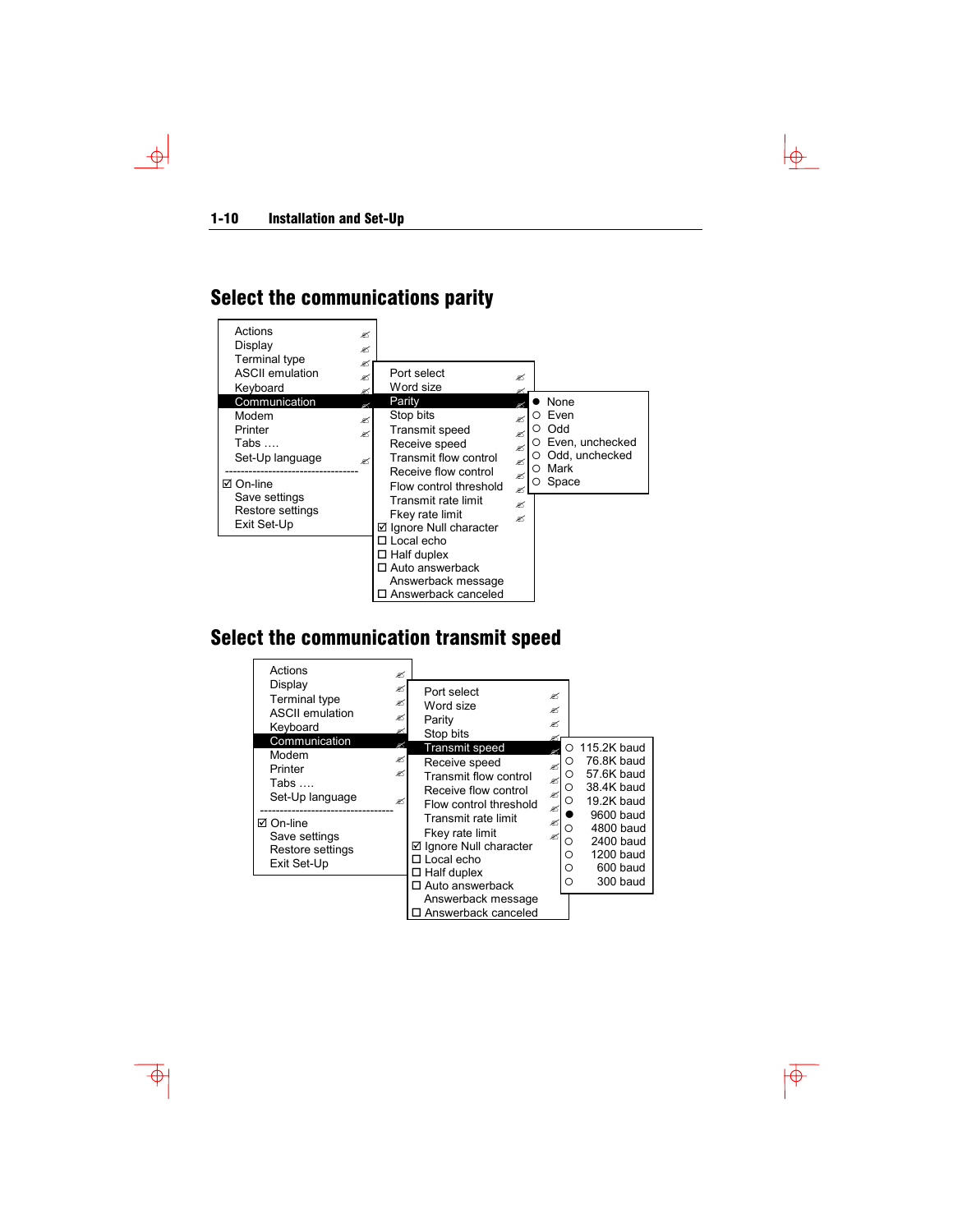#### Actions  $\blacksquare$ Display  $\blacksquare$ Terminal type  $\blacksquare$ ASCII emulation  $\mathbb{R}$ **Keyboard** Communication Modem  $\mathbb Z$ Printer 20 Tabs …. Set-Up language ----------------------------------  $\boxtimes$  On-line Save settings Restore settings Exit Set-Up Port select  $\mathbb{R}$ Word size  $\blacksquare$ Parity  $\blacksquare$ Stop bits  $\otimes$  Transmit speed " Receive speed Transmit flow control  $\approx$ Receive flow control  $\qquad \mathbb{R}$ Flow control threshold  $\mathbb{R}$ Transmit rate limit  $\blacksquare$ Fkey rate limit **Ø Ignore Null character**  Local echo  $\Box$  Half duplex Auto answerback Answerback message  $\Box$ <br> <br> Answerback canceled **•** Transmit speed  $O$  115.2K baud  $\circ$  76.8K baud<br> $\circ$  57.6K baud { 57.6K baud  $\circ$  38.4K baud<br> $\circ$  19.2.K baud  $\circ$  19.2.K baud<br> $\circ$  9600 baud 0 9600 baud<br>0 4800 baud { 4800 baud  $\circ$  2400 baud<br> $\circ$  1200 baud  $\circ$  1200 baud<br> $\circ$  600 baud  $\circ$  600 baud<br> $\circ$  300 baud { 300 baud

# Select the communication receive speed

# Select the printer type

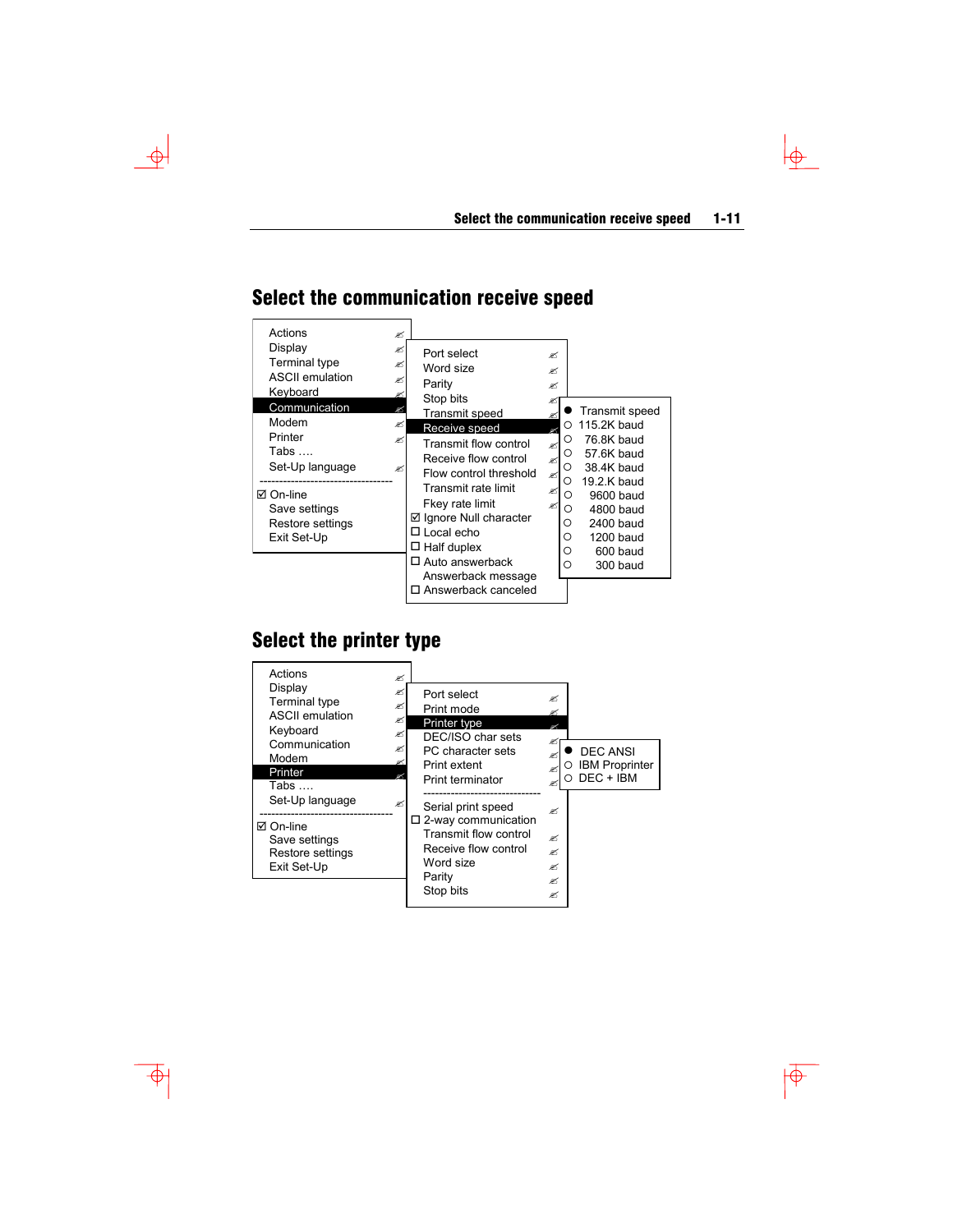# Save your settings

Select the Save Settings menu item, the press Enter or Return.



 $\downarrow$ 

**Caution:** If you disable the Screen Saver feature, an image may etch onto the screen, which may shorten the terminal's useful life.

#### Restore the settings

To recall the settings that you stored in memory using the Save Setting menu item, select the Restore Setting menu item and press Enter or Return.



Restore factory defaults is a selection included in the Action menu.

#### Exit the Set-Up menu

To exit Set-Up, select the Exit Set-Up menu item or perform the following procedure:

| On $a$                 | Press                         | Refer to   |
|------------------------|-------------------------------|------------|
| ANSI-style<br>keyboard | F3                            | Figure 1-1 |
| PC keyboard            | <b>Caps Lock+Print Screen</b> | Figure 1-2 |

 $\overline{\overline{\Phi}}$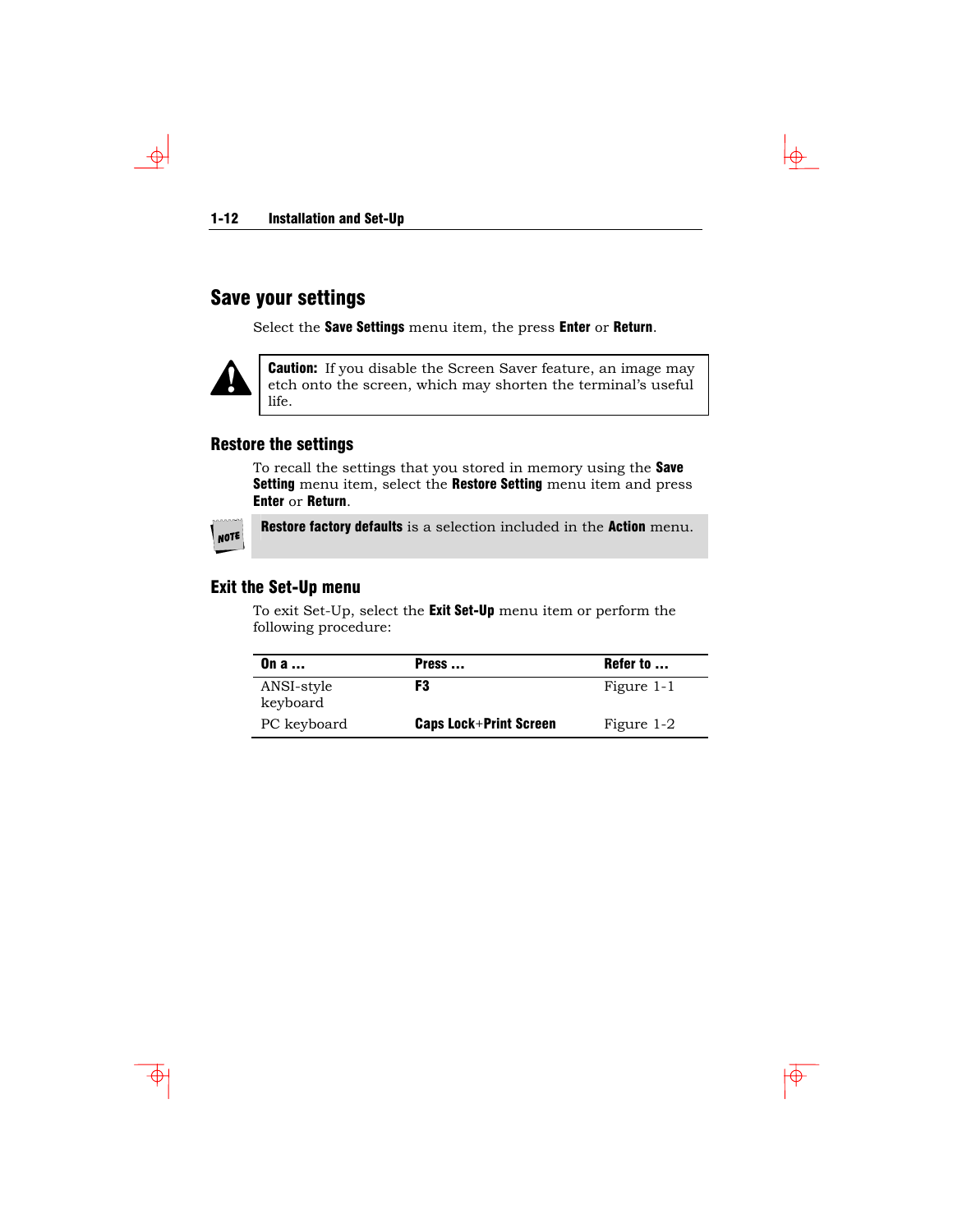



# **Desktop Features**

# Invoking Desktop Features

#### **Overview**

From the Actions menu, you can invoke the Clock, Calculator, Show character sets, and Banner message features. When the feature is highlighted (displayed in reverse video), press Enter or Return to enable the feature.



While these desktop features are enabled, other terminal functions are disabled. Press Ctrl+Z, F10, Exit, or Esc to exit the feature.

 $\oplus$ 

 $\overline{\bigoplus}$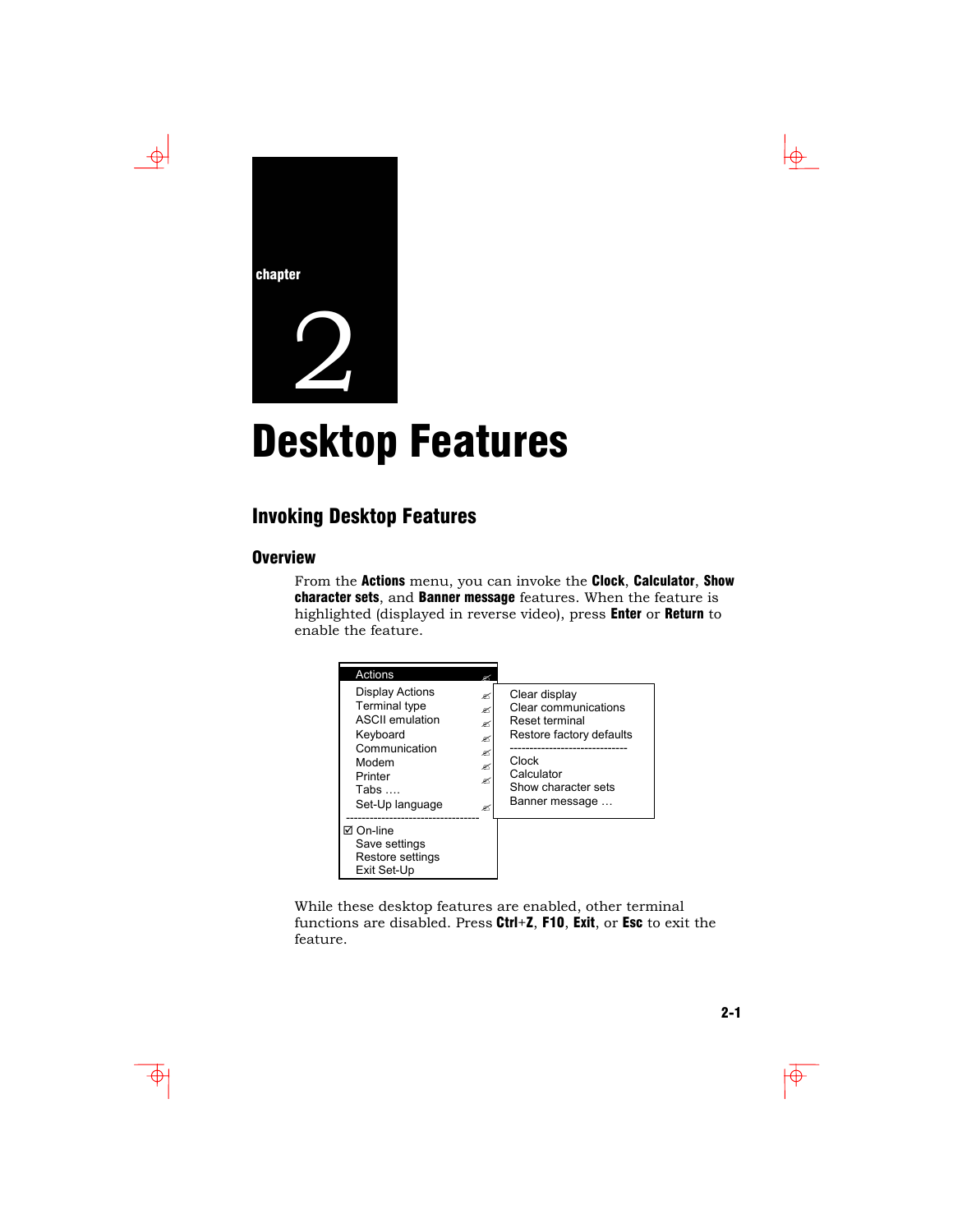#### Clock feature

 $\phi$ 

You can enable the **Clock** feature without entering Set-Up by pressing Caps Lock +Alt+F11 if you are not in an ASCII emulation mode.

 $\bigoplus$ 

 $\overline{\overline{\Phi}}$ 

The current time is displayed in the status line if this feature is enabled. The format is HH:MM, followed by AM or PM if the 12 hour format is selected. Use the following keys within the clock features:

| Key                           | <b>Function</b>                                                                                                  |
|-------------------------------|------------------------------------------------------------------------------------------------------------------|
| $\downarrow$ or Tab           | Go to next field.                                                                                                |
| $\uparrow$ or Shift+Tab       | Go to previous field.                                                                                            |
| $\leftarrow$ or $\rightarrow$ | Move within a field.                                                                                             |
| <b>Return or Enter</b>        | If desired, check the 24-hour<br>format box. For example, before<br>entering $13:00$ , enable 24-hour<br>format. |
| $A \cap P$                    | For 12-hour format, set the time<br>to morning by pressing $A$ or $P$ for<br>afternoon.                          |

If the clock feature is enabled, then the alarm sounds for five seconds or until a key is pressed. Each alarm message can be up to 20 characters and will be displayed in the status line until a key is pressed. If the hourly chime is enabled, then the terminal will beep once every hour. In Set-Up, select the Save settings menu item to save the time format. The clock feature is disabled when the terminal is turned off.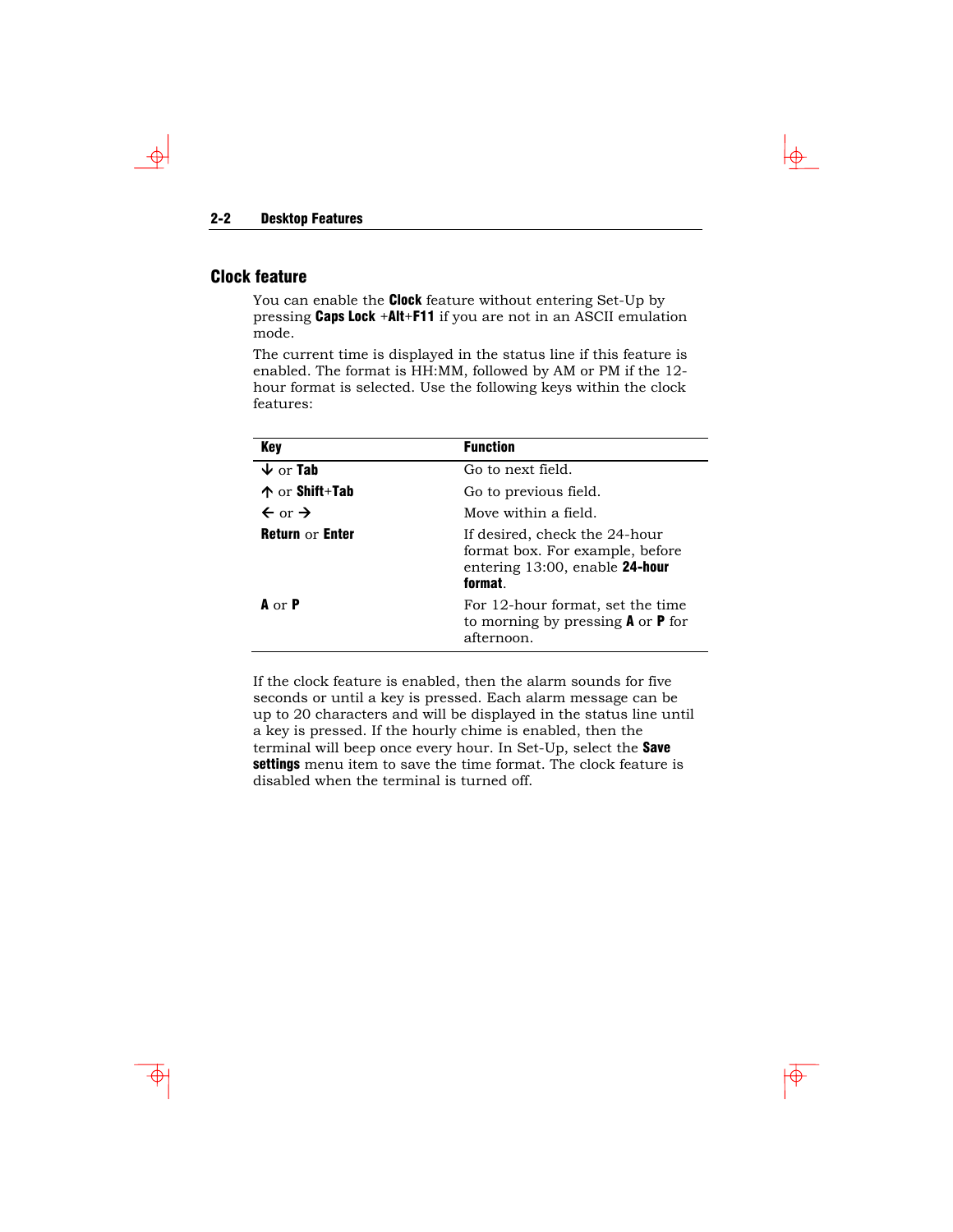$\color{red} \bigoplus$ 

#### Calculator feature

You can enable the **Calculator** feature without entering Set-Up by pressing Caps Lock +Alt+F12 if you are not in an ASCII emulation mode.

In addition to the numbers on the numeric keypad, you use the following keys within the calculator:

| Key                | <b>Function</b>                                                                                                            |
|--------------------|----------------------------------------------------------------------------------------------------------------------------|
| H, $0$ , or $D$    | Select hexadecimal <b>H</b> , octal <b>O</b> , or<br>decimal <b>D</b> format.                                              |
| Arrow keys         | Move the position of the<br>calculator on the screen.                                                                      |
| Shift              | Change the keypad display to<br>allow selecting $ST0$ , RCL, $1/x$ , $X^2$ ,<br>and Insert Results.                        |
| Alt                | Change the keypad display to<br>hexadecimal and allow selecting<br>keys <b>A</b> through <b>F</b> o the numeric<br>keypad. |
| C/E                | Clear the entry.                                                                                                           |
| <b>STO</b>         | Store the number in the display<br>into memory.                                                                            |
| <b>RCL</b>         | Recall the number from memory<br>and place it in the display.                                                              |
| <b>Shift-Enter</b> | Insert the result at the current<br>cursor position after exiting the<br>calculator feature.                               |

All calculator math operations have equal priority except  $1/\chi$  and  $\chi^2$ . If a result is wider than the display, then a rounded number will be displayed. The non-rounded result will continue to be used in subsequent calculations. The decimal point cannot be used with the hexadecimal mode.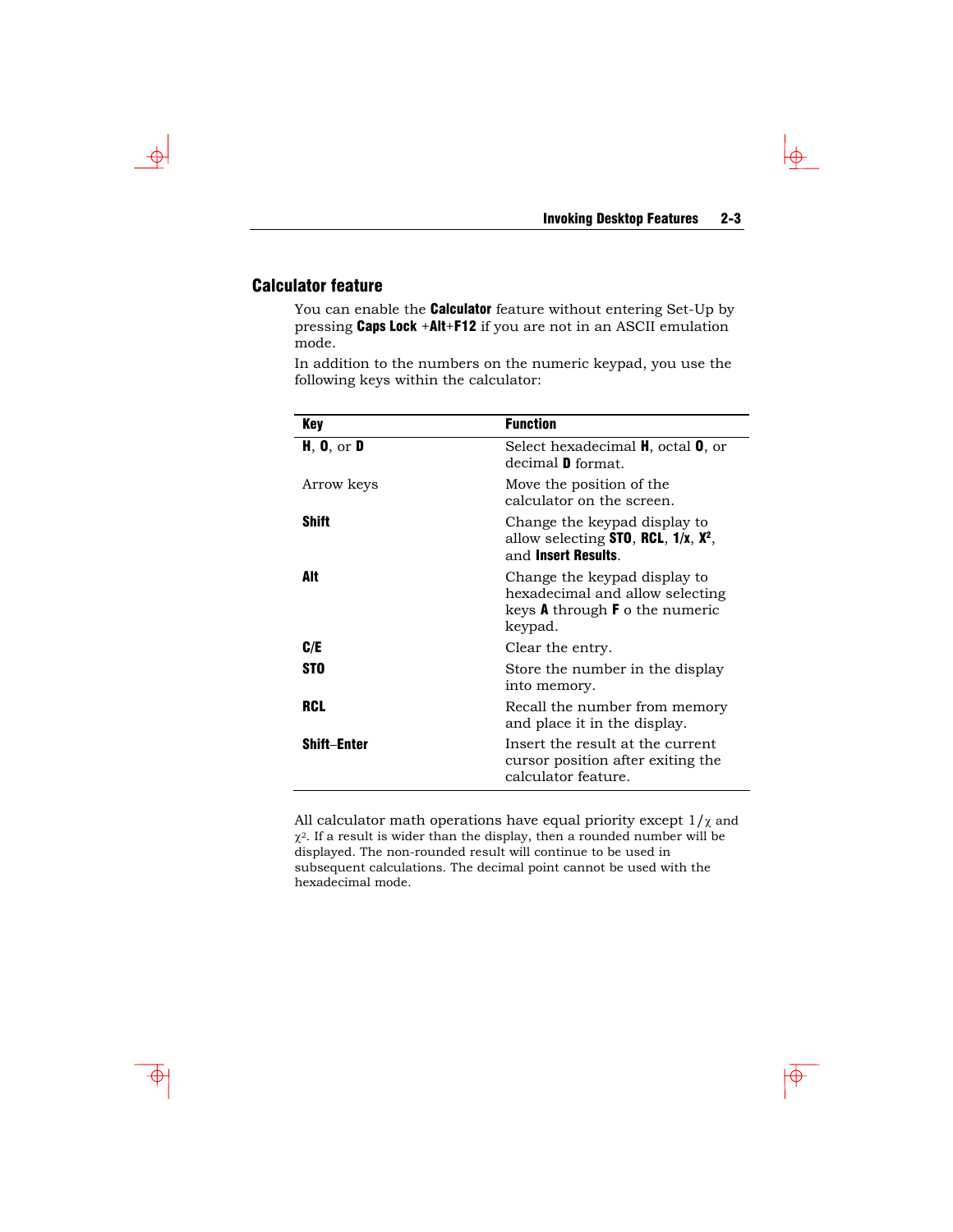$\overline{\bigoplus}$ 

#### Show Character Sets feature

You can enable the **Show character sets** desktop feature without entering Set-Up by pressing Caps Lock +Alt+F10 if you are not in an ASCII emulation mode. When the character set is displayed, you can use the following keys with this feature:

| Kev                                                | <b>Function</b>                                                                                                                                            |
|----------------------------------------------------|------------------------------------------------------------------------------------------------------------------------------------------------------------|
| <b>Next or Prev</b><br><b>Page Up or Page Down</b> | Look through the available<br>character sets.                                                                                                              |
| Shift-L                                            | Display the line drawing character<br>set if you are using a VT character<br>set.                                                                          |
| Shift-T                                            | Display the technical character<br>set.                                                                                                                    |
| <b>Shift-Enter</b>                                 | For the current character set.<br>insert the highlighted character<br>into text at the current cursor<br>position, if you are using a VT<br>character set. |

#### Banner message

From the **Actions** menu, select Banner message ...

- 1. Press Return or Enter to display a dialog box.
- 2. Enter our banner message.
- **3.** Press the  $\blacklozenge$  to select the **OK** button.
- 4. Press Return or **Enter** to **Return** to the Set-Up menu.

 $\Phi$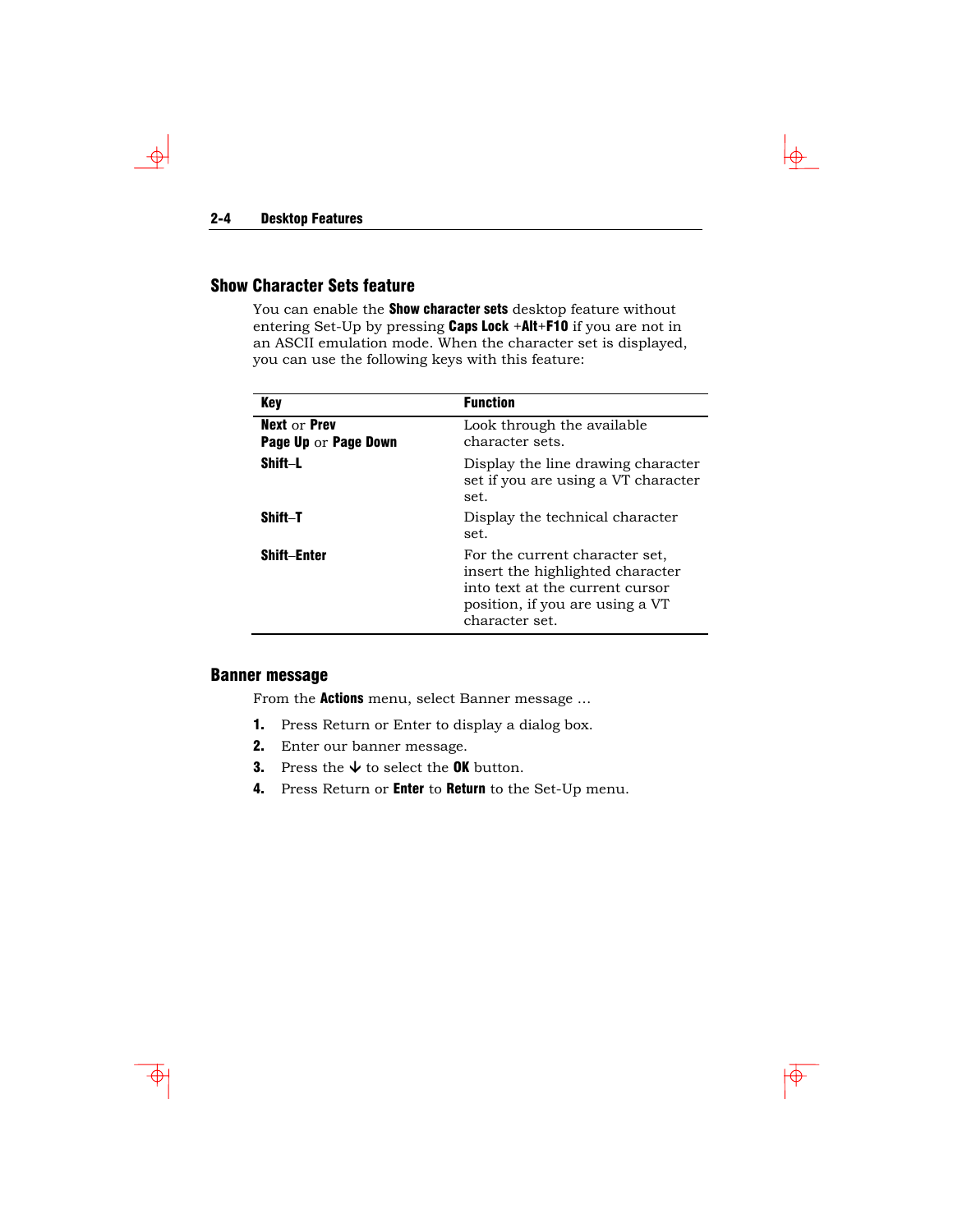



# **Maintenance and** Troubleshooting

# Cleaning your Video Terminal

#### Cleaning the Screen

Before cleaning the screen, set the terminal power switch to the off position and wait 20 seconds to let the static electricity dissipate. Clean the screen with a video screen cleaner.

#### Cleaning the Keyboard

If needed, wipe the keys with a soft cloth. Do not allow moisture to get under the keys.

# Troubleshooting

#### Identifying and Correcting Problems

The following can be sources of problems:

- **Communications cables**
- **Host system**
- Nearby power or electrical sources

 $\color{red} \Phi$ 

 $\Rightarrow$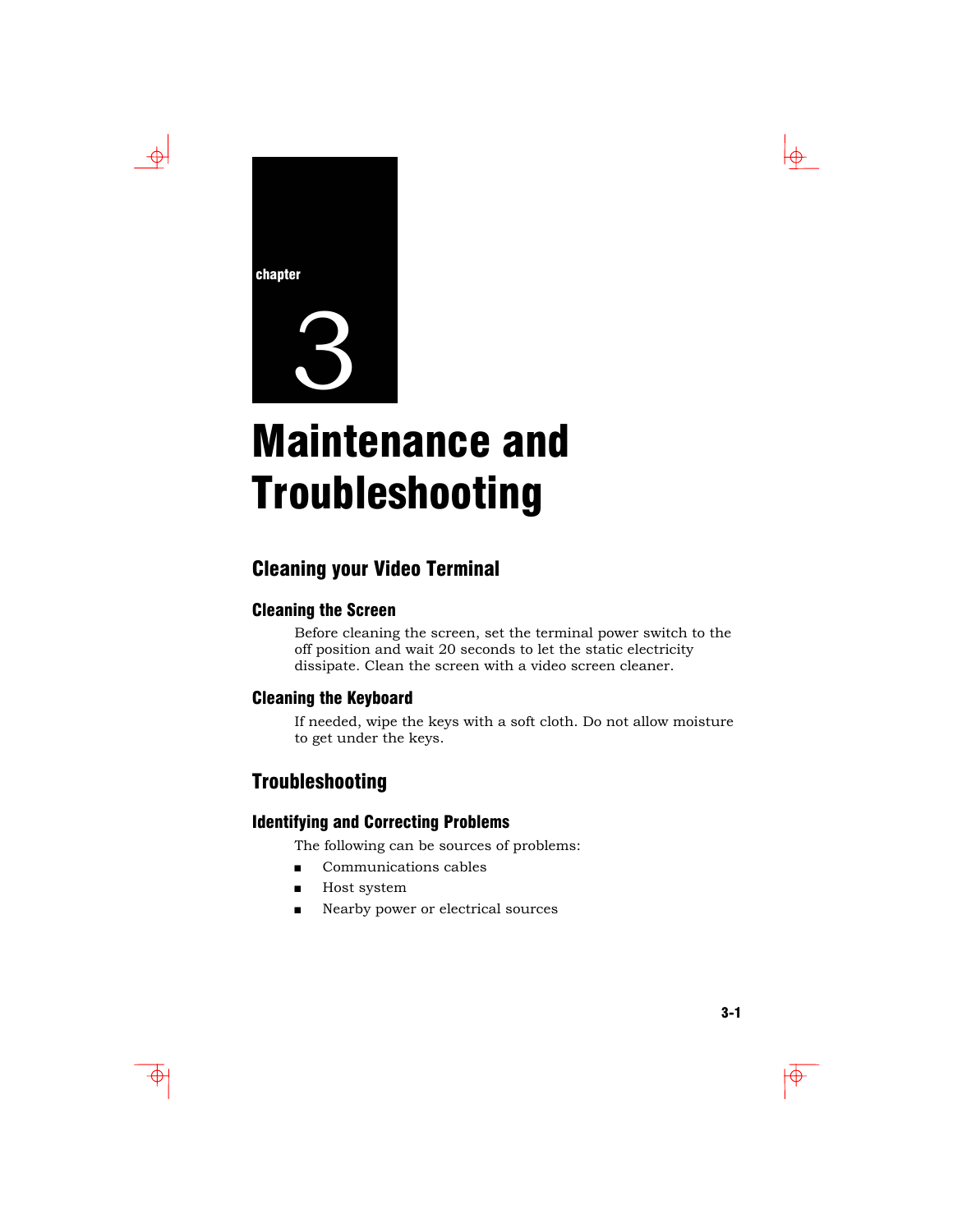# Troubleshooting Table

 $\Rightarrow$ 

Use Table 3-1 to identify and correct any problem areas.

 $\downarrow \phi$ 

 $\overline{\phi}$ 

## **Table 3-1 Identifying and correcting problems**

| <b>Symptom</b>                                        | <b>Possible Cause</b>                                                                           | <b>Suggestion Solution</b>                                                                                                                  |
|-------------------------------------------------------|-------------------------------------------------------------------------------------------------|---------------------------------------------------------------------------------------------------------------------------------------------|
| <b>Cursor or "Selftest</b><br>OK" does not<br>display | Brightness or<br>Contrast control<br>is set too low.                                            | Increase the brightness and contrast<br>control setting under the front of the<br>terminal.                                                 |
|                                                       | Power cord is<br>not connected.                                                                 | Connect the power cord to the power<br>source and the terminal. Push the<br>power switch in.                                                |
|                                                       | There is no<br>power.                                                                           | Use a function outlet.                                                                                                                      |
|                                                       | The terminal is<br>faulty.                                                                      | Set the power switch to the off position<br>and contact the service representative.                                                         |
| Screen is blank,<br>but cursor is                     | Screen saver is<br>active.                                                                      | Press any key.                                                                                                                              |
| blinking.                                             | Signal cable is<br>not connected.                                                               | Reconnect the cable.                                                                                                                        |
|                                                       | Communications<br>port is not set<br>properly.                                                  | From the <b>Communication</b> menu item,<br>choose <b>Port select</b> and check the<br>setting for the cable connections.                   |
|                                                       | Communication<br>speed may be<br>set incorrectly.                                               | Check the communication transmit<br>speed, receive speed, and parity with<br>you system manager; then match them<br>to the Set-Up settings. |
|                                                       | The host system<br>may be faulty.                                                               | Contact your system administrator.                                                                                                          |
| Video is off center.                                  | The Earth's<br>magnetic field at<br>your location<br>may be causing<br>the display to<br>shift. | From the <b>Display</b> menu item, choose<br>Screen alignment.                                                                              |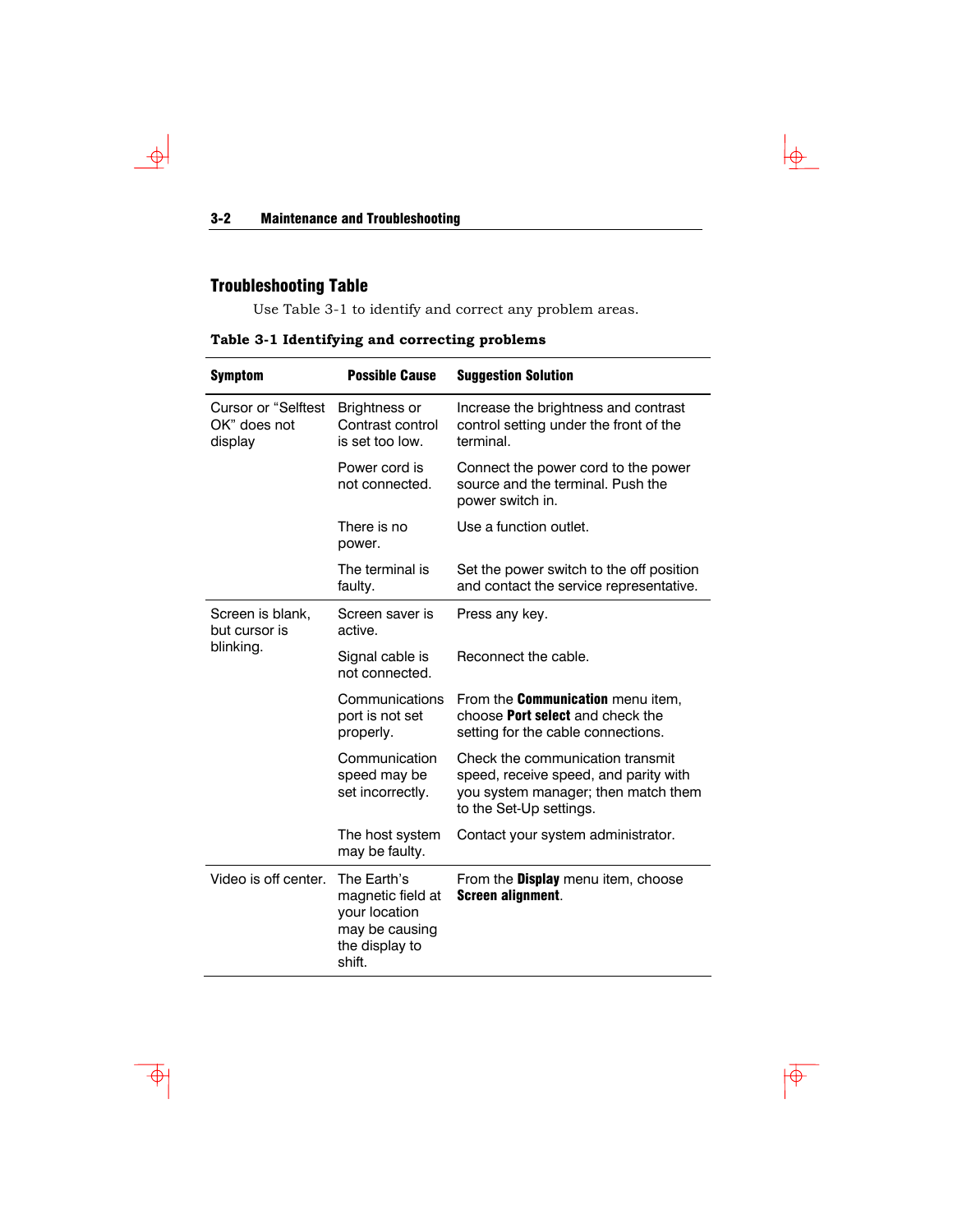$\frac{1}{\frac{1}{2}}$ 

| <b>Symptom</b>                                           | <b>Possible Cause</b>                                                    | <b>Suggestion Solution</b>                                                                                                                                                                     |
|----------------------------------------------------------|--------------------------------------------------------------------------|------------------------------------------------------------------------------------------------------------------------------------------------------------------------------------------------|
| Video display has<br>moving dots and<br>distorted lines. | There is<br>electromagnetic<br>interference.                             | Move and electromechanical device,<br>such as a fan or a motor, away form the<br>terminal or move the terminal.                                                                                |
| The display rolls<br>or flickers.                        |                                                                          | <b>CAUTION: Before moving the system, turn</b><br>the power off and wait 20 seconds to let<br>the static electricity dissipate.                                                                |
|                                                          | Refresh rate is<br>too low.                                              | From the <b>Display</b> menu item, choose<br><b>Refresh rate and select 72 Hz.</b>                                                                                                             |
|                                                          | The terminal is<br>faulty.                                               | Set the power switch to the off position<br>and contact the service representative.                                                                                                            |
| The printer will not<br>print.                           | The printer<br>power is not on.                                          | Turn on the power to the printer.                                                                                                                                                              |
|                                                          | The printer<br>cables are not<br>connected.                              | Check the cables.                                                                                                                                                                              |
|                                                          | Communication<br>port is not set<br>correctly.                           | From the <b>Communication</b> menu item,<br>choose Port select and match the<br>setting to the connections on the<br>terminal.                                                                 |
|                                                          | If you have a<br>serial printer, its<br>speed may be<br>set incorrectly. | From the <b>Printer</b> menu item, choose<br>Serial print speed and match the setting<br>to the one in your printer manual.                                                                    |
| Modifier keys<br>remain in effect<br>after released.     | <b>Accessibility aid</b><br>enabled.                                     | Check keyboard indicator line for icon.<br>This feature is enabled by pressing any<br>key modifier key five times. To disable,<br>press and hold a modifier key and then<br>press another key. |

| Table 3-1 (Cont.) Identifying and correcting problems |  |  |  |
|-------------------------------------------------------|--|--|--|
|-------------------------------------------------------|--|--|--|



 $\Rightarrow$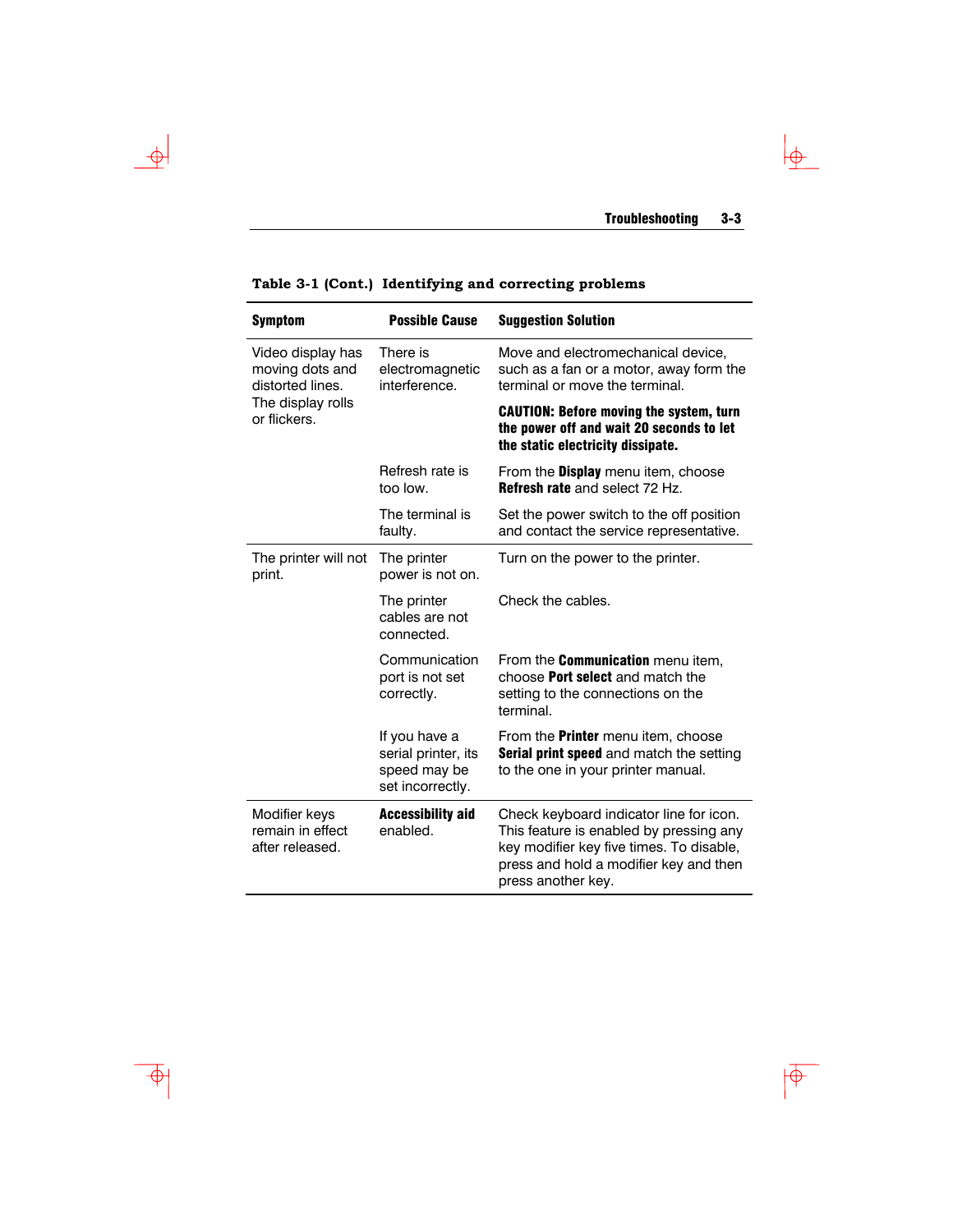# Disposing of your Terminal



 $\phi$ 

Warning: If you need to dispose of your terminal, ask a qualified service representative for the proper disposal procedures. Improper disposal could result in personal injury.

# Installing the ROM Cartridge

The terminal can accommodate an optional ROM cartridge at the back of the terminal. This ROM cartridge will completely replace the factory-installed software within the terminal for new software versions or special applications.

When an option ROM is not used, the ROM cartridge holder is empty with a cover over it.

#### Installing and Removing the ROM Cartridge

To install a ROM cartridge:

- 1. Set the power switch to the off position.
- **2.** Remove the blank cover by lifting the cover from the bottom and gently pulling it straight back.
- **3.** Plug in a ROM cartridge with its attached cover  $\bullet$ , and close the cover.

 $\color{red} \bigoplus$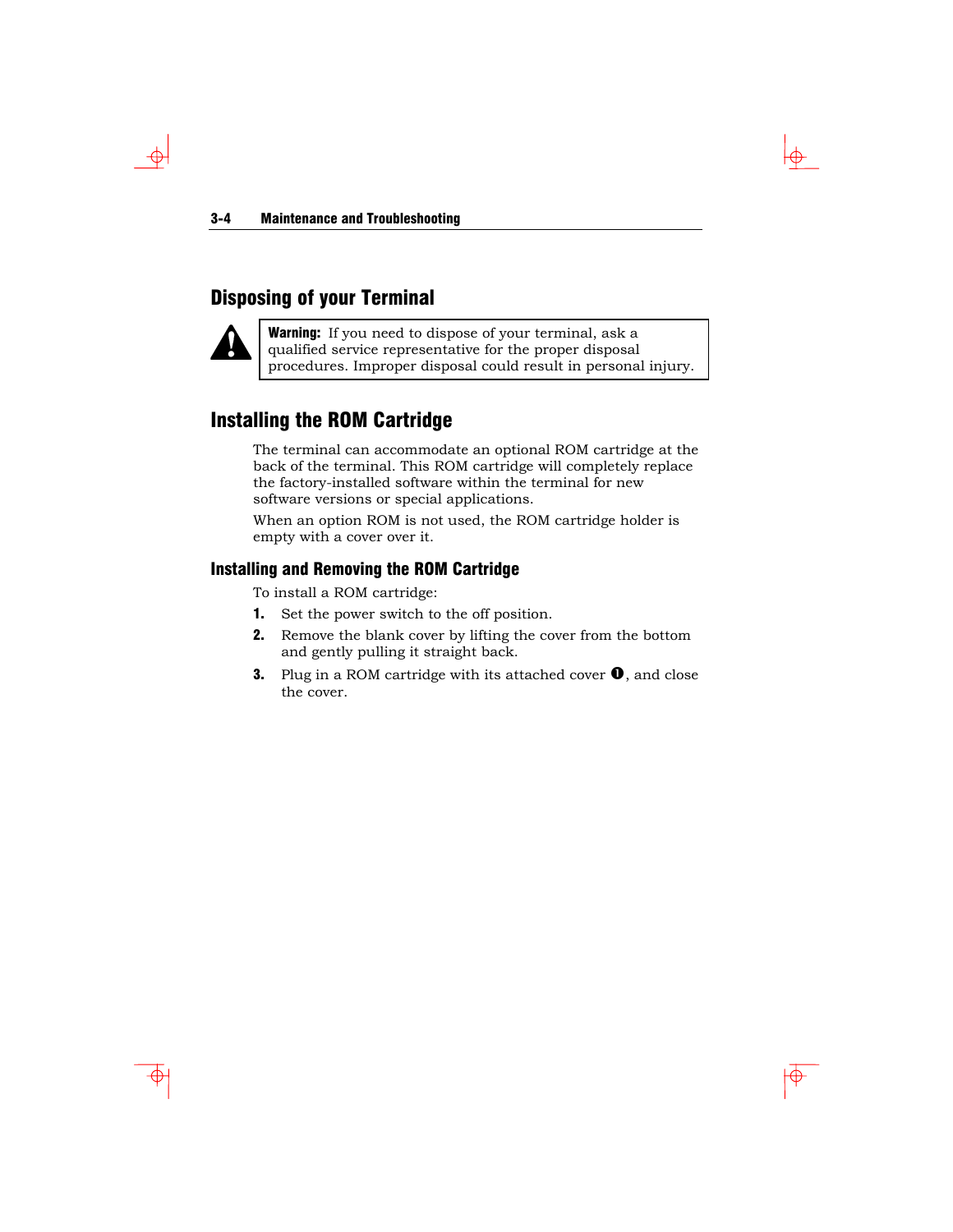$\frac{1}{\pm}$ 

 $\overline{\phi}$ 

If you are having the terminal serviced, then remove and save the ROM **cartridge.** To remove a ROM cartridge, lift its cover from the bottom and gently pull it straight back.



 $\rightarrow$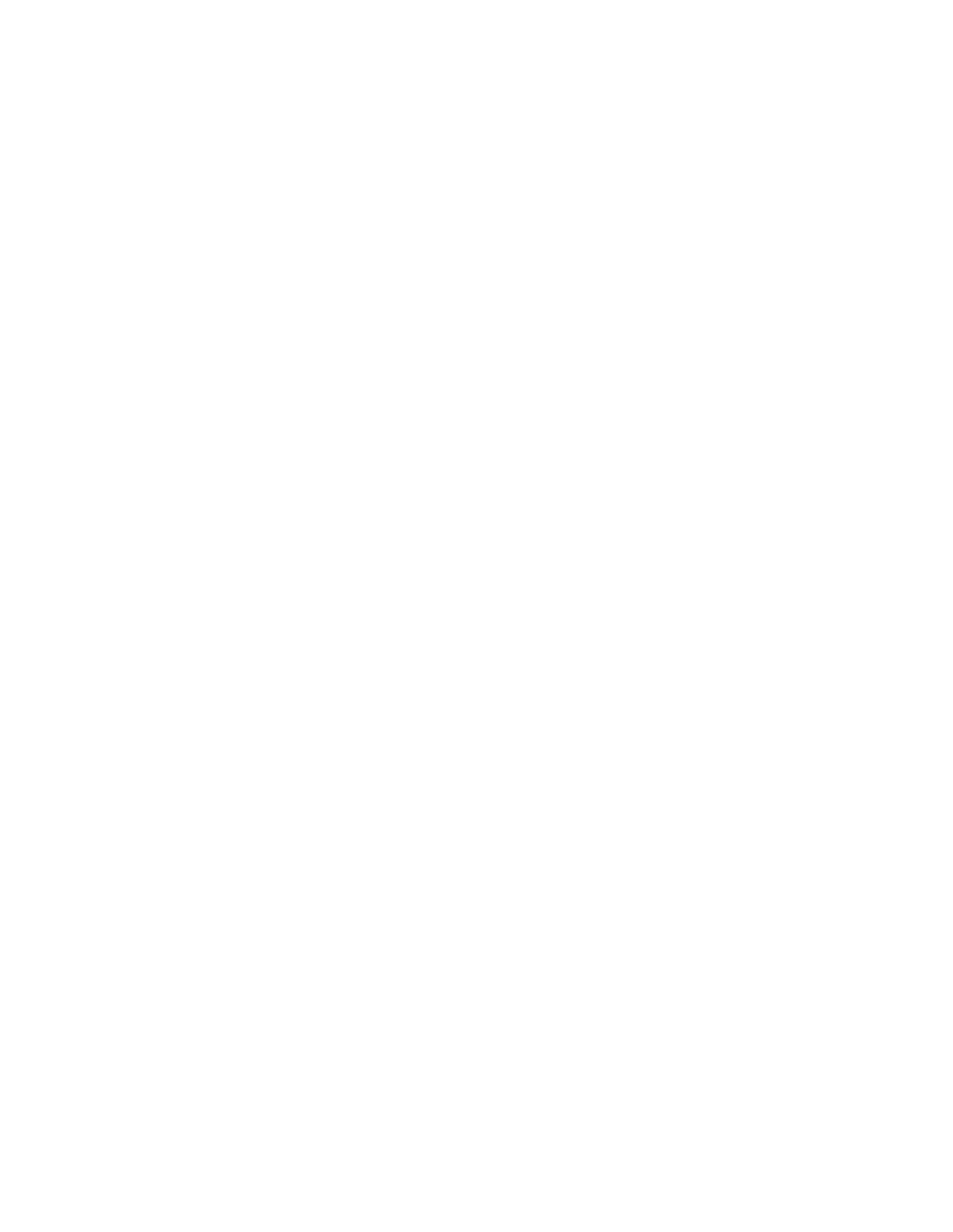



# **Defining Keys**

## Define Key Editor

The VT510 provides a powerful Define Key Editor that allows you to modify the function of keys on your keyboard. Since VT510 keystrokes can perform many different functions, it will take some practice to understand how the keys work. This section is an introduction to customizing your keyboard.

#### Moving Standard Functions

The simplest way to re-program a key is to copy the behavior of another key. This method allows you to move factory default key functions to any position on the keyboard. To move factory default key functions:

- 1. From the Keyboard menu item, select the Define key ... function, and the **Define Key Editor** menu will appear.
- 2. Press the key for which you want to assign a new behavior.
- **3.** Press the  $\rightarrow$  key to highlight the "Copy of key default" radio button ( $\bullet$  Copy of key default) and press **Enter**.
- 4. Press the key whose factory default behavior is what you want your defined key to do.
- **5.** Press the  $\forall$  key to highlight the OK or Apply pushbutton and press Enter.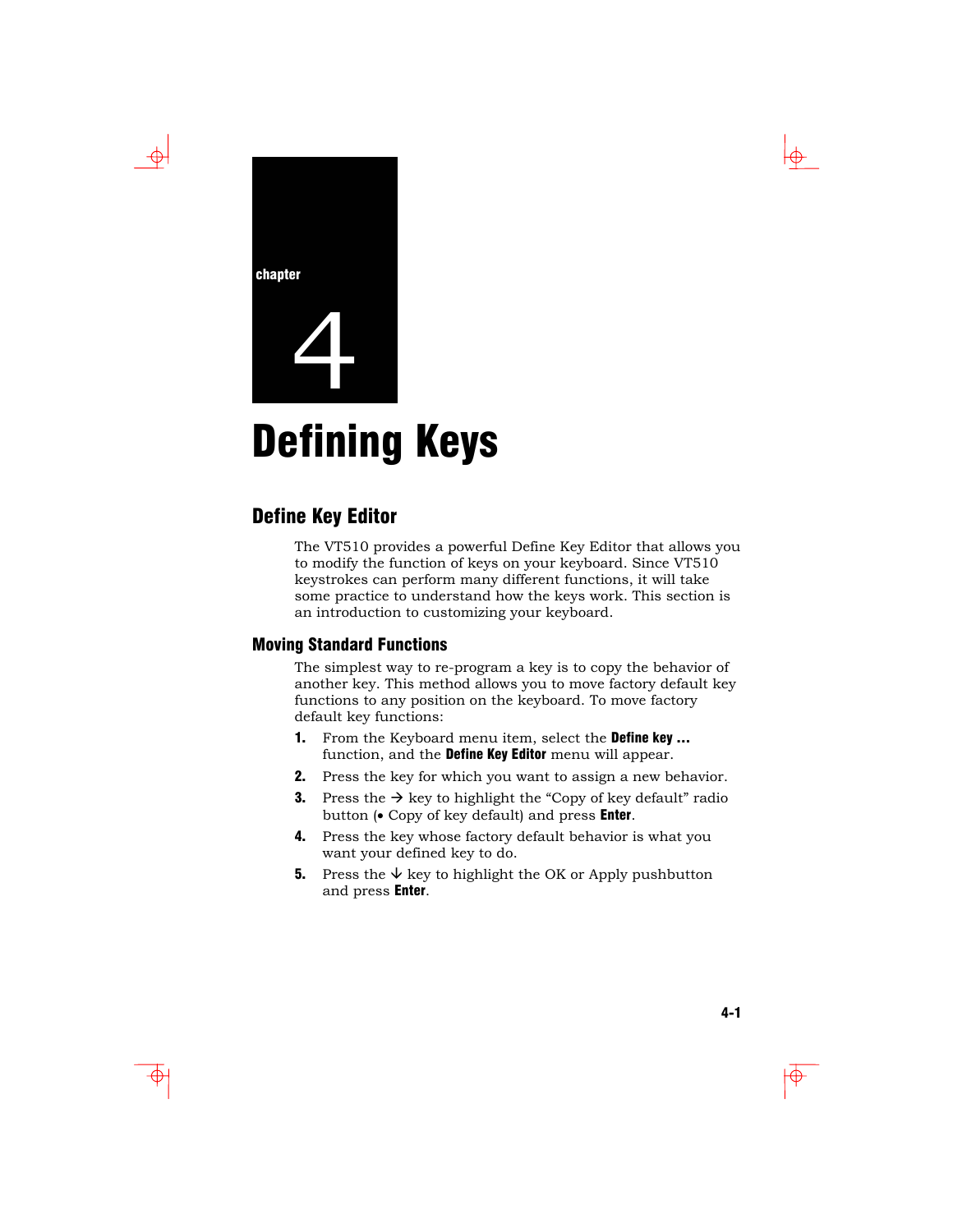#### 4-2 Defining Keys

#### **Customization**

If you want to program a key to behave differently than one of the factory defined keys, then you will need to know about the following VT510 key categories:

| Function:     | Keys used to transmit function key sequences<br>or to perform local terminal functions such as                          |
|---------------|-------------------------------------------------------------------------------------------------------------------------|
|               | the arrow keys $(\Leftarrow, \Rightarrow, \wedge, \psi)$ , and <b>Shift</b> modifier<br>keys, or the <b>Set-Up</b> key. |
| Alphanumeric: | Keys used to transmit alphanumeric<br>characters                                                                        |

Modifier Keys

Modifier keys vary from within the function and alphanumeric categories. A modifier key is a key that modifies the behavior of other keys when it is pressed and held down. For example, pressing an alphanumeric key in combination with the Shift modified key will normally send the shifted or uppercase characters for that key.

Modifier keys are treated as a special kind of local terminal function. The VT510 function modifier keys are: **Shift, Ctrl**, and Alt. VT510 alphanumeric keys can also be modified by pressing Group Shift (Alt Gr on enhanced PC keyboards) and Alt+Shift (Shift-2). Modifier keys themselves cannot normally be modified by other keys. A key assigned to act as the Shift modifier, for example, cannot transmit a functions sequence when pressed in combination with the Alt key. Defining a key as a modifier key makes all assignable combinations of that key act as a modifier.

#### Creating a New Function

To define a new function key:

- 1. From the Keyboard menu item, select the Define key... function, and the Define key editor menu will appear.
- 2. Press the key for which you want to assign a new behavior.
- **3.** Press the  $\leftarrow$  and  $\rightarrow$  keys to highlight the "Function" radio button (• Function) and press Enter.
- **4.** Press the  $\uparrow$  and  $\downarrow$  keys to highlight the modifier combination that you want to define (unshifted, shifted, control, and so on) and press Enter.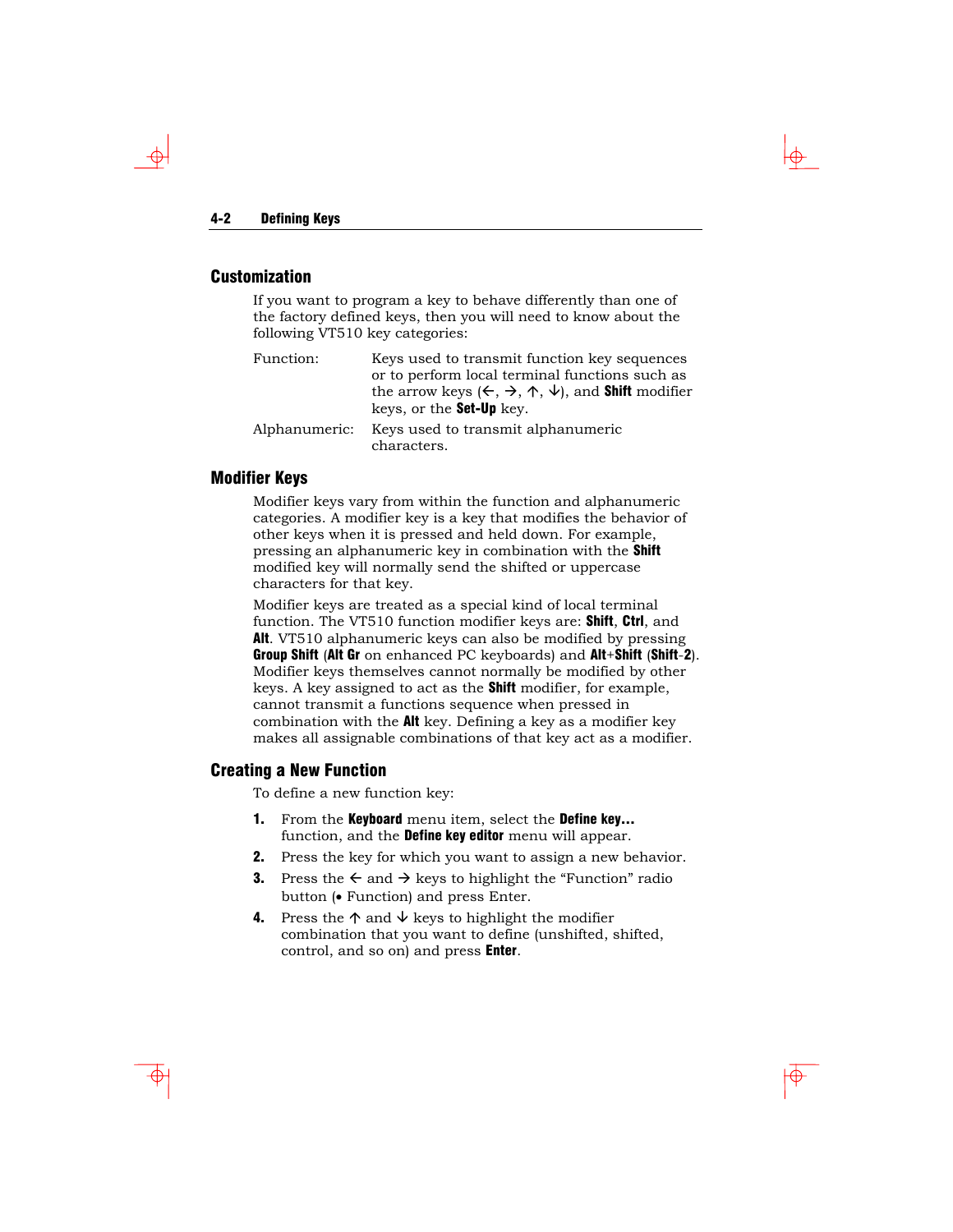- **5.** Press the  $\rightarrow$  key to move to the "Select function" scroll box. Press the  $\uparrow$  and  $\downarrow$  keys to highlight the desired keystroke function from the list and press Enter.
- 6. Press the  $\leftarrow$  key to return to the modifier selection.
- 7. Repeat steps 4 through 6 to define other modifier combinations as desired.
- 8. Use the arrow keys  $(\Leftarrow, \Rightarrow, \uparrow, \downarrow)$  to highlight the OK or Apply pushbutton and press Enter.

#### Correcting a Mistake

If you make a mistake or want to start over, select the Cancel pushbutton or select the **Exit Set-Up** menu item. Your changes will not be recognized until you select the OK or Apply pushbutton. To save your key definitions so they will be available the next time you turn on the system power, select the Save key definitions menu item for the Keyboard menu.

#### Examples of Uses

Examples of when to create new functions include:

- To change the  $\boxtimes$  key to delete when unshifted and to backspace when shifted
- To disable the Compose, Break, or set-Up key by assigning them to have no function

The Define Key editor can be very powerful if you take the time to learn how to use it. No matter how you define the keys, you can always enter Set-Up by pressing F3 after powering on. Additionally, you can always restore the factory default settings by invoking the **Actions** menu items.

NOTE

See the *VT510 Video Terminal Programmer Information* manual to redefine alphanumeric keys or keyboard layouts.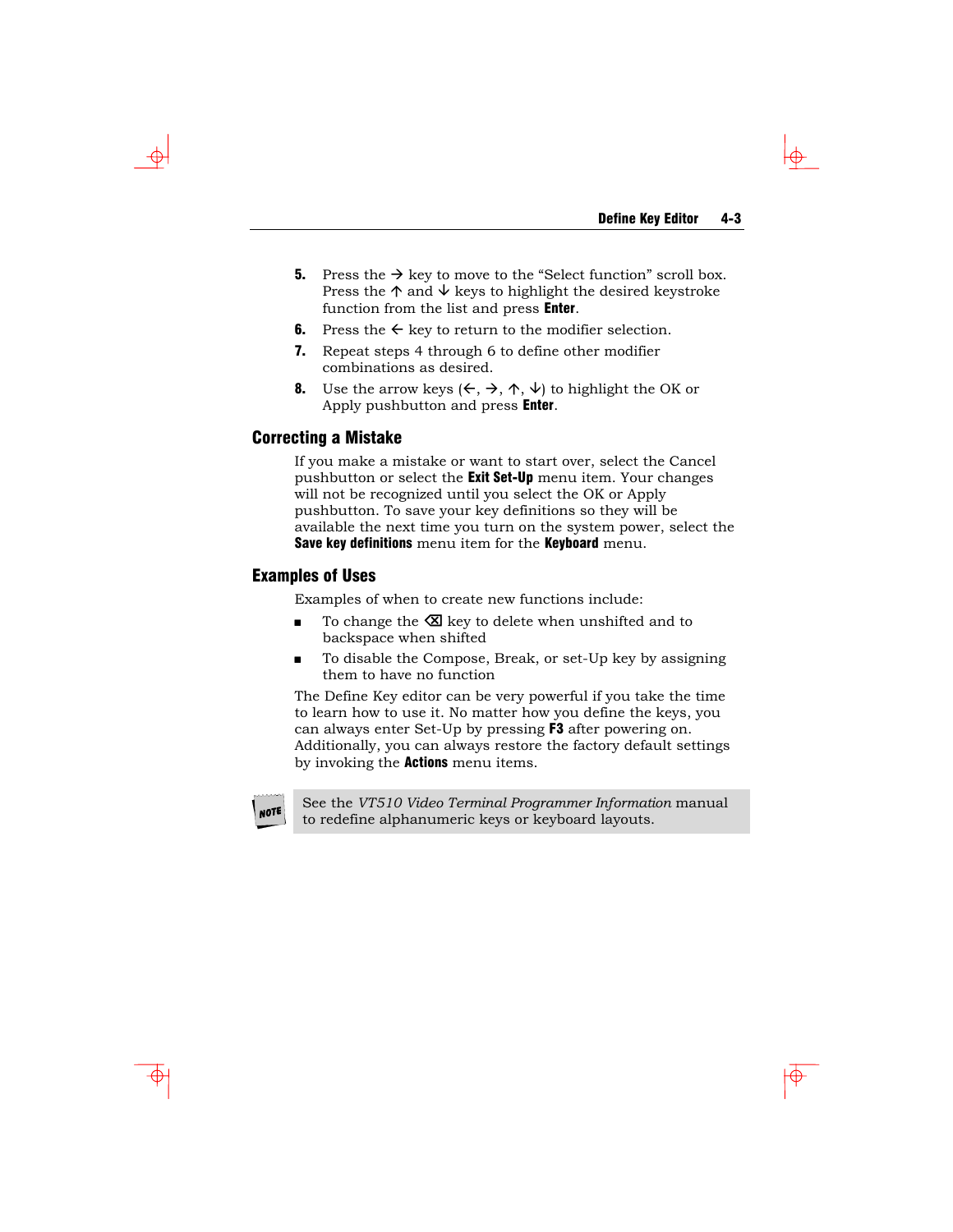# A **Specifications**

# Video Terminal

The following are the specifications for the VT510 video terminal.

#### **Dimensions**

| Height                                | 32 cm (12.6 in)                                                                                  |
|---------------------------------------|--------------------------------------------------------------------------------------------------|
| Width                                 | 31.5 cm (12.4 in)                                                                                |
| Depth                                 | 33 cm (13 in)                                                                                    |
| Weight                                | 7.9 kg (17.4 lb)                                                                                 |
| <b>Tilt Range</b>                     | 25° (5° forward, 20° backward)                                                                   |
| <b>Swivel Range</b>                   | $\pm$ 90 $^{\circ}$ (left and right)                                                             |
| <b>Display</b>                        |                                                                                                  |
| Cathode ray tube<br>(CRT)             | 35 cm (14 in) diagonal antiglare flat-<br>profile screen                                         |
| Overscan                              | 60 Hz – 16 x 10 font; 72 Hz – 13 x 10 font                                                       |
| Area                                  | 800 x 432 pixels with 88 DPI density                                                             |
| Usable area                           | 17 cm (6.7 in) x 23 cm (9 in); 1:1.4<br>aspect ratio                                             |
| No. of lines                          | 25, 42, or 53 data lines                                                                         |
| Page size                             | Selectable 24, 25, 36, 42, 48, 50. and 72<br>lines (emulation dependent)                         |
| <b>Operating Systems</b><br>Supported | UNIX, MDOS, OpenVMS, OSF, ULTRIX,<br>VMS, or any other that supports ASCII or<br>ANSI protocols. |

 $\Rightarrow$ 

 $\downarrow \phi$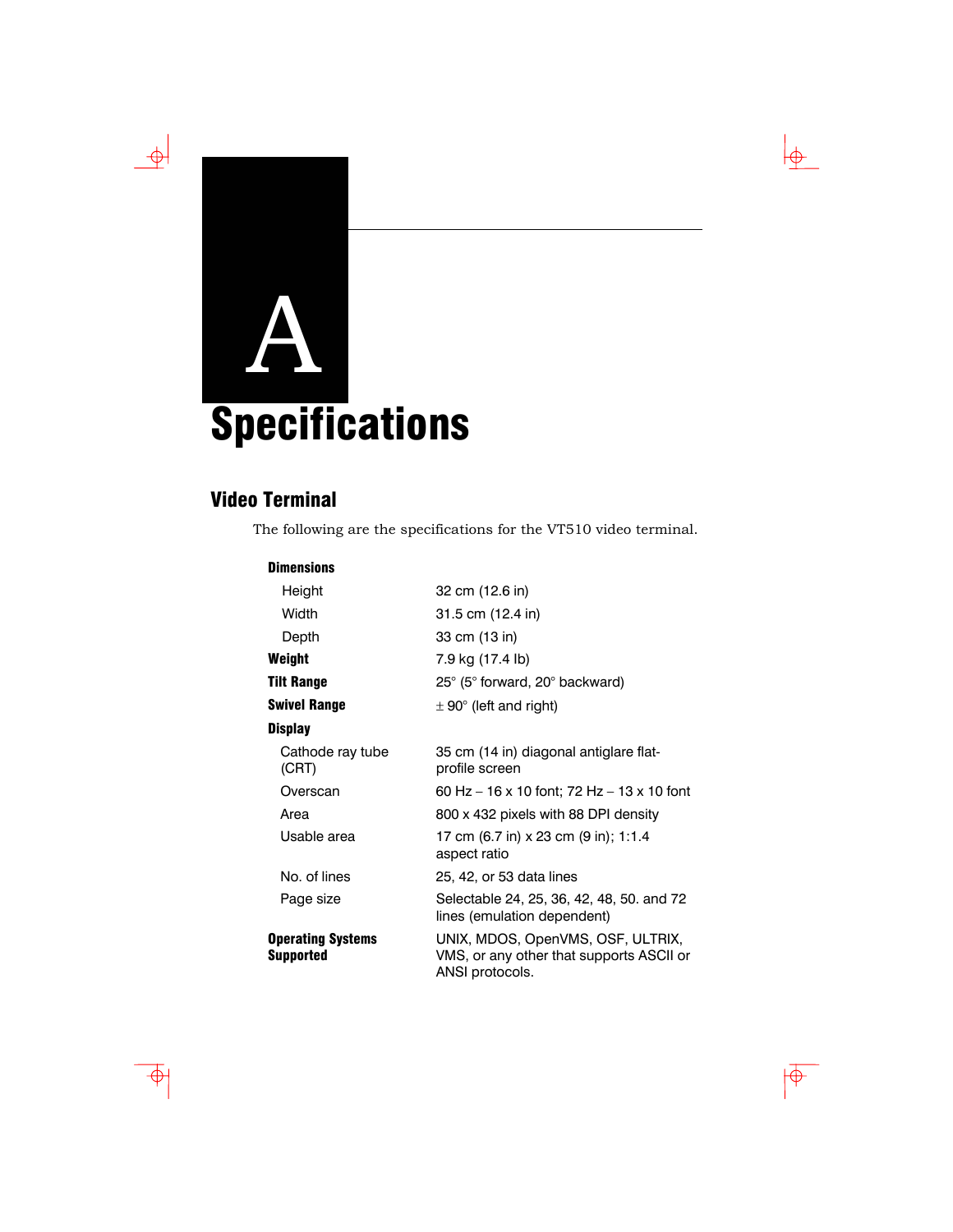$\overline{\phi}$ 

| <b>Terminal Emulations</b>     | ANSI, PCTerm, and ASCII emulations:<br>VT, WYSE. TVI, ADDS, or SCO console.                                                                                                                    |  |  |
|--------------------------------|------------------------------------------------------------------------------------------------------------------------------------------------------------------------------------------------|--|--|
| <b>Character Set Support</b>   | Multiple languages using ISO and IBM<br>code pages; Set-Up selectable in five<br>languages                                                                                                     |  |  |
| <b>Productivity Features</b>   | Local copy and paste                                                                                                                                                                           |  |  |
|                                | Time-of-day clock-sound alarms and<br>display messages                                                                                                                                         |  |  |
|                                | Desktop calculator-insert result into text                                                                                                                                                     |  |  |
|                                | Show character sets-insert character<br>into text.                                                                                                                                             |  |  |
| <b>ROM cartridge support</b>   | 4-Mbit (512 K byte) customer- installable<br>ROM cartridge at back of system unit<br>that completely replaces the factory<br>installed ROM code for new versions of<br>the terminal's firmware |  |  |
| <b>Electrical Requirements</b> |                                                                                                                                                                                                |  |  |
| AC input voltage               | 120 Vac only; or 110, 120, 220, 330,<br>240 auto-sensing (product variant)<br>single phase, 3-wire                                                                                             |  |  |
| Line frequency                 | 47 Hz to 63 Hz                                                                                                                                                                                 |  |  |
| Power consumption              | 40 watts maximum                                                                                                                                                                               |  |  |
| <b>Operating Temperature</b>   | 10°C to 40°C (50°F to 104°F)                                                                                                                                                                   |  |  |
| <b>Humidity</b>                | 10% to 90% relative humidity<br>Maximum wet bulb = $28^{\circ}$ C Minimum<br>dew point = $2^{\circ}$ C (noncondensing)                                                                         |  |  |
| <b>Keyboard</b>                | The following are the specifications for<br>the keyboard.                                                                                                                                      |  |  |
| Keyboard style                 | LK411/LK412 for ANSI/ANSI WPS style<br>layout; PCXAL for enhanced PC 101/102<br>style layout; available for most European<br>languages.                                                        |  |  |
| Protocol                       | IBM enhanced PS/2-compatible                                                                                                                                                                   |  |  |
| Connector                      | PS/2-style, 6-pin mini DIN                                                                                                                                                                     |  |  |
| Keyboard keys                  | All keys are programmable for single<br>characters, character sequences, or<br>local functions.                                                                                                |  |  |
| Nonvolatile memory             | 768K bytes memory                                                                                                                                                                              |  |  |

 $\Rightarrow$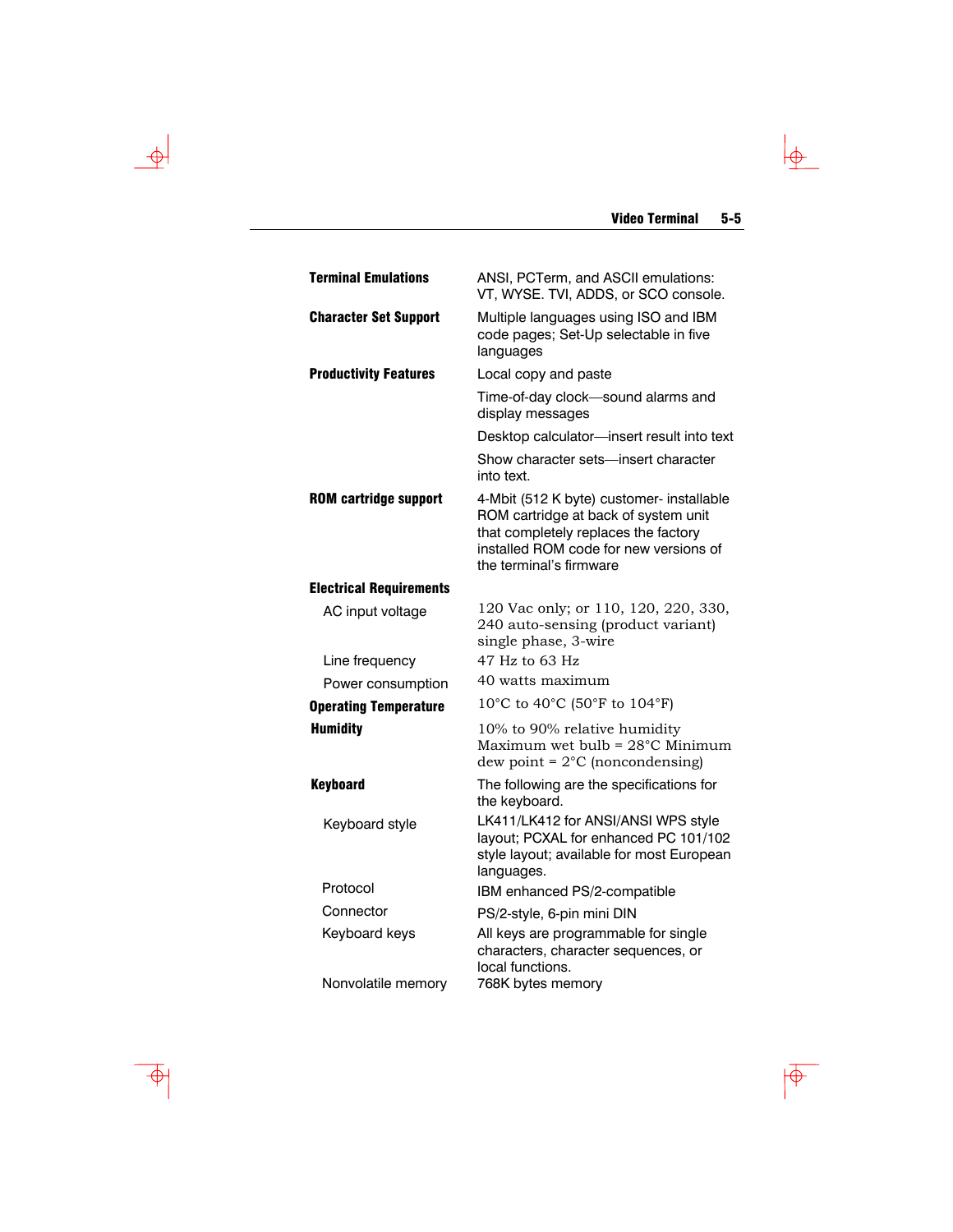#### 5-6 Specifications

 $\rightarrow$ 

User-defined key maximum length = 255 bytes

 $\downarrow \phi$ 

 $\overline{\biguplus}$ 

| Cables | The following are the specifications for the cables. |                                                     |                                     |  |  |  |  |
|--------|------------------------------------------------------|-----------------------------------------------------|-------------------------------------|--|--|--|--|
|        | <b>Order Number</b>                                  | Length <sup>*</sup>                                 | <b>Connectors</b>                   |  |  |  |  |
|        |                                                      | <b>EIA-232 Serial Communications/Printer Cables</b> |                                     |  |  |  |  |
|        | BC22E-10<br>BC22E-25                                 | 3 m (10 ft.)<br>7.6 m (25 ft.)                      | 25-pin D-sub f to<br>25-pin D-sub m |  |  |  |  |
|        | BC22D-xx                                             | $xx^{\dagger}$                                      | 25-pin D-sub f to<br>25-pin D-sub f |  |  |  |  |
|        |                                                      | <b>EIA-422 Communications Cables</b>                |                                     |  |  |  |  |
|        | <b>BC16E-10</b><br>BC16E-25                          | 3 m (10 ft.)<br>7.6 m (25 ft.)                      | 6-pin MMJ to 6-pin<br>MMJ           |  |  |  |  |
|        |                                                      | <b>Parallel Printer Cables</b>                      |                                     |  |  |  |  |
|        | <b>BC19M-10</b>                                      | 3 m (10 ft.)                                        | 25-pin D-sub m to<br>25-pin D-sub m |  |  |  |  |
|        |                                                      |                                                     |                                     |  |  |  |  |

EIA-232 maximum cable length is 15.3 m (50 ft.); EIA-423 maximum cable length is 305 m (1000 ft).

 $\dagger$  xx = length in feet (10, 25, 50)

#### Communication/Printer Ports

| Serial   | Bidirectional serial communication/<br>printer ports with full modem support at<br>300 to 115.2K baud: |  |
|----------|--------------------------------------------------------------------------------------------------------|--|
|          | <b>EIA 423</b>                                                                                         |  |
|          | Comm1 (Figure A-1): Two 25-pin D-sub                                                                   |  |
|          | m/f (use one or the other)                                                                             |  |
|          | <b>EIA 232</b>                                                                                         |  |
|          | Comm2 (Figure A-2): 6-pin MMJ                                                                          |  |
| Parallel | Centronics (25-pin D-sub f) parallel<br>printer connector (Figure A-3).                                |  |

 $m = male; f = female$ 

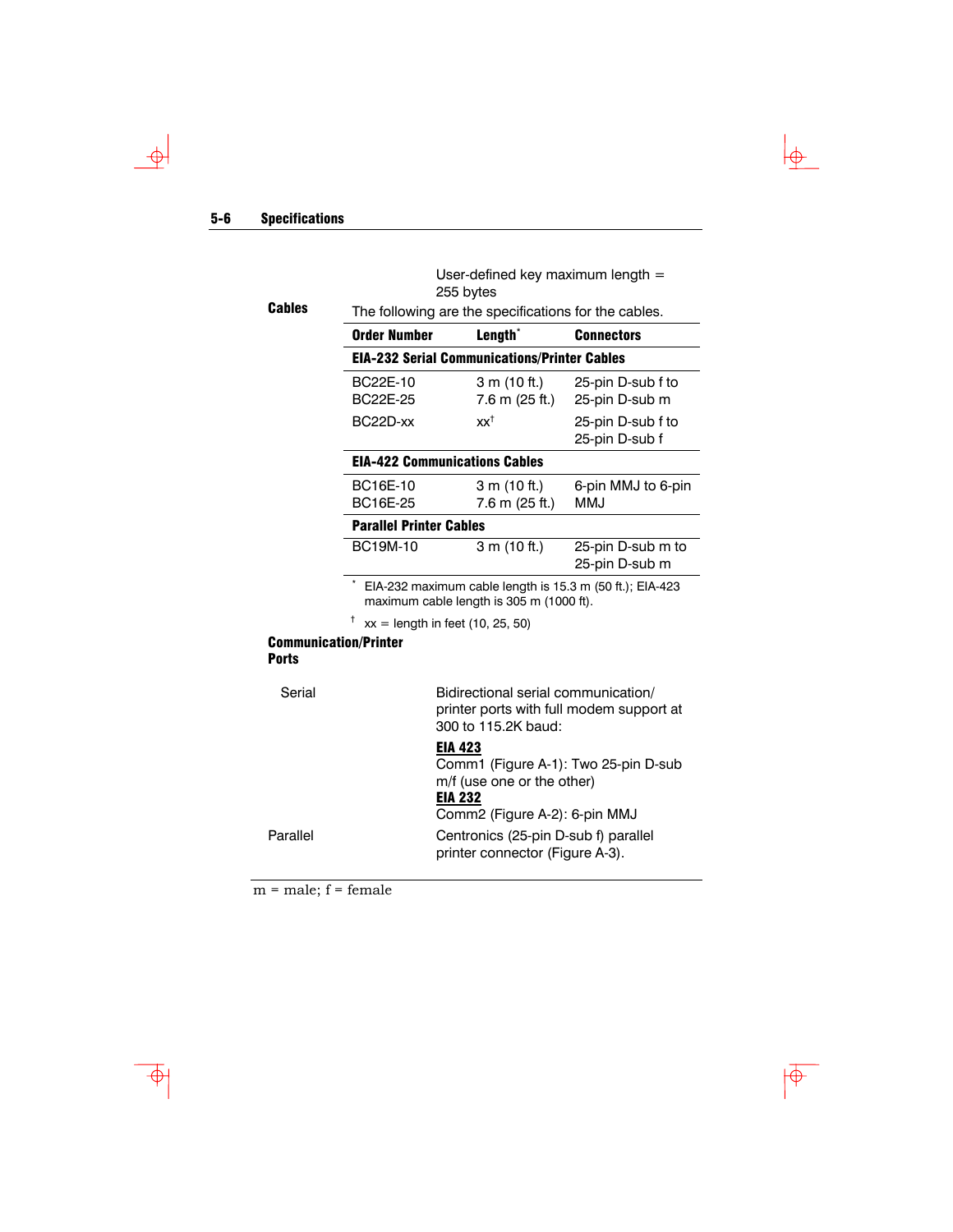$\Phi$ 

#### CCITT/EIA/DIN



**Figure A–1 Comm1—Serial Communication/Printer Portsl** 



**Figure A–2 Comm2—MMJ Port** 

<span id="page-40-0"></span> $^{\rm 1}$  In North America, pin 1 is open; in international units, pin 1 is ground. NC = Not connected.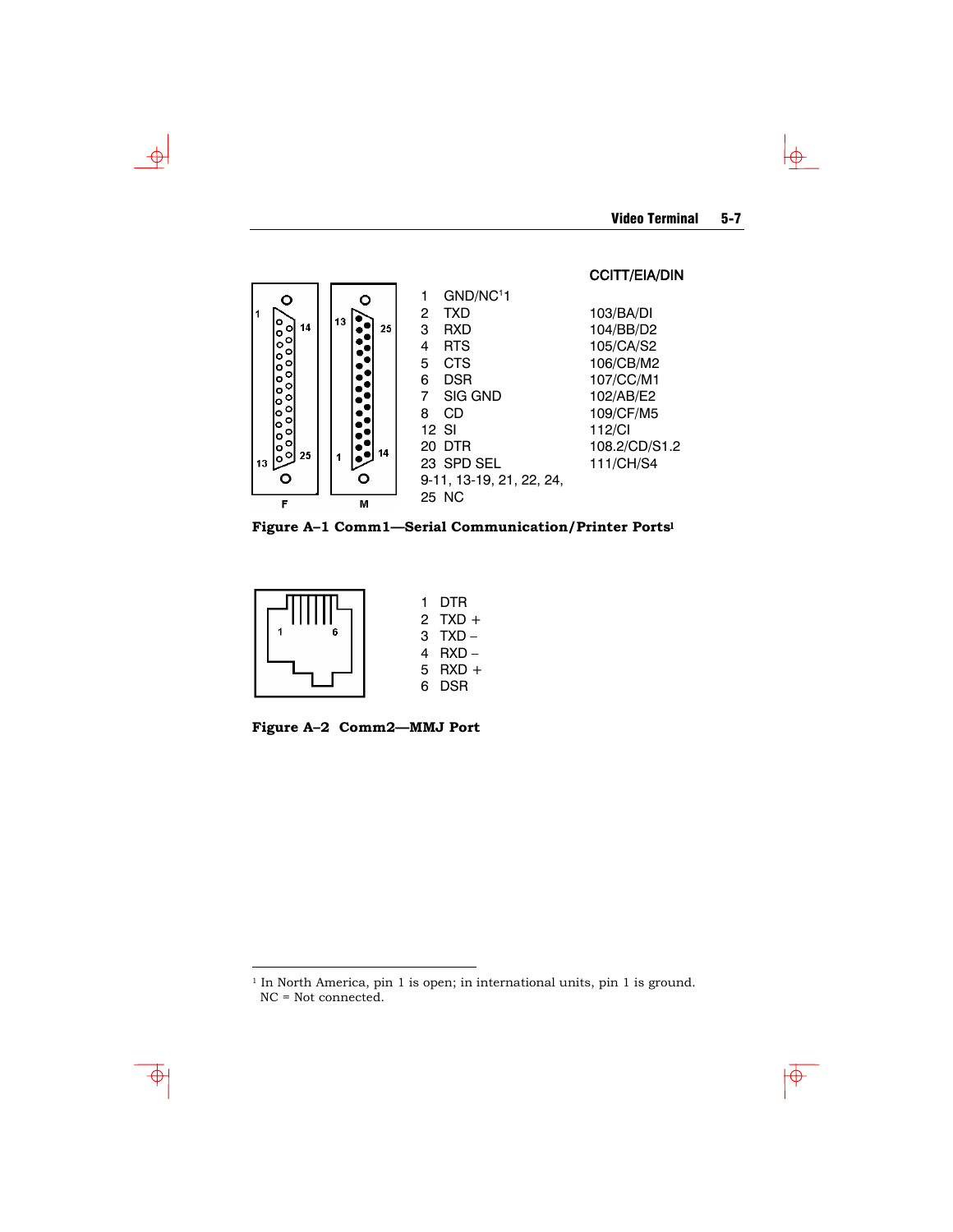$\rightarrow$ 



 $\downarrow \downarrow$ 

 $\overline{\overline{\Phi}}$ 

**Figure A–3 — Parallel Printer Port** 

| <b>Power Cords</b> | The following are the specifications for the power cords. |                                                  |     |                           |  |  |
|--------------------|-----------------------------------------------------------|--------------------------------------------------|-----|---------------------------|--|--|
|                    | <b>Order Number</b><br><b>Country</b><br>Amp              |                                                  |     | Length                    |  |  |
|                    | <b>BN19H-2E</b>                                           | Argentina, Australia, New<br>Zealand             | 15A | 3.5 <sub>m</sub>          |  |  |
|                    | <b>BN19W-2E</b>                                           | Central Europe                                   | 15A | 2.5 <sub>m</sub>          |  |  |
|                    | <b>BN19W-2E</b>                                           | Brazil, Chile, Columbia,<br>Paraguay, Uruguay    | 15A | 3.5 <sub>m</sub>          |  |  |
|                    | <b>BN19P-2E</b><br>BN19P-03                               | Canada, U.S.                                     | 15A | 1.9 <sub>m</sub><br>3.0 M |  |  |
|                    | <b>BN19K-2E</b>                                           | Denmark                                          | 15A | 2.5 <sub>m</sub>          |  |  |
|                    | <b>BN19A-2E</b>                                           | Ireland, United Kingdom                          | 15A | 2.5 m                     |  |  |
|                    | <b>BN19S-2E</b>                                           | India, South Africa                              | 15A | 2.5 <sub>m</sub>          |  |  |
|                    | <b>BN18L-2E</b>                                           | Israel                                           | 15A | 2.5 <sub>m</sub>          |  |  |
|                    | <b>BN19M-2E</b>                                           | Italy                                            | 15A | 2.5 <sub>m</sub>          |  |  |
|                    | <b>BN24T-2E</b>                                           | Switzerland                                      | 15A | 2.5 <sub>m</sub>          |  |  |
|                    | BN26J-1K or<br>(17-00083-xx) *                            | Bolivia, Colombia, Ecuador,<br>Mexico, Venezuela |     | 1.9 <sub>m</sub>          |  |  |
|                    | $xx = -38 = 125V, 13A$                                    |                                                  |     |                           |  |  |
|                    | $-39 = 125V, 15A$<br>$-40 = 250V, 10A$                    |                                                  |     |                           |  |  |
|                    |                                                           | $-41 = 250V, 10A$                                |     |                           |  |  |
|                    |                                                           |                                                  |     |                           |  |  |

 $\Phi$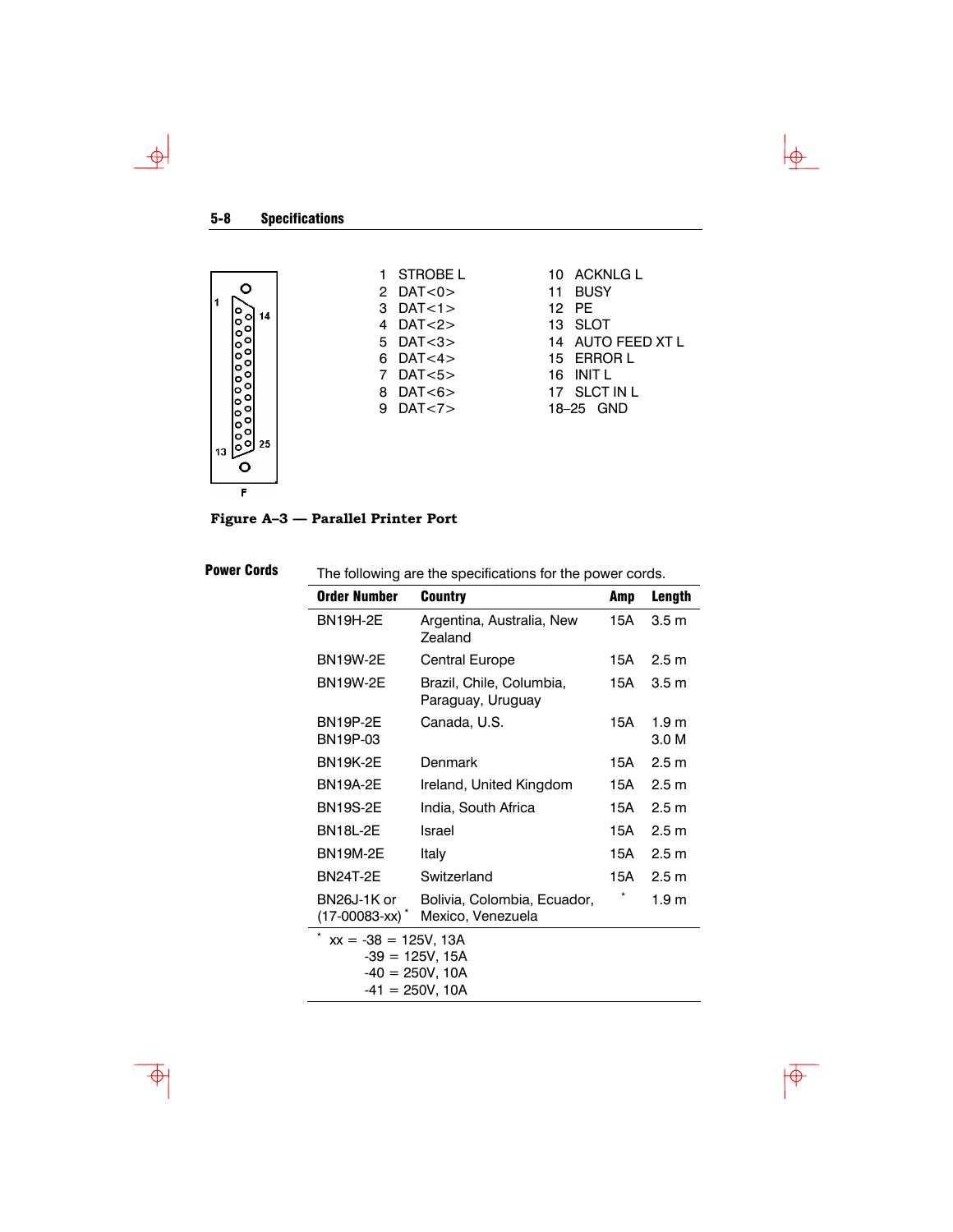$\downarrow \uparrow$ 

 $\overline{\phi}$ 

# Acoustic Noise

 $\Rightarrow$ 

Preliminary declared values per ISO 9296 and ISO 7779:

|                      |                 | Sound Power Level | Sound Pressure Level <sup>2</sup> |         |  |
|----------------------|-----------------|-------------------|-----------------------------------|---------|--|
|                      |                 | $L_{wadd}$ , B    | $L_{pAm}$ , dBA                   |         |  |
| Product <sup>1</sup> | Operate<br>Idle |                   | Idle                              | Operate |  |
| VT510                | <3.9            | <3.9              | $22$                              | $22$    |  |
| <b>PCXAL</b>         | NA              | 6.0               | <b>NA</b>                         | 51      |  |
| PC7XL                | NA              | 5.3               | <b>NA</b>                         | 47      |  |
| LK411                | NA              | 5.6               | ΝA                                | 52      |  |

 $^{\rm 1}$  Current values for specific configurations are available from Boundless representatives (1 B = 10dBA.) 2 Operator position.

| Agency                                                 | Type    | <b>Standard</b>        | Subject                                                                                              |
|--------------------------------------------------------|---------|------------------------|------------------------------------------------------------------------------------------------------|
| <b>CSA</b>                                             | Safety  | CSA 22.2 #950<br>M1989 | Safety of Information<br>Technology Equipment<br>Including Electrical Business<br>Equipment (Canada) |
|                                                        |         | CSA 22.1               | Canadian electrical code                                                                             |
| CISPR-22                                               | EMI/RFI | CISPR-22 Class A       | Electromagnetic<br>compatibility                                                                     |
| <b>EIA</b>                                             | Telcom  | EIA 423<br>EIA 232-E   | Serial communications                                                                                |
| DOC Canada EMI/RFI                                     |         | CSA 108.8              | North American Class A<br>version                                                                    |
| <b>FCC</b>                                             | EMI/RFI | FCC part 15<br>Class B | Electromagnetic compatibility                                                                        |
| Australia PPT<br>German PPT<br>Japan PPT<br>Sweden PPT | Telecom | CCITT V.24 and<br>V.28 | Serial communications                                                                                |
| Australia                                              | Safety  | AS3260                 | Australia product safety                                                                             |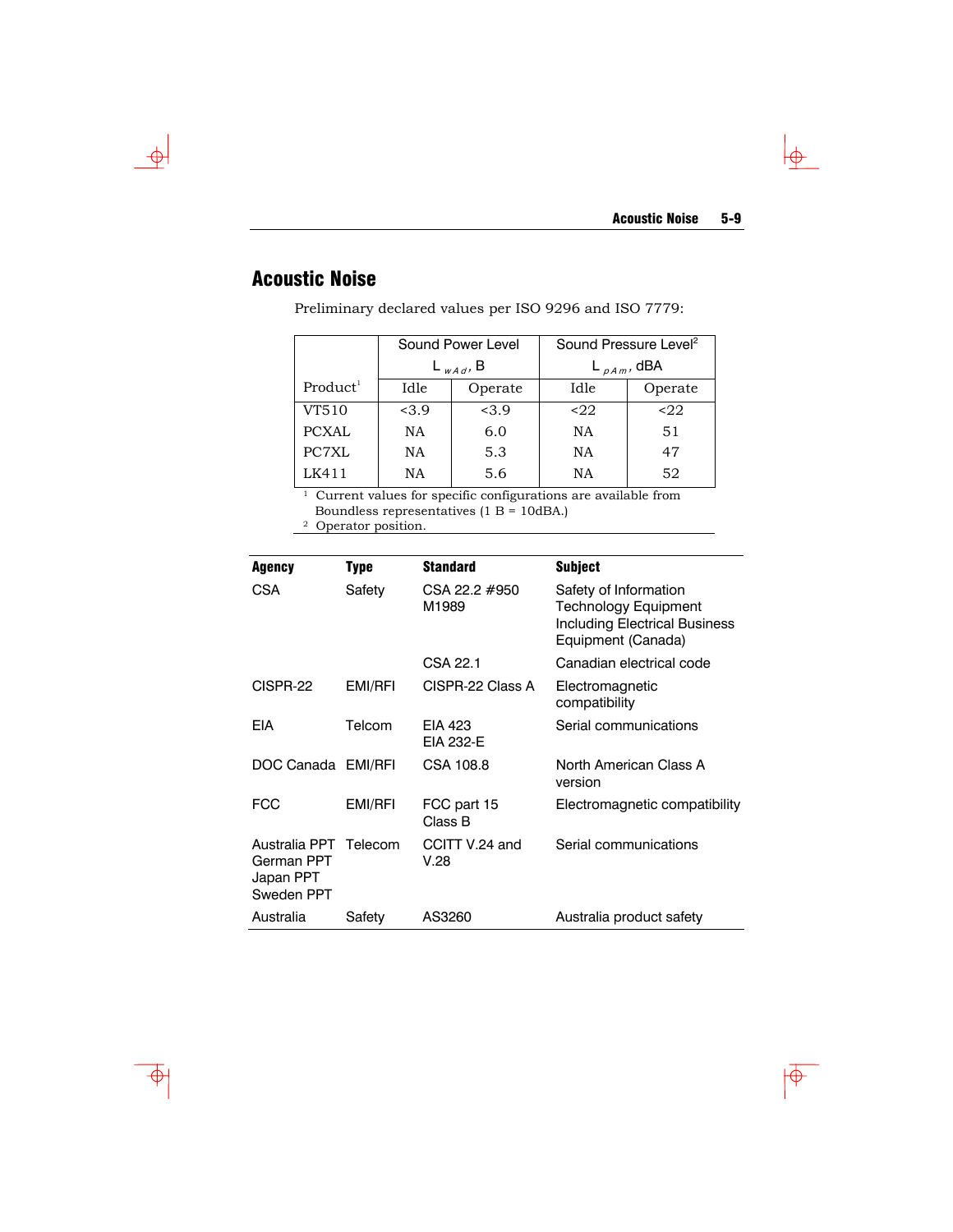#### 5-10 Specifications

 $\rightarrow$ 

 $\overline{\Phi}$ 

| Agency                 | <b>Type</b> | <b>Standard</b>                                                                                                                                                                             | <b>Subject</b>                                                                                                                             |  |
|------------------------|-------------|---------------------------------------------------------------------------------------------------------------------------------------------------------------------------------------------|--------------------------------------------------------------------------------------------------------------------------------------------|--|
| <b>TUV</b><br>Safety   |             | EN60950 (2nd ed,<br>1988)<br>EN60950 (Amd 1 &<br>2, 1990)<br>IEC950(2nd ed,<br>1991)<br>German X-Ray Act<br>RöV §5(2)<br>EMKO-TSE (74-<br>SEC) 203/92<br>SS 436 14 90, MPR<br>$\mathsf{II}$ | Safety of Information<br><b>Technology Equipment</b><br><b>Including Electrical Business</b><br>Equipment<br>GS-Marl (Geprüfte Sicherheit) |  |
| TUV                    |             | Ergonomic ISO/DIS 9241-3                                                                                                                                                                    | <b>VDT Ergonomic</b><br>Requirements                                                                                                       |  |
| UL                     | Safety      | UL 544 (2nd ed)                                                                                                                                                                             | Standard for Medical and<br>Dental Equipment                                                                                               |  |
|                        |             | UL 1950 (1st ed)                                                                                                                                                                            | Safety of Information<br><b>Technology Equipment</b><br><b>Including Electrical Business</b><br>Equipment                                  |  |
|                        |             | NFPA 70                                                                                                                                                                                     | U.S. National Fire Protection<br>Agency - National Electrical<br>Code                                                                      |  |
| <b>VDE</b>             | EMI/RFI     | Vfg 243/1991<br><b>EN55022 class B</b>                                                                                                                                                      | <b>Radio Protection Mark</b>                                                                                                               |  |
| <b>VCCI</b><br>(Japan) | EMI/RFI     | Class 1                                                                                                                                                                                     | Electromagnetic compatibility                                                                                                              |  |

 $\overline{\bigtriangledown}$ 

 $\frac{1}{\Phi}$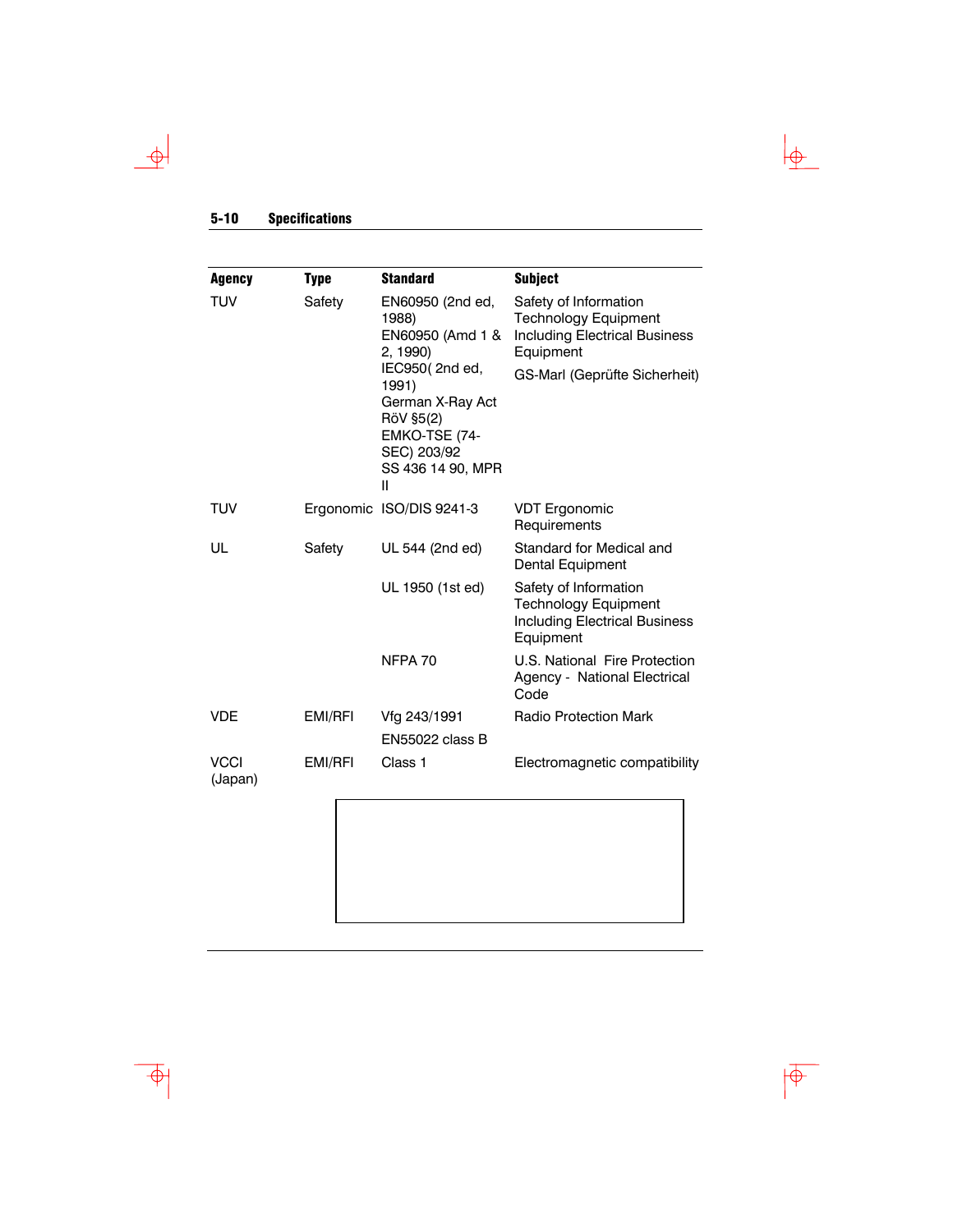

## Flame Retardants

The thermoplastic enclosures do not contain polybrominated diphenylether (PBDE) as a flame retardant additive; therefore, they do not emit toxic dibenzofuran and dibenzodioxin gases.

#### PVC

The plastic enclosures are not made of rigid PVC. The material has a non-halogenated, flame-retardant system and is cadmium free.

## Asbestos

Asbestos is not used in this product or in its manufacturing process.

#### Ozone Depleting Substance

The VT510 is in full compliance with the labeling requirements in the U.S. Clean Air Act Amendments of 1990. It does not contain, nor is it manufactured with a Class 1 ODS, as defined in Title VI Section 611 of this act.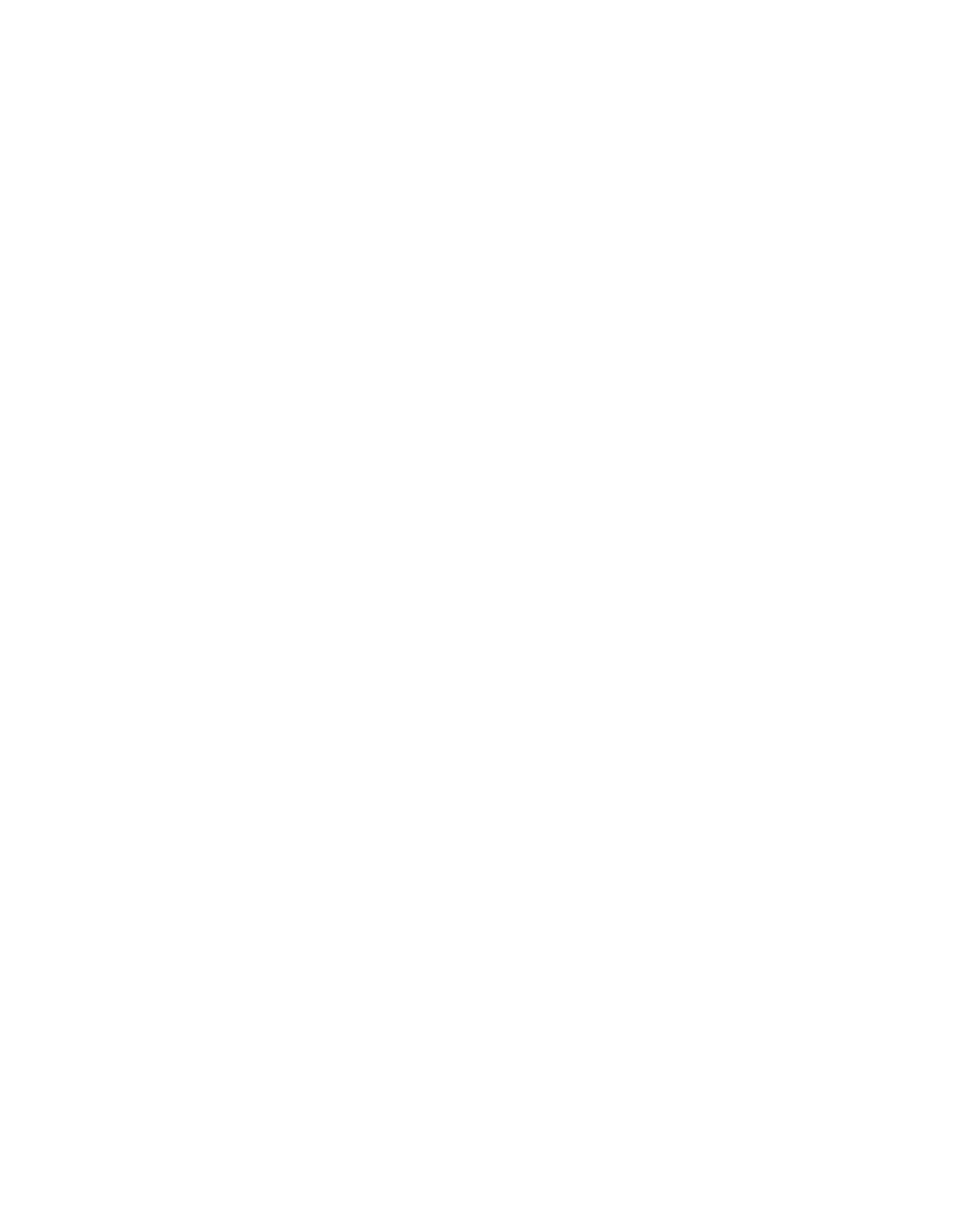

 $\overline{\bigoplus}$ 

# **Keyboard Function Keys**

# User Definable Keys

All keyboard keys are programmable by selecting the Define key function from the Keyboard menu item in Set-Up. They can be programmed to send single characters or character sequences, or to invoke a local function, such as Print Screen.

The function keys have the following key levels: Unshifted, Shifted, Control, Shift Control, Alt, Alt-Shift, Alt-Control, and Alt-Shift-Control.

## Local Functions

The keys used to perform local terminal functions differ between the VT keyboard, PC keyboard, and the mode selection. Table B-l shows the corresponding keys for the default local functions and their function number. This number is used in the DECPAK's host sequence or DECPAK's alternate function to specify a change to that Local Function key. Table B-2 lists other available local functions.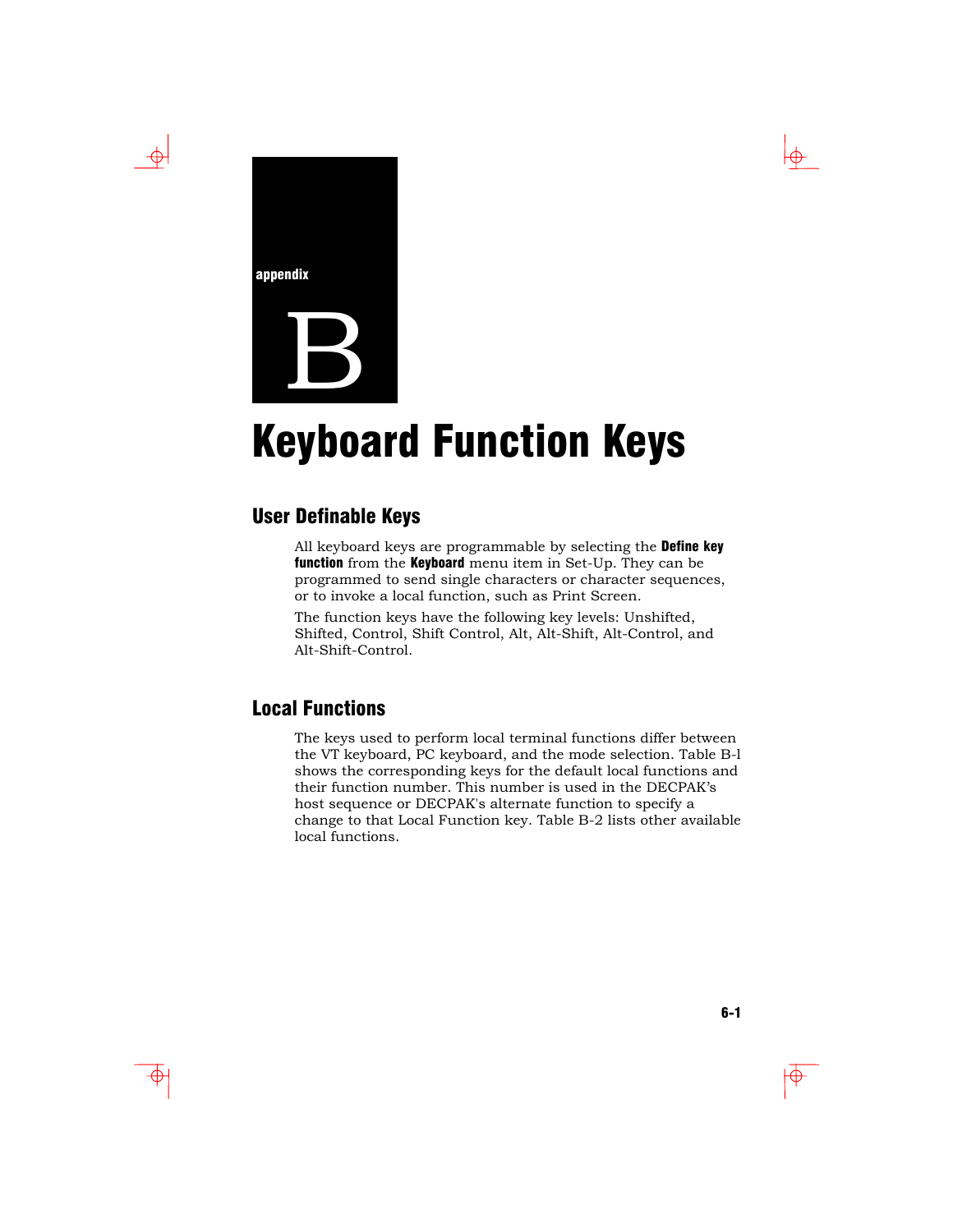#### 6-2 Keyboard Function Keys

 $\Rightarrow$ 

#### **Table B-1 Local Functions**

| <b>Function</b><br><b>Number</b> | <b>Function</b>                       | VT<br><b>Keyboard</b> | <b>SCO</b><br><b>Console</b> | <b>PC</b><br>Keyboard<br>VT-Style | <b>PC</b><br><b>Keyboard</b><br><b>PC-Style</b>      | <b>PC</b><br>Keyboard<br><b>SCO</b> |
|----------------------------------|---------------------------------------|-----------------------|------------------------------|-----------------------------------|------------------------------------------------------|-------------------------------------|
| $\mathbf{0}$                     | no function                           |                       |                              |                                   |                                                      |                                     |
| 1                                | Hold                                  | F1                    | Lock+F1                      | F <sub>1</sub>                    | Scroll Lock                                          |                                     |
| 2                                | Print                                 | F <sub>2</sub>        | Lock+F2                      | F <sub>2</sub>                    | <b>Print Screen</b>                                  |                                     |
| 3                                | Set-Up                                | F <sub>3</sub>        | Lock+F3                      | F <sub>3</sub>                    | Lock+Print Screen<br>Lock+Sys Rq<br>Alt+Print Screen |                                     |
| 5                                | <b>Break</b>                          | F <sub>5</sub>        | Lock+F5                      | F <sub>5</sub>                    | Lock Pause                                           |                                     |
| 7                                | <b>Hard Reset</b>                     | $Ctrl + F3$           | Lock+Ctrl+F3                 | $Ctrl + F3$                       | Ctrl+Lock+<br><b>Print Screen</b>                    |                                     |
| 8                                | <b>Toggle Autoprint</b>               | Ctrl+F2               | Lock+Ctrl+F2                 | $Ctrl + F2$                       | Ctrl+Print Screen                                    |                                     |
| 9                                | <b>Disconnect</b>                     | Shift+F5              | Lock+Shift+F5 Shift+F5       |                                   | Shift+Lock+Pause                                     |                                     |
| 10                               | Send Answerback Ctrl+F5               |                       | Lock+Ctrl+F5                 | $Ctrl + F5$                       | Ctrl+Lock+Pause                                      |                                     |
| 11                               | <b>Print Composed</b><br>Main Display | Shift+F2              | X <sup>1</sup>               | Shift+F2                          | Shift+Print Screen                                   | Χ                                   |
| 20                               | Pan Up                                | $Ctrl + \n{\uparrow}$ | X                            | $Ctrl + \n{\uparrow}$             | Ctrl+个                                               | X                                   |
| 21                               | Pan Down                              | $Ctrl + \nabla$       | X                            | $Ctrl + \nabla$                   | $Ctrl + \nabla$                                      |                                     |
| 24                               | Pan Prev Page                         | Ctrl+Prev             | X                            | Ctrl+Page<br>Up                   | Ctrl+Page Up                                         |                                     |
| 25                               | Pan Next Page                         | Ctrl+Next             | Χ                            | Ctrl+Page<br>Down                 | Ctrl+Page Down                                       |                                     |
| 30                               | Copy & Paste<br>Mode                  | F1 (hold<br>down)     | Caps Lock+F1 F1              |                                   | Scroll Lock                                          |                                     |

 $\downarrow \phi$ 

 $\overline{\overline{\Phi}}$ 

Lock means the Lock key, Caps Lock key, or key with lock icon.

<span id="page-47-0"></span> $^{\rm 1}$  X means the function is not available in the default SCO state. If there is no "X" in the **SCO Console** column, then this means that the key sequence is the same as the **VT Keyboard** column. If there is no "X" in the **PC Keyboard SCO** column, then this means that the key sequence is the same as the **PC Keyboard PC-Style** column.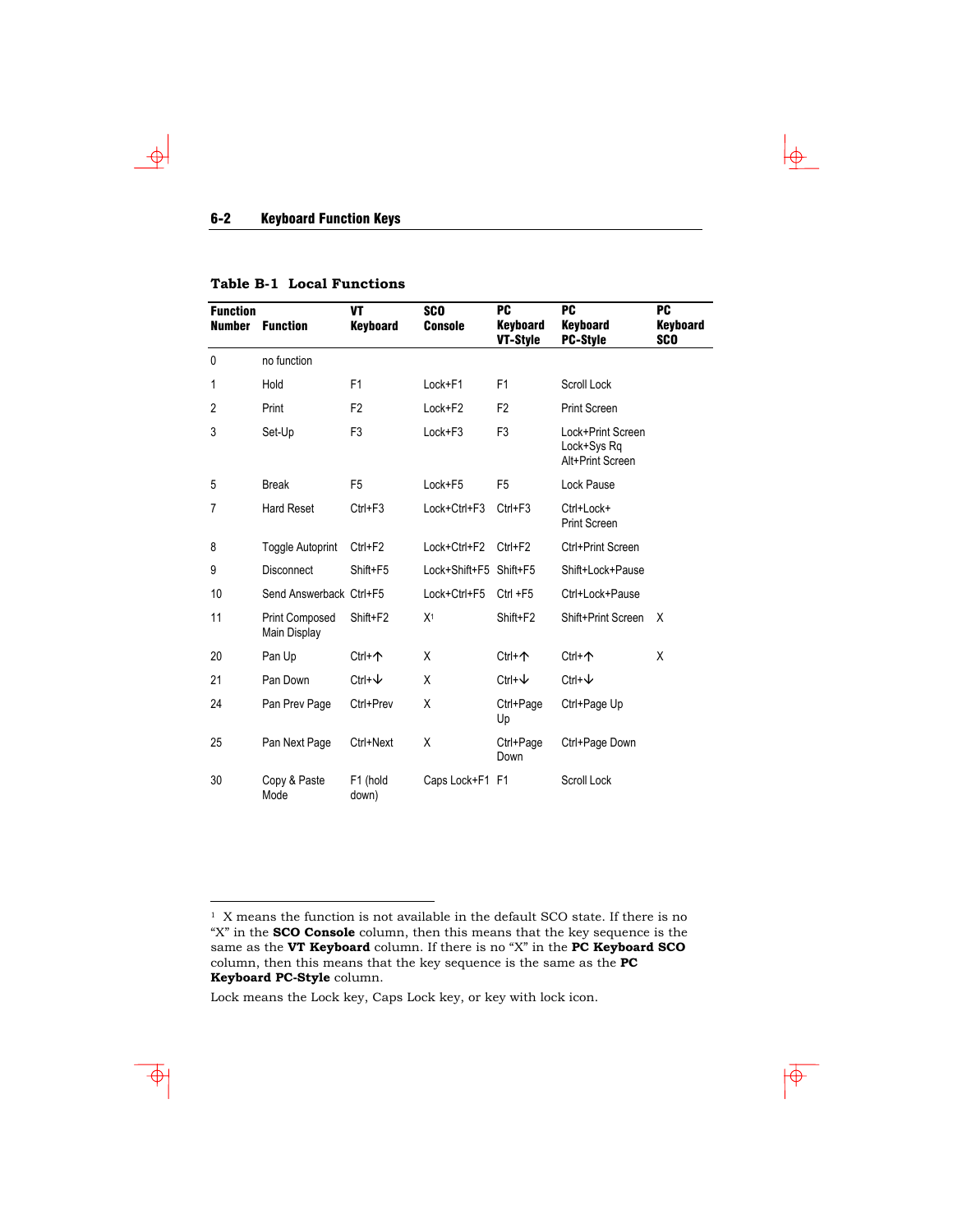$\frac{1}{2}$ 

 $\overline{\phi}$ 

| <b>Function</b><br><b>Number</b> | <b>Function</b>                 | VT<br><b>Keyboard</b>    | <b>SCO</b><br><b>Console</b> | <b>PC</b><br><b>Keyboard</b><br>VT-Style | <b>PC</b><br><b>Keyboard</b><br><b>PC-Style</b> | <b>PC</b><br><b>Keyboard</b><br><b>SCO</b> |
|----------------------------------|---------------------------------|--------------------------|------------------------------|------------------------------------------|-------------------------------------------------|--------------------------------------------|
| 31                               | C&P Cursor Left                 | $\leftarrow$             |                              | $\leftarrow$                             | $\leftarrow$                                    |                                            |
| 32                               | C&P Cursor<br>Down              | ↓                        |                              | ↓                                        | ↓                                               |                                            |
| 33                               | C&P Cursor UP                   | ↑                        |                              | 个                                        | 个                                               |                                            |
| 34                               | C&P Cursor Right $\rightarrow$  |                          |                              | $\rightarrow$                            | $\rightarrow$                                   |                                            |
| 35                               | C&P Start<br>Selection          | Select                   |                              | Home                                     | Home                                            |                                            |
| 36                               | C&P Copy                        | Remove                   |                              | End                                      | End                                             |                                            |
| 37                               | C&P Paste                       | Insert Here              |                              | Insert                                   | Insert                                          |                                            |
| 38                               | $C\&P x^{\pm}$<br>Left-to-Right | Select                   |                              | Home                                     | Home                                            |                                            |
| 41                               | Shift Modifier                  | Left or right<br>Shift   |                              | Left or right<br>Shift                   | Left or right Shift                             |                                            |
| 42                               | <b>Control Modifier</b>         | Ctrl                     |                              | Left or right<br>Ctrl                    | Left or right Ctrl                              |                                            |
| 43                               | Alt Function<br>Modifier        | Left or right Alt        |                              | Left or right<br>Alt                     | Left or right Alt                               |                                            |
| 44                               | <b>Start Compose</b>            | Left or right<br>Compose |                              |                                          | Left Alt+Space                                  |                                            |
| 45*                              | Group Shift<br>Modifier         | Group Shift              |                              | Alt+Gr                                   | Alt+Gr                                          |                                            |

**Table B-1 (Cont.) Local Functions** 

 $\Rightarrow$ 

j

<span id="page-48-0"></span><sup>±</sup> means the function switches alternately between on and off. C&P means Copy and Paste.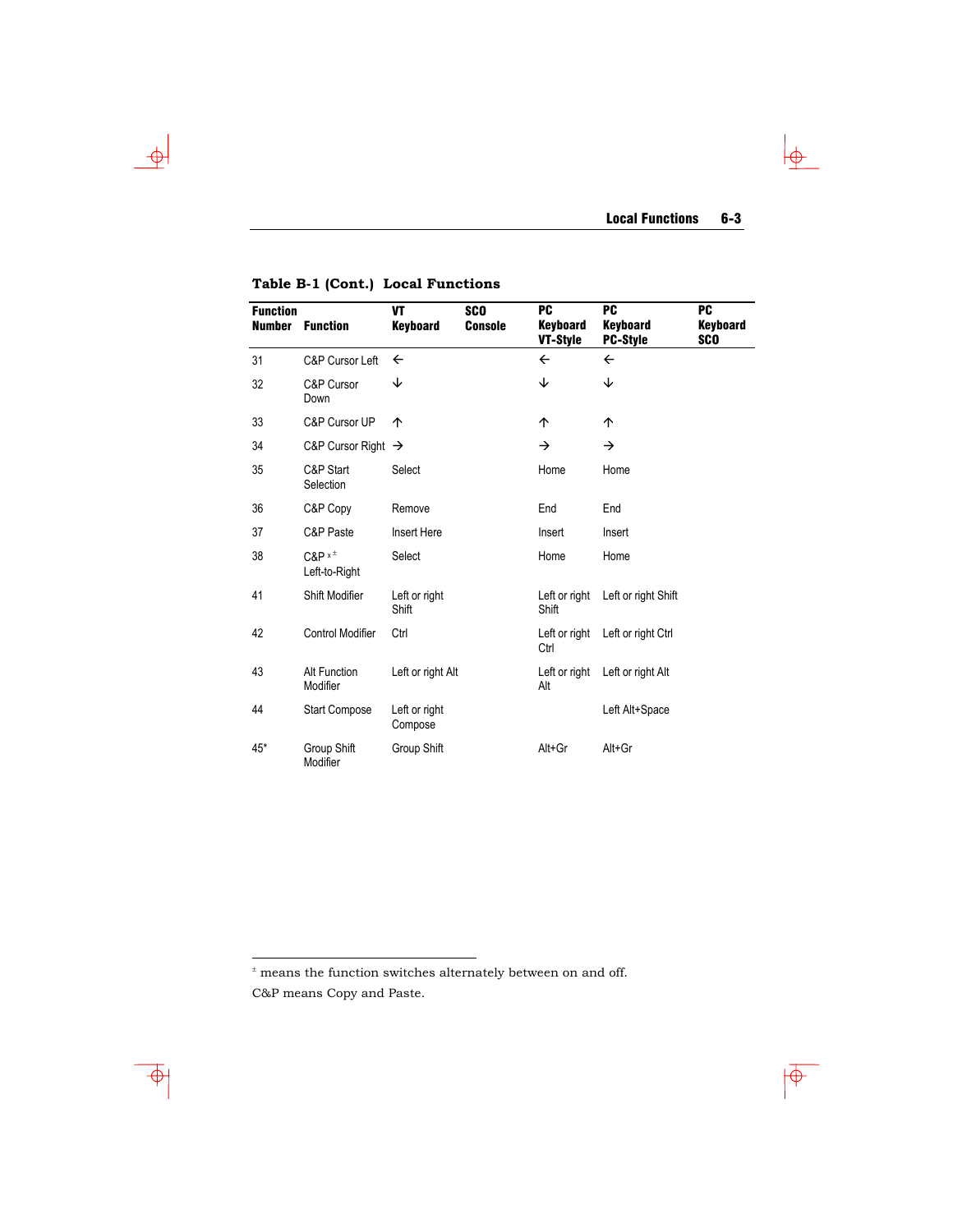#### 6-4 Keyboard Function Keys

 $\Rightarrow$ 

#### **Table B-1 (Cont.) Local Functions**

| <b>Function</b><br><b>Number</b> | <b>Function</b>               | VT<br><b>Keyboard</b> | <b>SCO</b><br><b>Console</b>                 | PC<br>Keyboard<br>VT-Style        | <b>PC</b><br><b>Keyboard</b><br><b>PC-Style</b> | <b>PC</b><br>Keyboard<br><b>SCO</b> |
|----------------------------------|-------------------------------|-----------------------|----------------------------------------------|-----------------------------------|-------------------------------------------------|-------------------------------------|
| 46 <sup>+</sup>                  | Shift2 Modifier               | Alt Shift             |                                              |                                   |                                                 |                                     |
| 47                               | Primary KB<br>language        | Ctrl+Alt+F1           | Lock+Alt+Ctrl+ Ctrl+Alt+F1<br>F <sub>1</sub> |                                   | Ctrl+Alt+F1                                     | See SCO<br>Console                  |
| 48                               | Secondary KB<br>language      | Ctrl+Alt+F2           | Lock+Alt+Ctrl+ Ctrl+Alt+F2<br>F <sub>2</sub> |                                   | Ctrl+Alt+F2                                     | See SCO<br>Console                  |
| 49‡                              | $\pm$ KB language             |                       |                                              |                                   |                                                 |                                     |
| 51                               | ±Caps Lock State Lock         |                       |                                              | Lock                              | Lock                                            |                                     |
| 52                               | ±Num Lock State               |                       |                                              | Num Lock                          | Num Lock                                        |                                     |
| 53                               | ±VT/IBM Style                 |                       | X                                            | Lock<br>Num Lock                  | Lock<br>Num Lock                                | X                                   |
| 54                               | <b>Extend Kbd</b><br>Modifier |                       |                                              | Lock                              | Lock                                            |                                     |
| 61                               | Screen saver                  |                       |                                              |                                   |                                                 |                                     |
| 62                               | Calculator                    | Lock+Alt+F12          |                                              | $Lock + Alt +$<br>F <sub>12</sub> | Lock+Alt+F12                                    |                                     |
| 63                               | <b>Clock</b>                  | Lock+Alt+F11          |                                              | Lock+Alt+<br>F11                  | Lock+Alt+F11                                    |                                     |
| 64                               | Character table               | Lock+Alt+F10          |                                              | Lock+Alt+<br>F <sub>10</sub>      | Lock+Alt+F10                                    |                                     |
| 65                               | <b>Transfer results</b>       | Shift<br>Enter        |                                              | Shift-Enter                       | Shift-Enter                                     |                                     |

 $\downarrow$ 

 $\overline{\dagger}$ 

C&P means Copy and Paste.

<span id="page-49-0"></span> <sup>†</sup> The Shift2 Modifier is assigned to the Alt Shift key (German "Right Compose") when it appears on the corresponding keyboard (German).

<sup>‡</sup> Toggles KB language is assigned to the named language key when it appears on the corresponding keyboard (Greek, Hebrew, and Russian).

 $\pm\,$  means the function switches alternately between on and off.

Lock means the Lock key, Caps Lock key, or key with lock icon.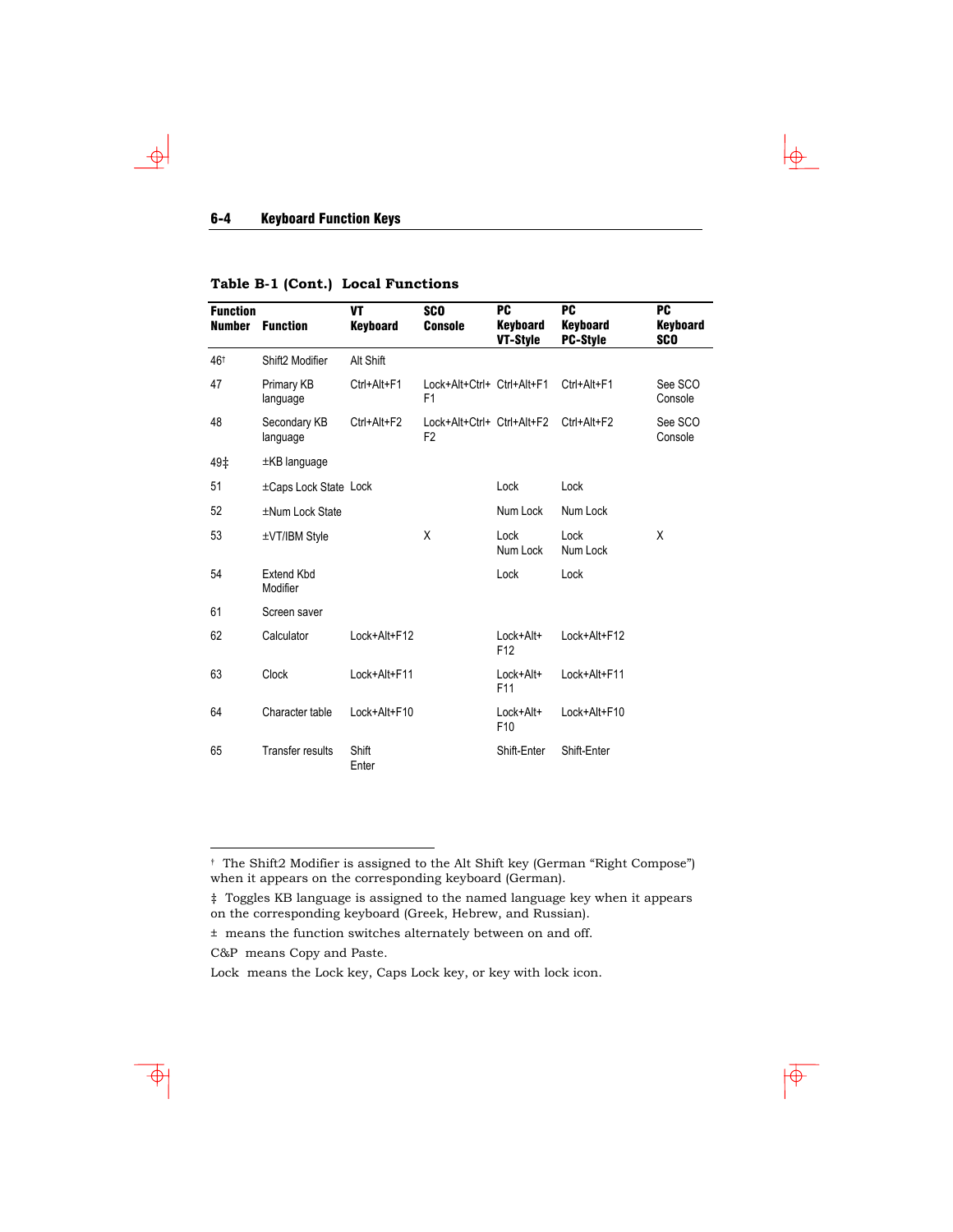$\downarrow$ 

 $\overline{\overline{\Phi}}$ 

| Function | Function                     | Function | Function           |
|----------|------------------------------|----------|--------------------|
| Number   |                              | Number   |                    |
| 91       | BS.                          | 120      | Page 0             |
| 92       | CAN                          | 121      | Page 1             |
| 93       | <b>ESC</b>                   | 122      | Page 2             |
| 94       | DEL                          | 123      | Page 3             |
| 100      | <b>UDK</b> sequence          | 124      | Page 4             |
| 105      | Soft reset                   | 125      | Page 5             |
| 106      | $\pm$ Show controls          | 126      | Page 6             |
| 111      | $\pm$ Status display         | 138      | Prev Page          |
| 112      | $\pm$ Split screen           | 139      | Next Page          |
| 113      | Raise horizontal split       | 142      | Slow Scroll        |
| 114      | Lower horizontal split       | 144      | <b>Fast Scroll</b> |
| 115      | Adjust window to show cursor | 151      | $\pm$ Keyclick     |
| 116      | $\pm$ Cursor drag            | 155      | +Block mode        |
| 117      | $\pm$ Insert mode            | 156      | Block mode on      |
| 119      | Home & Clear                 | 157      | Block mode off     |

**Table B-2 Other Available Local Functions** 

± means the function switches alternately between on and off.

NOTE

An Accessibility aid feature allows the modifier keys to remain in effect after they are released. A small icon in the status line indicates its state.

To enable: Press any modifier key five times. To disable: Press and hold a modifier key while you press another key.

 $\Rightarrow$